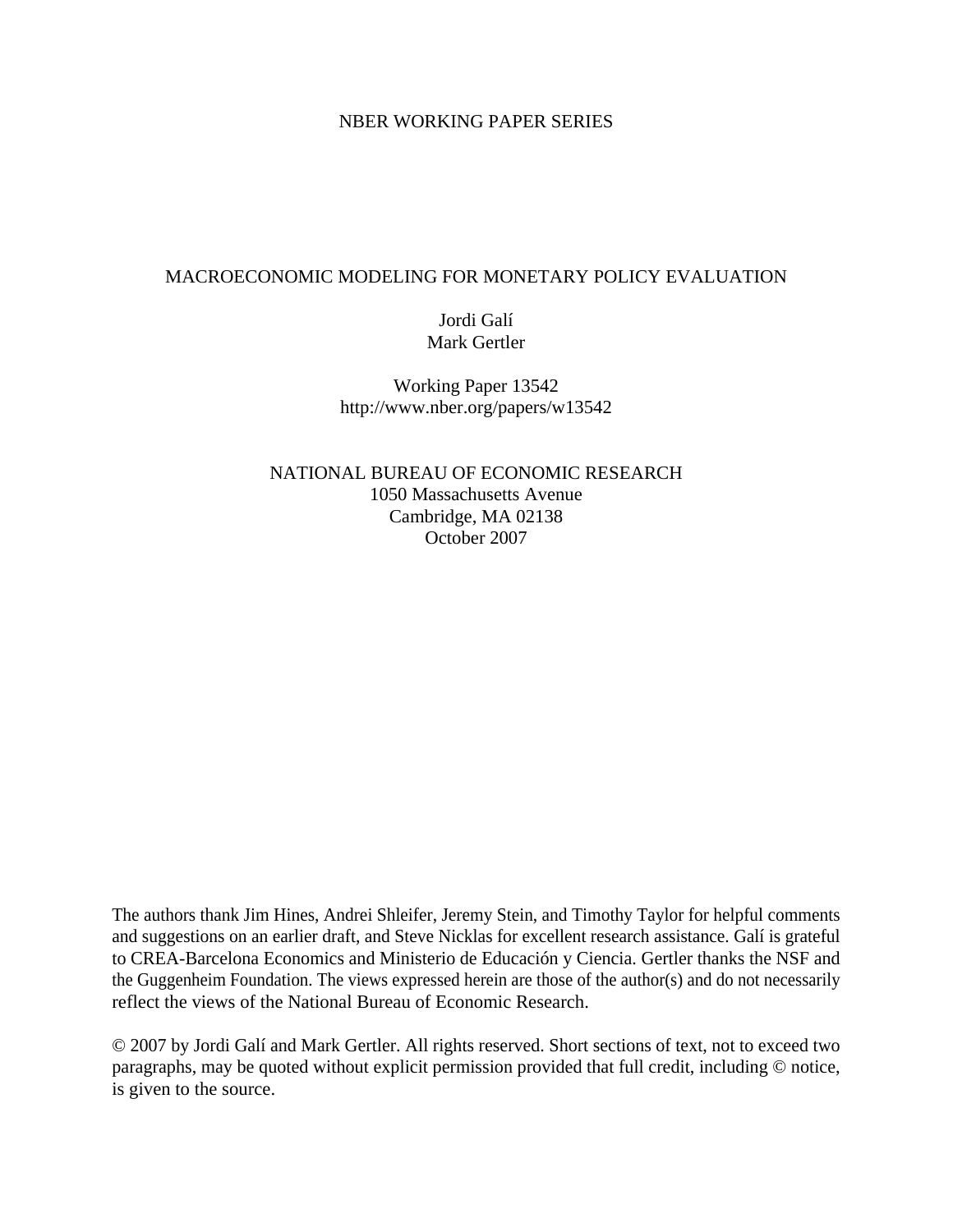Macroeconomic Modeling for Monetary Policy Evaluation Jordi Galí and Mark Gertler NBER Working Paper No. 13542 October 2007 JEL No. E31,E32,E52

### **ABSTRACT**

We describe some of the main features of the recent vintage macroeconomic models used for monetary policy evaluation. We point to some of the key differences with respect to the earlier generation of macro models, and highlight the insights for policy that these new frameworks have to offer. Our discussion emphasizes two key aspects of the new models: the significant role of expectations of future policy actions in the monetary transmission mechanism, and the importance for the central bank of tracking of the flexible price equilibrium values of the natural levels of output and the real interest rate. We argue that both features have important implications for the conduct of monetary policy.

Jordi Galí Centre de Recerca en Economia Internacional (CREI) Ramon Trias Fargas 25 08005 Barcelona SPAIN and NBER jordi.gali@upf.edu

Mark Gertler Department of Economics New York University 269 Mercer Street, 7th Floor New York, NY 10003 and NBER mark.gertler@nyu.edu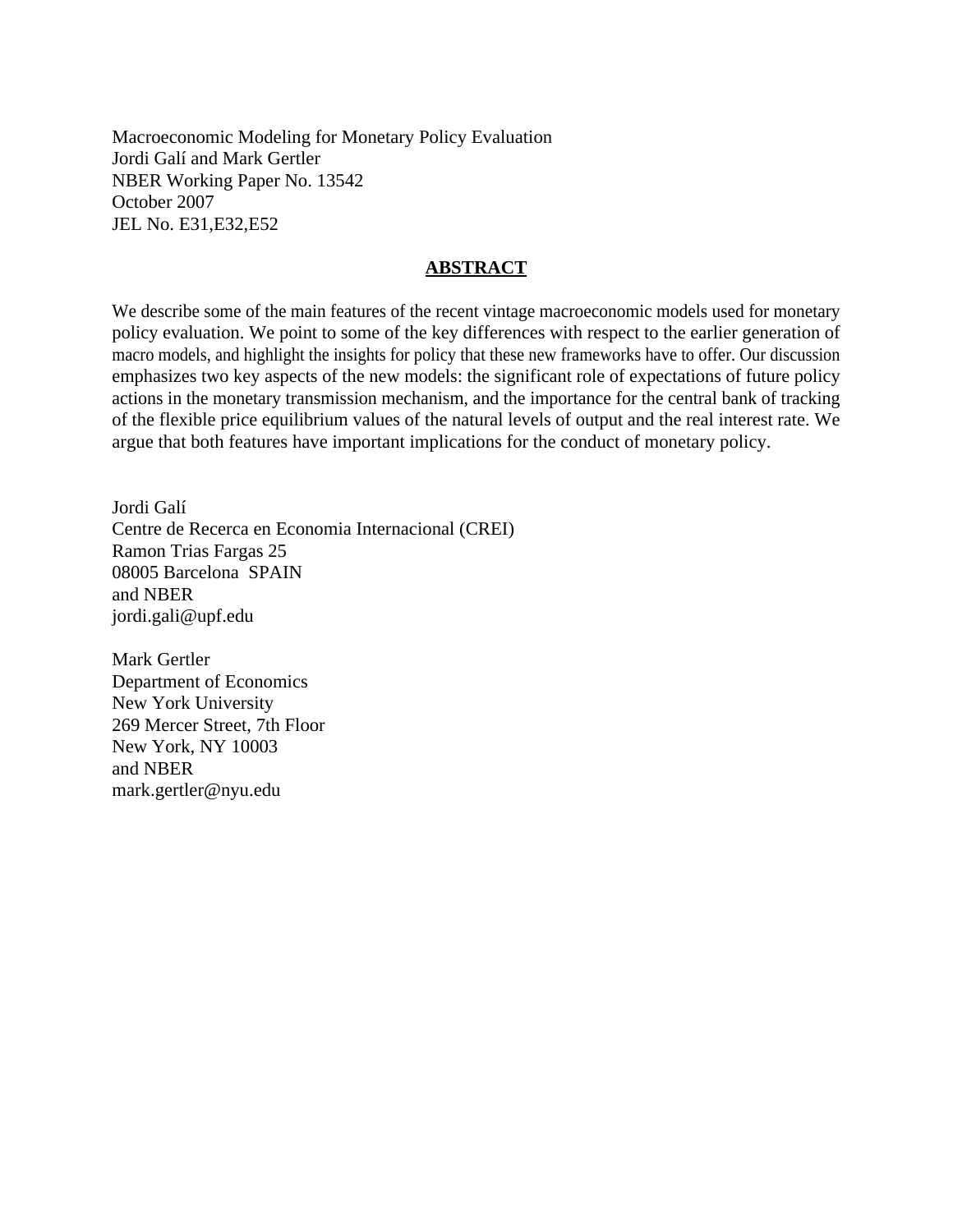Quantitative macroeconomic modeling fell out of favor during the 1970s for two related reasons. First, some of the existing models, like the Wharton Econometric model and the Brookings Model, failed spectacularly to forecast the stagáation of the 1970s..Second, leading macroeconomists leveled harsh criticisms of these frameworks. Lucas (1976), and Sargent (1981), for example, argued that the absence of an optimization-based approach to the development of the structural equations meant that the estimated model coefficients were likely not invariant to shifts in policy regimes or other types of structural changes. Similarly, Sims (1980) argued that the absence of convincing identifying assumptions to sort out the vast simultaneity among macroeconomic variables meant that one could have little confidence that the parameter estimates would be stable across different regimes. These powerful critiques made clear why econometric models fit largely on statistical relationships from a previous era did not survive the structural changes of 1970s.

In the 1980s and 1990s, many central banks continued to use reduced form statistical models to produce forecasts of the economy that presumed no structural change, but they did so knowing that these models could not be used with any degree of confidence to generate forecasts of the results of policy changes. Thus, monetary policy-makers turned to a combination of instinct, judgment, and raw hunches to assess the implications of different policy paths for the economy.

Within the last decade, however, quantitative macroeconomic frameworks for monetary policy evaluation have made a comeback. What facilitated the development of these frameworks were two independent literatures that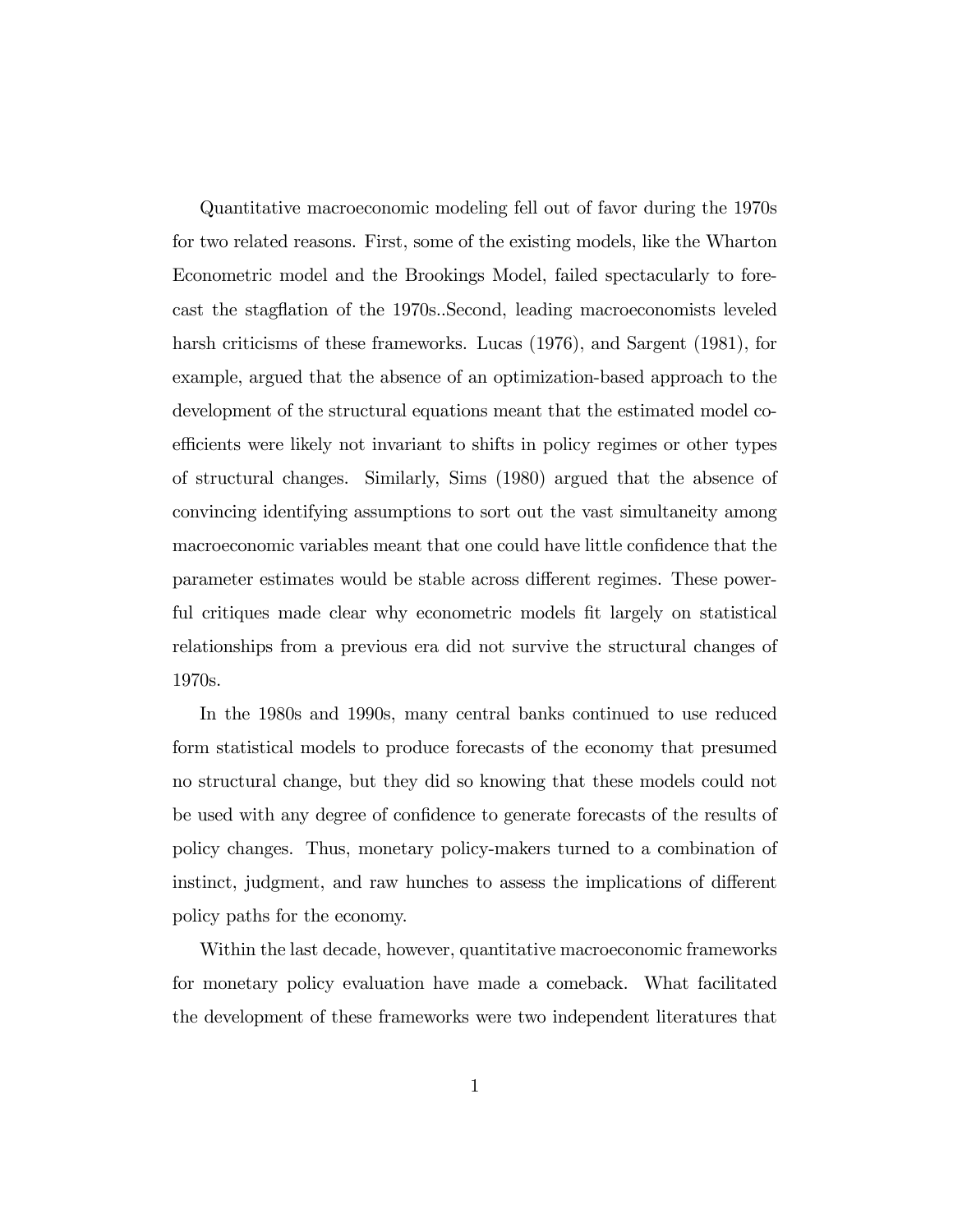emerged in response to the downfall of traditional macroeconomic modelling: New Keynesian theory and real business cycle theory.<sup>1</sup> The New Keynesian paradigm arose in the 1980s as an attempt to provide microfoundations for key Keynesian concepts such as the inefficiency of aggregate fluctuations, nominal price stickiness, and the non-neutrality of money (e.g. Mankiw and Romer (1991)). The models of this literature, however, were typically static and designed mainly for qualitative as opposed to quantitative analysis. By contrast, real business cycle theory, which was developing concurrently, demonstrated how it was possible to build quantitative macroeconomic models exclusively from the "bottom up"- that is, from explicit optimizing behavior at the individual level (e.g. Prescott (1986)) These models, however, abstracted from monetary and Önancial factors and thus could not address the issues that we just described. In this context, the new frameworks reflect a natural synthesis of the New Keynesian and real business cycle approaches.

Overall, the progress has been remarkable. A decade ago it would have been unimaginable that a tightly structured macroeconometric model would have much hope of capturing real world data, let alone of being of any use in the monetary policy process. However, frameworks have been recently developed that forecast as well as the reduced form models of an earlier era (for example, Christiano, Eichenbaum, and Evans (2005), Smets and Wouters (2003, 2006)). Because these models have explicit theoretical foundations, they can also be used for counterfactual policy experiments. A tell-tale sign that these frameworks have crossed a critical threshold for credibility is their widespread use at central banks across the globe. While these models are

<sup>&</sup>lt;sup>1</sup>For references to NK theory see, Mankiw and Romer (1991). For references to RBC theory, see Prescott (1986).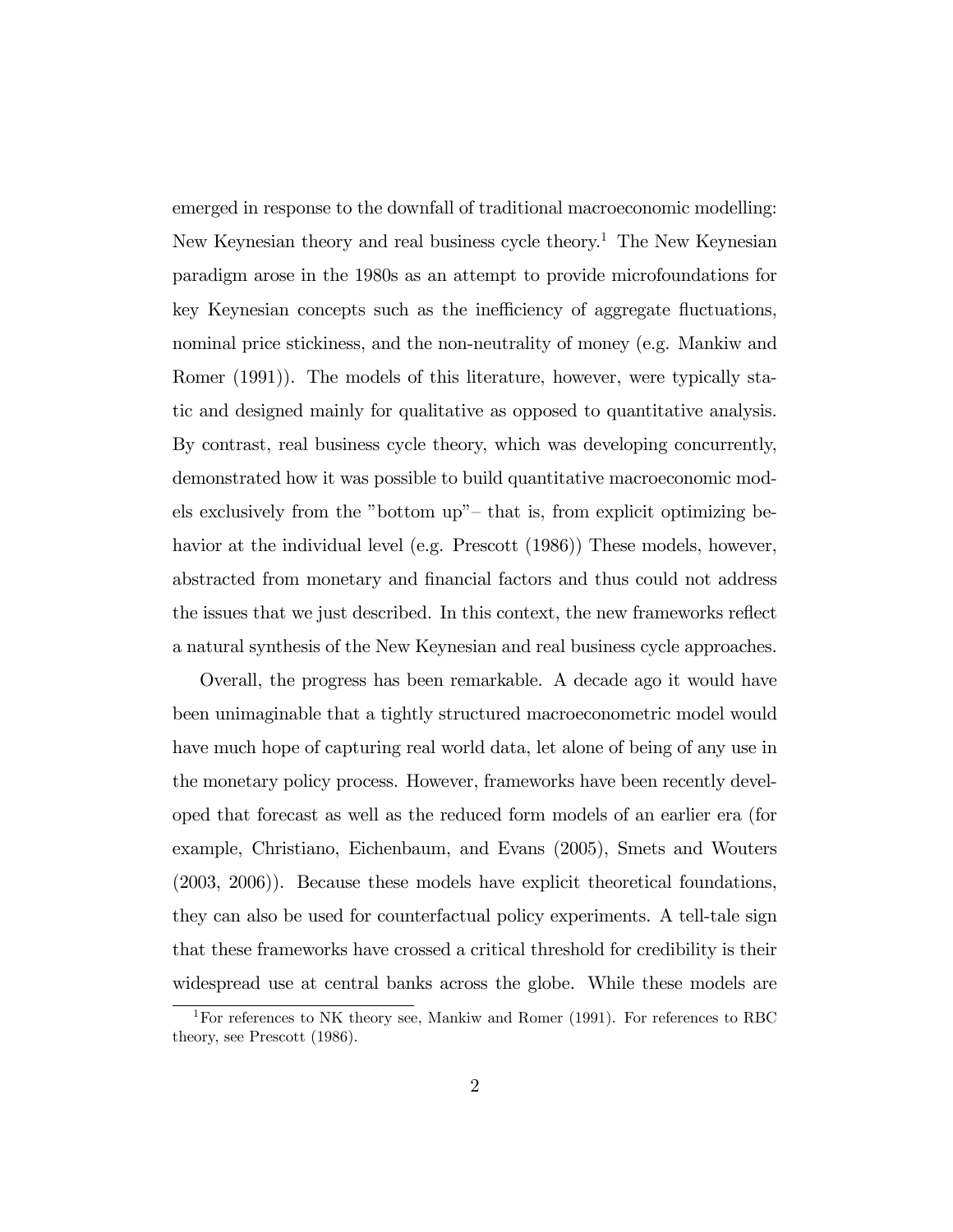nowhere close to removing the informal dimension of the monetary policy process, they are injecting an increased discipline to thinking and communication about monetary policy.

To be sure, there were some important developments in between the traditional macroeconometric models and the most recent vintage. Frameworks such as Taylor (1979) and Fuhrer and Moore (1995) incorporated several important features that were missing from the earlier vintage of models: (i) the Phelps/Friedman natural rate hypothesis of no long-run tradeoff between inflation and unemployment, and (ii) rational formation of expectations. At the same time, however, the structural relations of these models typically did not evolve from individual optimization. The net effect was to make these frameworks susceptible to some of the same criticisms that led to the demise of the earlier generation of models (see, e.g. Sargent, 1981). It is also relevant that over the last twenty years there have been significant advances in dynamic optimization and dynamic general equilibrium theory. To communicate with the profession at large, particularly the younger generations of scholars, it was perhaps ultimately necessary to develop applied macroeconomic models using the same tools and techniques that have become standard in modern economic analysis.

Overall, our goal in this paper is to describe the main elements of this new vintage of macroeconomic models. Among other things, we describe the key differences with respect to the earlier generation of macro models. In doing so, we highlight the insights for policy that these new frameworks have to offer. In particular, we will emphasize two key implications of these new frameworks.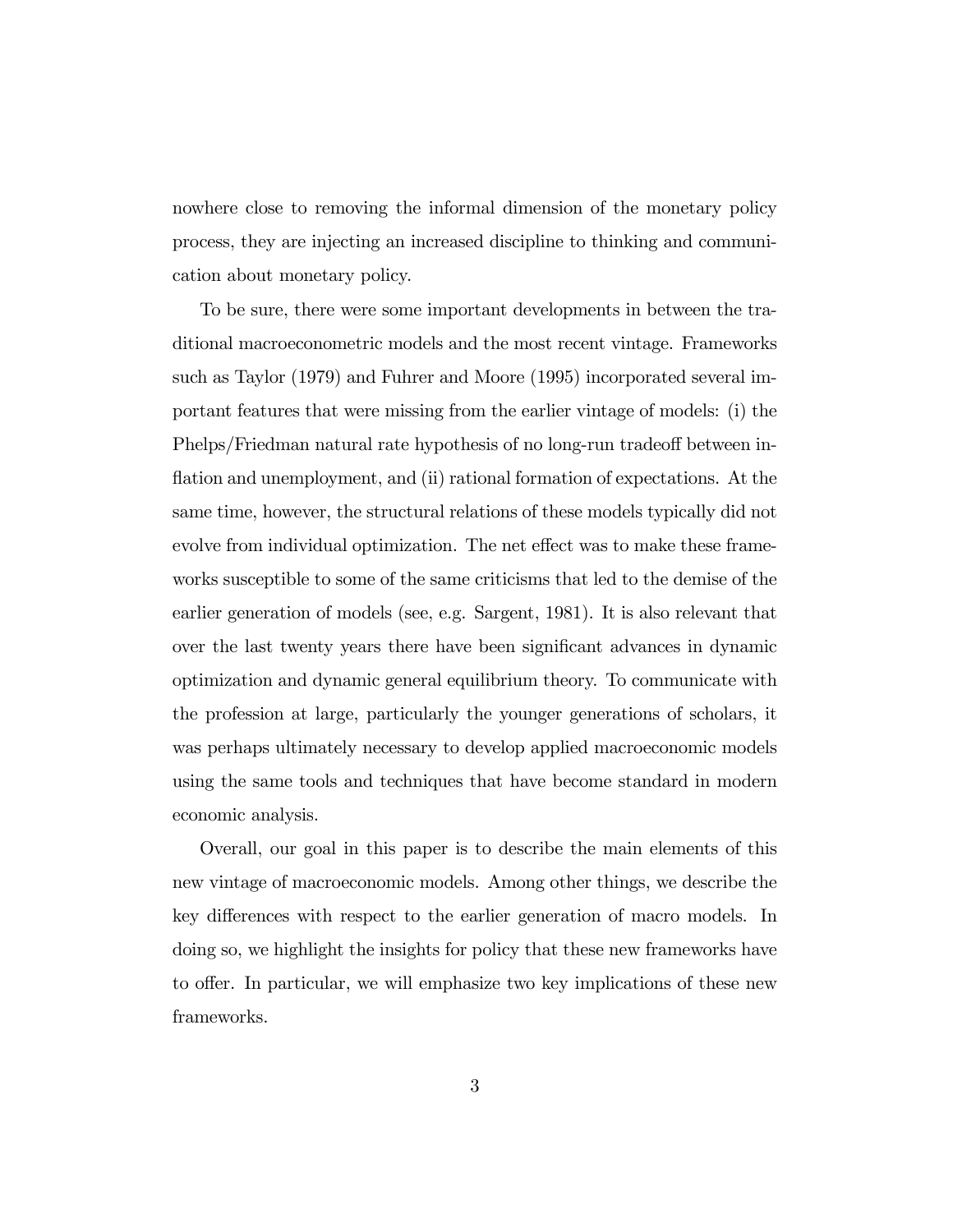1. Monetary transmission depends critically on private sector expectations of the future path of the central bankís policy instrument, the short term interest rate. Ever since the rational expectations revolution, it has been well understood that the effects of monetary policy depend on private sector expectations. This early literature, however, typically studied how expectations formation influenced the effect of a contemporaneous shift in the money supply on real versus nominal variables.<sup>2</sup> In this regard, the new literature differs in two important ways. First, as we discuss below, it recognizes that central banks typically employ a short term interest rate as the policy instrument. Second, within the model, expectations of the future performance of the economy enter the structural equations, since these aggregate relations are built on forward looking decisions by individual households and firms. As a consequence, the current values of aggregate output and inflation depend not only on the central bank's current choice of the short term interest rate, but also on the anticipated future path of this instrument. The practical implication is that how well the central bank is able to manage private sector expectations about its future policy settings has important consequences for its overall effectiveness. Put differently, in these paradigms the policy process is as much, if not more, about communicating the future intentions of policy in a transparent way, as it is about choosing the current policy instrument. In this respect, these models provide a clear rationale for the movement toward greater transparency in intentions that central banks around the globe appear to be pursuing.

2. The natural (flexible price equilibrium) values of both output and the

<sup>&</sup>lt;sup>2</sup>See. e.g. Fischer (1977) and Taylor (1980)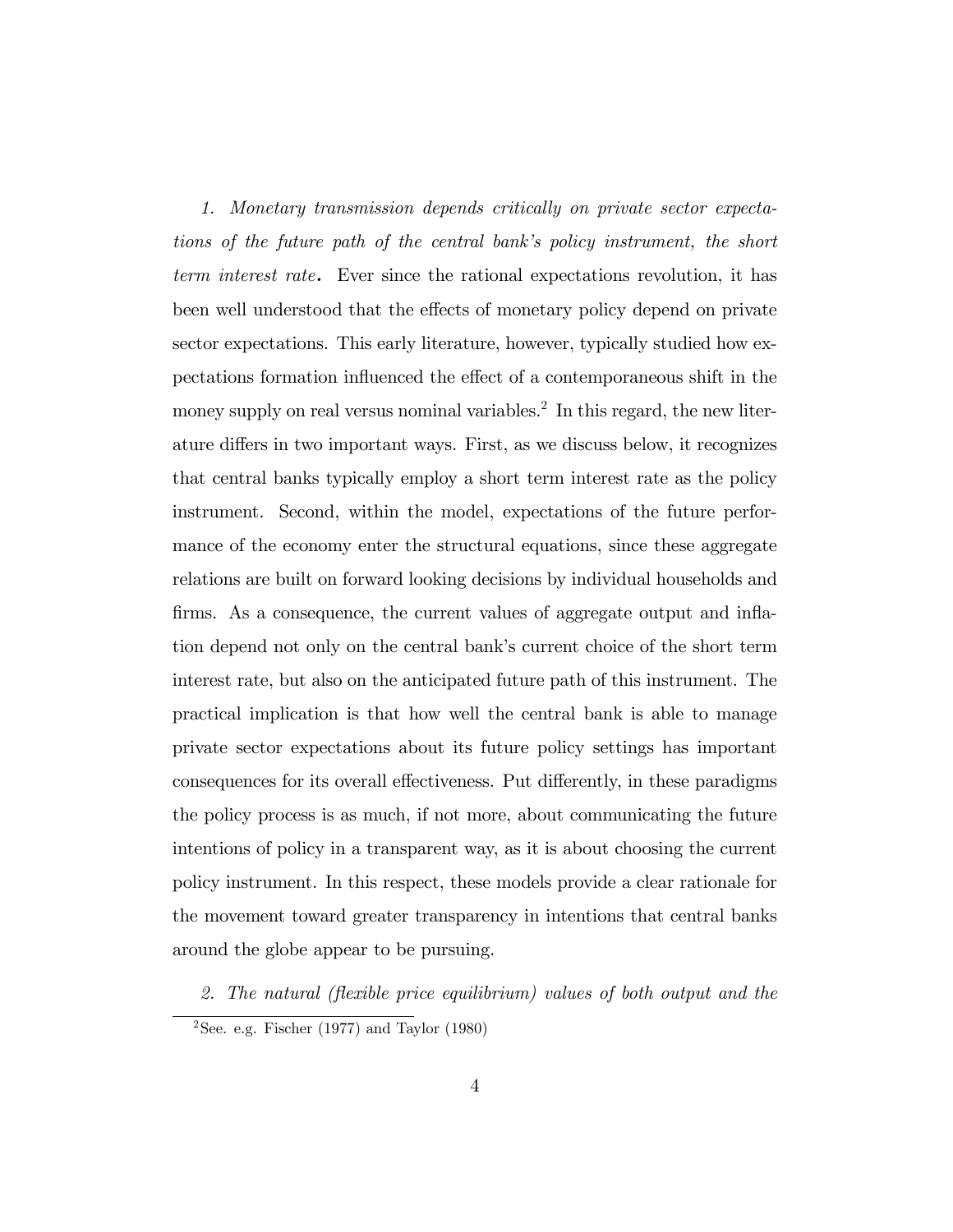real interest rate provide important reference points for monetary policy-and may fluctuate considerably. While nominal rigidities are introduced in these new models in a more rigorous manner than was done previously, it remains true that one can define natural values for output and the real interest rate that would arise in equilibrium if these frictions were absent. These natural values provide important benchmarks, in part because they reflect the (constrained) efficient level of economic activity and also in part because monetary policy cannot create persistent departures from the natural values without inducing either inflationary or deflationary pressures. Within traditional frameworks, the natural levels of output and the real interest are typically modeled as smoothed trends. Within the new frameworks they are modelled explicitly. Indeed, roughly speaking, they correspond to the values of output and the real interest rate that a frictionless real business cycle model would generate, given the assumed preferences and technology. As real business cycle theory suggests, further, these natural levels can vary considerably, given that the economy is continually buffeted by "real" shocks including oil price shocks, shifts in the pace of technological change, tax changes, and so on. Thus, these new models identify tracking the natural equilibrium of the economy, which is not directly observable, as an important challenge for central banks.

In the next section, we lay out a canonical baseline model that captures the key features of the new macro models and we draw out the corresponding insights for monetary policy. We then discuss some of the policy issues brought by the new models. We conclude by discussing some modifications of the baseline model that are necessary to take it to data, as well as other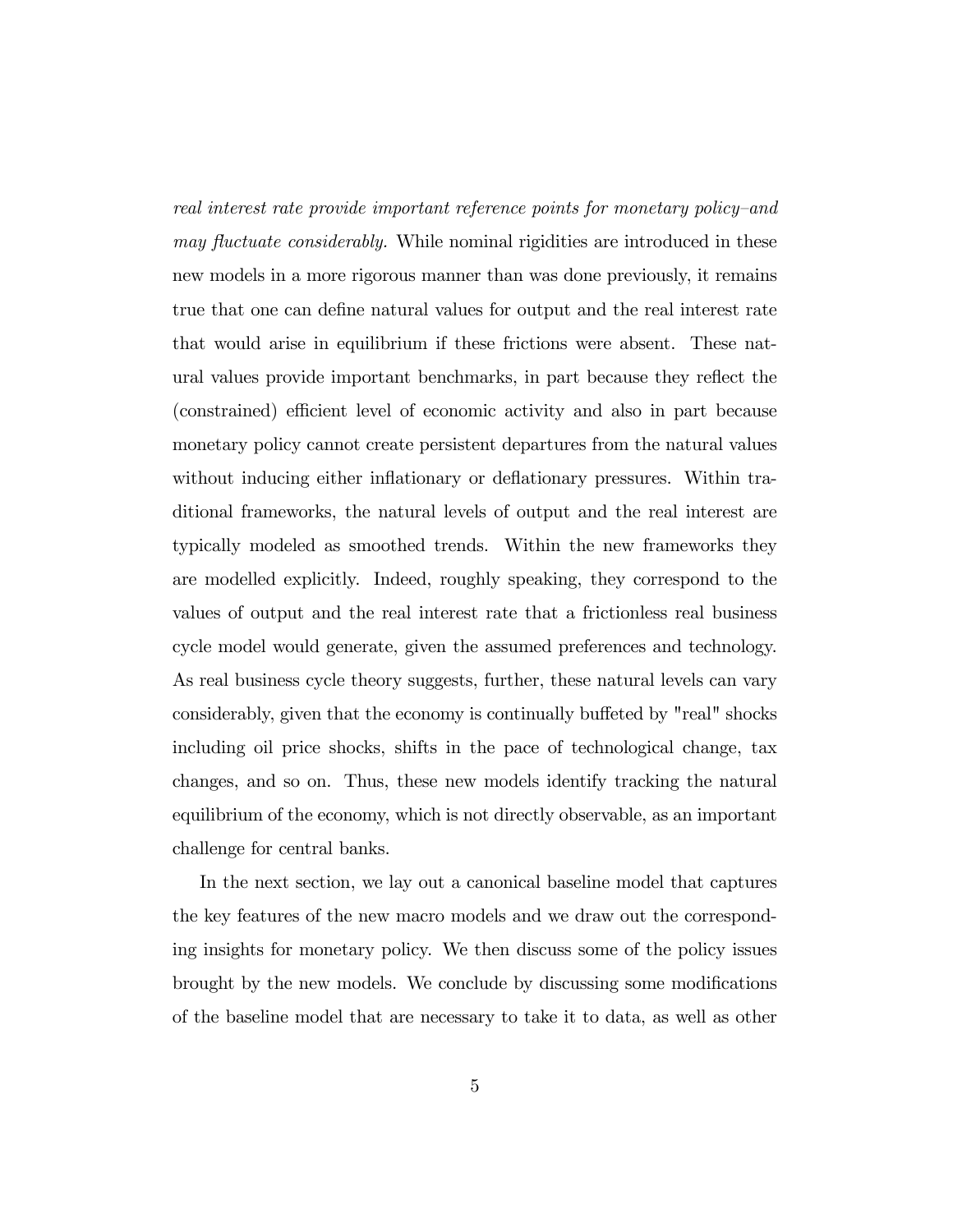extensions designed to improve its realism.

## 1 A Baseline Model

In this section we lay out a baseline framework that captures the key features of the new vintage macro models and is useful for qualitative analysis. The specific framework we develop is a variant of the canonical model discussed in Goodfriend and King (1997), Clarida, Gali and Gertler (1999), Woodford  $(2003)$ , and Galí  $(2007)$ , among others, but modified to allow for investment.<sup>3</sup>

As with the real business cycle paradigm, the starting point is a stochastic dynamic general equilibrium model. More specifically, it is a stochastic version of the conventional neoclassical growth model, modified to allow for variable labor supply.<sup>4</sup> As we suggested above, in order to make the framework suitable for monetary policy analysis, it is necessary not only to introduce nominal variables explicitly, but also some form of nominal stickiness. In this regard, three key ingredients that are the prominent features of the New Keynesian paradigm are added to the frictionless real business cycle model: money, monopolistic competition and nominal rigidities. We briefly discuss each in turn:

The key role of money emphasized in the new monetary models is its

<sup>&</sup>lt;sup>3</sup>We have avoided a label for the new frameworks because a variety have been used. Goodfriend and King employ the term "New Neoclassical Synthesis," while Woodford uses "NeoWicksellian." At the insistence of a referee, Clarida, Gali and Gertler used "New Keynesian." The latter term has probably become the most popular, though it does not adequately reflect the influence of real business cycle theory.

<sup>&</sup>lt;sup>4</sup>We note that the real business cycle model treats shocks to total factor productivity as the main driving force of business cycles. By contrast, estimated versions of the new monetary models suggest that intertemportal disturbances (i.e., shocks to either consumption or investment spending) are key. See, e.g. GalÌ and Rabanal (2005), Smets and Wouters (2006) or Primiceri, Schaumberg and Tambalotti (2006).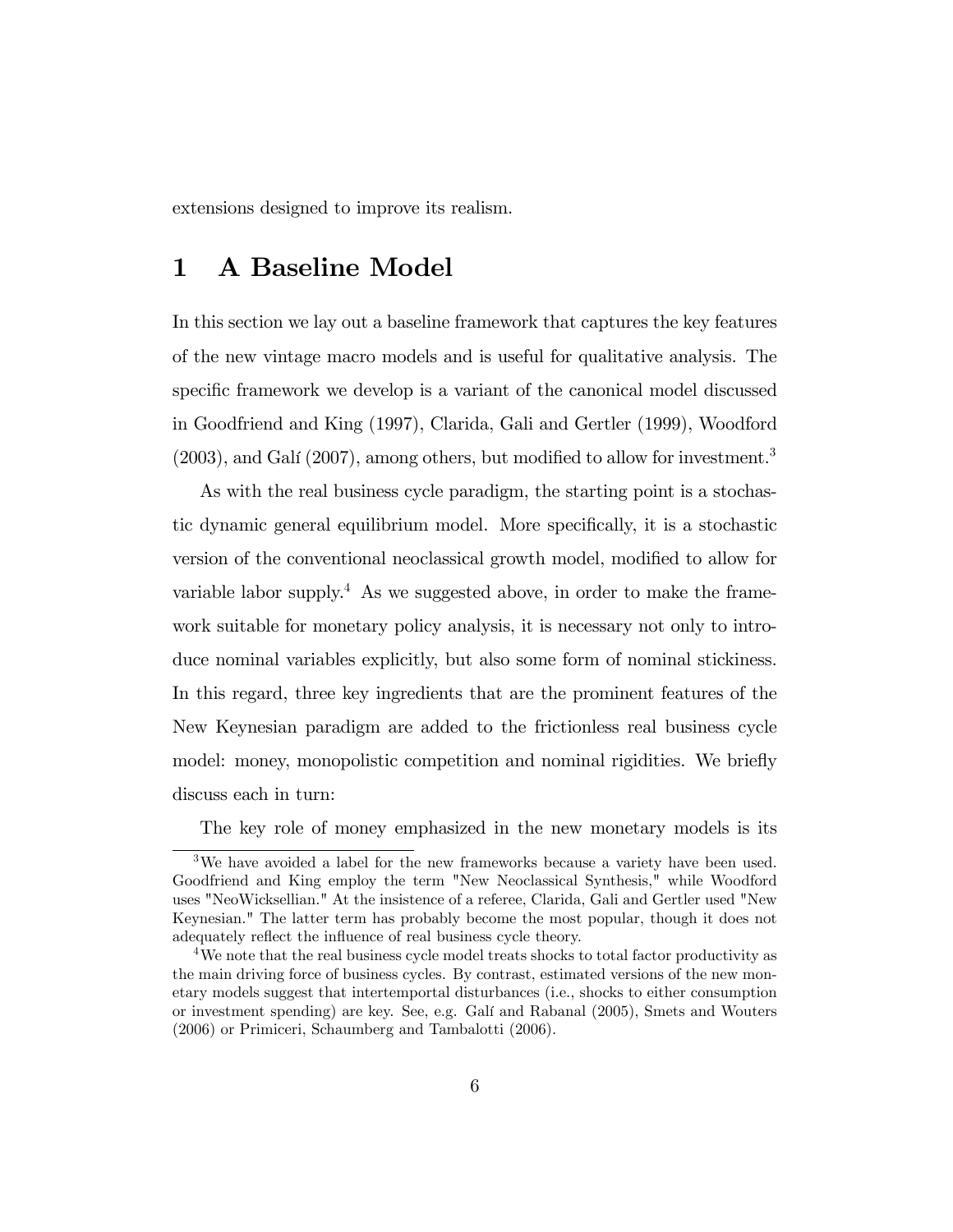function as a unit of account, i.e. as the unit in which the prices of goods and assets are quoted. The existence of money thus gives rise to nominal prices. It is important, however, to distinguish between money and monetary policy: Monetary policy affects real activity in the short run purely through its impact on market interest rates. In particular, the central bank affects aggregate spending by controlling the short term interest rate and, through market expectations of its future short rate decisions, by influencing the full yield curve. To control the short term interest rate, the central bank adjusts the money supply to accommodate the demand for money at the desired interest rate. These movements in the money supply, however, exert no independent effect on aggregate demand. Because real money balances are a negligible component of total wealth, the models are designed in a way that abstracts from wealth effects of money on spending. Thus, while monetary policy is central in these models, money per se plays no role other than to provide a unit of account.

In order to introduce price stickiness in a rigorous way, it is necessary that Örms be price-setters as opposed to price-takers. For this reason, it is necessary to introduce some form of imperfect competition, where firms face downward sloping demand curves and, thus, a meaningful price-setting decision. A version of the Dixit-Stiglitz (1977) model of monopolistic competition in which each firm produces a differentiated good and sets the price for the latter while taking as given all aggregate variables provides a simple way to accomplish this and has generally been adopted by the new frameworks.

As with traditional models, what ultimately permits monetary policy to have leverage over the real economy in the short run is the existence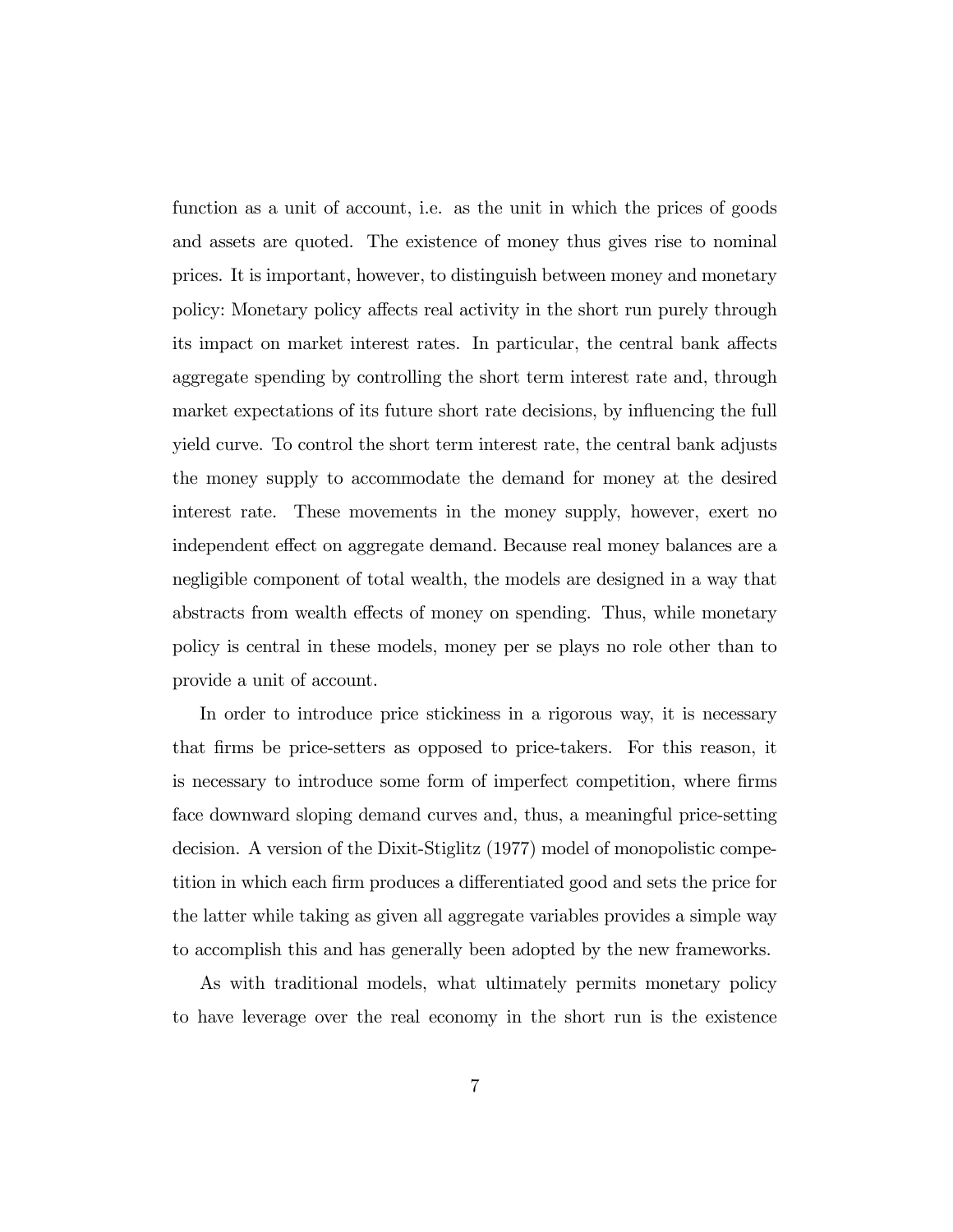of temporary nominal rigidities. Because nominal prices adjust sluggishly, by directly manipulating nominal interest rates, the central bank is able to influence real rates and hence real spending decisions, at least in the short run. The traditional models introduce sluggish price adjustment by postulating a "Phillips curve" relating inflation to some measure of excess demand, as well as lags of past inflation. By contrast, these new vintage models derive an inflation equation-often referred to as the New Keynesian Phillips curve–explicitly from individual firms' price setting behavior, as we describe below.

We now turn to a description of our canonical framework. As with the traditional framework, it is convenient to organize the system into three blocks: aggregate demand, aggregate supply, and policy. Further, it is possible to represent each sub-sector by a single equation. In an appendix available with the online version of this paper (at http://www.e-jep.org), we build up the aggregate demand and aggregate supply relationships in detail. In what follows, we present the condensed aggregate demand and supply equations along with an informal motivation. By adding an additional relation that describes monetary policy, it is then possible to express the model as a simple three equation system, similar in spirit to the way traditional models have been represented. The main difference with the traditional framework, of course, is that the new vintage of models are built on explicit micro foundations.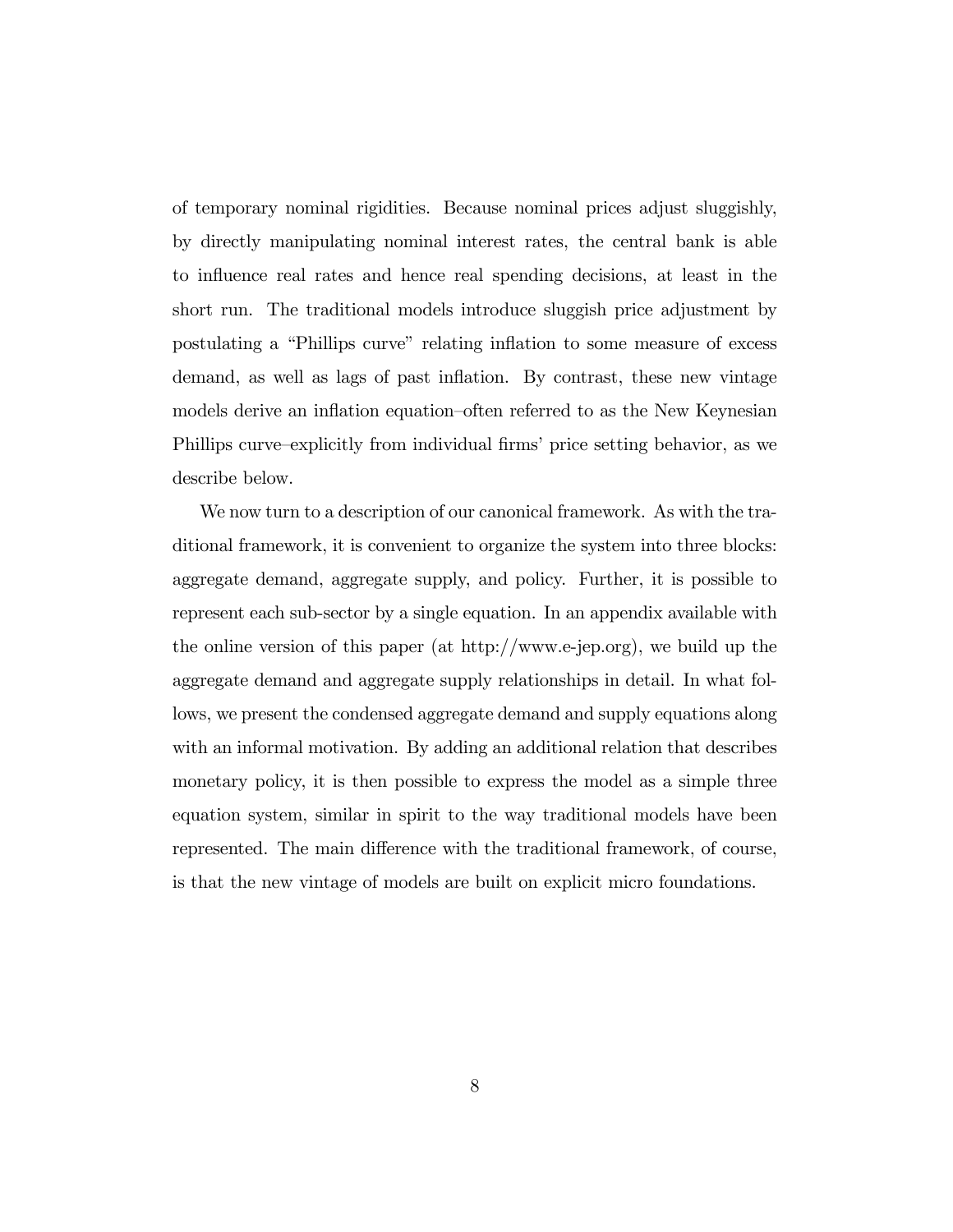## 1.1 Aggregate Demand/Supply: A Compact Representation

In developing this baseline model, it is useful to keep in mind that what monetary policy can influence is the deviation of economic activity from its natural level. Within our baseline model, the natural level of economic activity is defined as the equilibrium that would arise if prices were perfectly flexible and all other cyclical distortions were absent. In the limiting case of perfect price áexibility, accordingly, the framework takes on the properties of an real business cycle model. One difference with the latter is that because there is monopolistic competition as opposed to perfect competition, the natural level of economic activity is below the socially efficient level. However, this distinction does not affect the nature of the associated cyclical dynamics of the natural level of economic activity which, within our baseline framework, resemble those of an real business cycle model with similar preferences and technology.

Aggregate Demand. The aggregate demand relation is built up from the spending decisions of a representative household and a representative firm. In the baseline model, both capital and insurance markets are perfect. Within this frictionless setting, the household satisfies exactly its optimizing condition for consumption/saving decisions. It thus adjusts its expected consumption growth positively to movements in the expected real interest rate. Similarly, with perfect capital markets, the representative firm satisfies exactly its optimizing condition for investment: it varies investment proportionately with Tobin's  $q$ , the ratio of the shadow value of installed capital to the replacement value.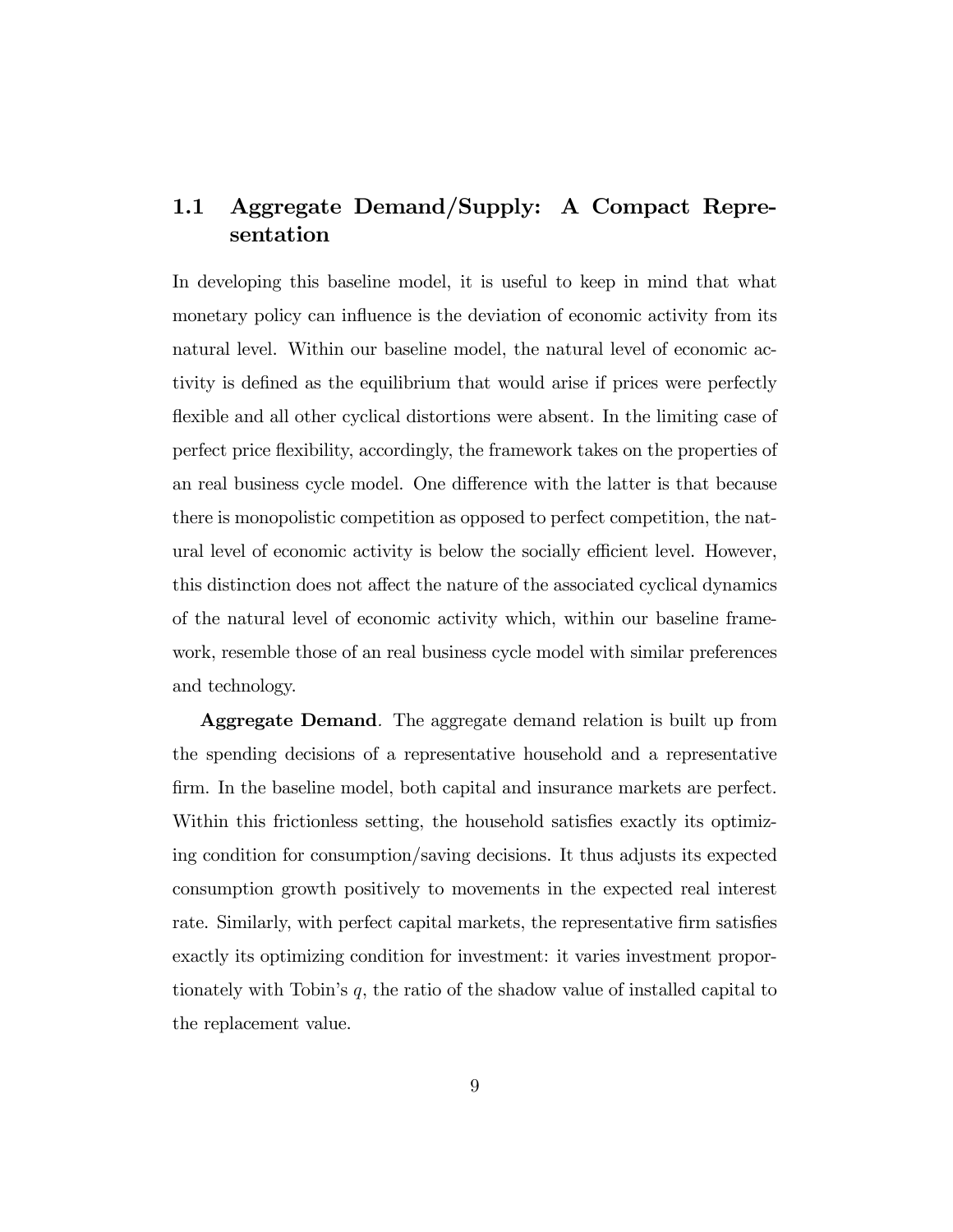From the individual spending decisions, it is possible to derive an IS curve-type equation that relates aggregate demand inversely to the short term interest rate, similar in spirit to that arising in a traditional framework. In contrast to the traditional model, however, expectations of the future value of the short term rate matter as well. They do so by influencing long term interest rates and asset prices.

In particular, let  $\tilde{y}_t$  be the percentage gap between real output and its natural level, let  $\tilde{r}^{l}_{t}$  be the gap between the long term real interest rate and its natural level, and let  $\tilde{q}_t$  be the corresponding percentage gap in Tobin's  $q^5$ . Then by taking log-linear approximations of both the baseline model and the flexible price variant, it is possible to derive an aggregate demand equation that relates the output gap,  $\tilde{y}_t$ , inversely to the real interest rate gap,  $\tilde{rr}_t^l$ ι<br>t, and positively to the gap in Tobin's  $q, \tilde{q}_t$ , as follows:

$$
\widetilde{y}_t = -\gamma_c \sigma \ \widetilde{rr}_t^l + \gamma_i \eta \ \widetilde{q}_t \tag{1}
$$

where  $\gamma_c$  and  $\gamma_i$  are the shares of consumption and investment, respectively, in steady state output,  $\sigma$  is the intertermporal elasticity of substitution, and  $\eta$  is the elasticity of the investment/capital ratio with respect to Tobin's q. In effect, this equation relates the output gap to the sum of two terms. The first corresponds to the consumption gap and the second to the investment gap.

In particular, the consumption gap moves inversely with the long term real interest rate gap  $\tilde{rr}_t^l$  $t<sub>t</sub>$ . Intuitively, if the long term real rate is above its

<sup>&</sup>lt;sup>5</sup>To be clear, we define the natural level of economic activity in any given period period t, conditional on the beginning of period capital stock. Monetary policy has no effect on the natural level of economic activity as we have defined. Monetary policy can affect the path of the capital stock, though these effects are typically small in percentage terms under reasonable parameterizations of the model.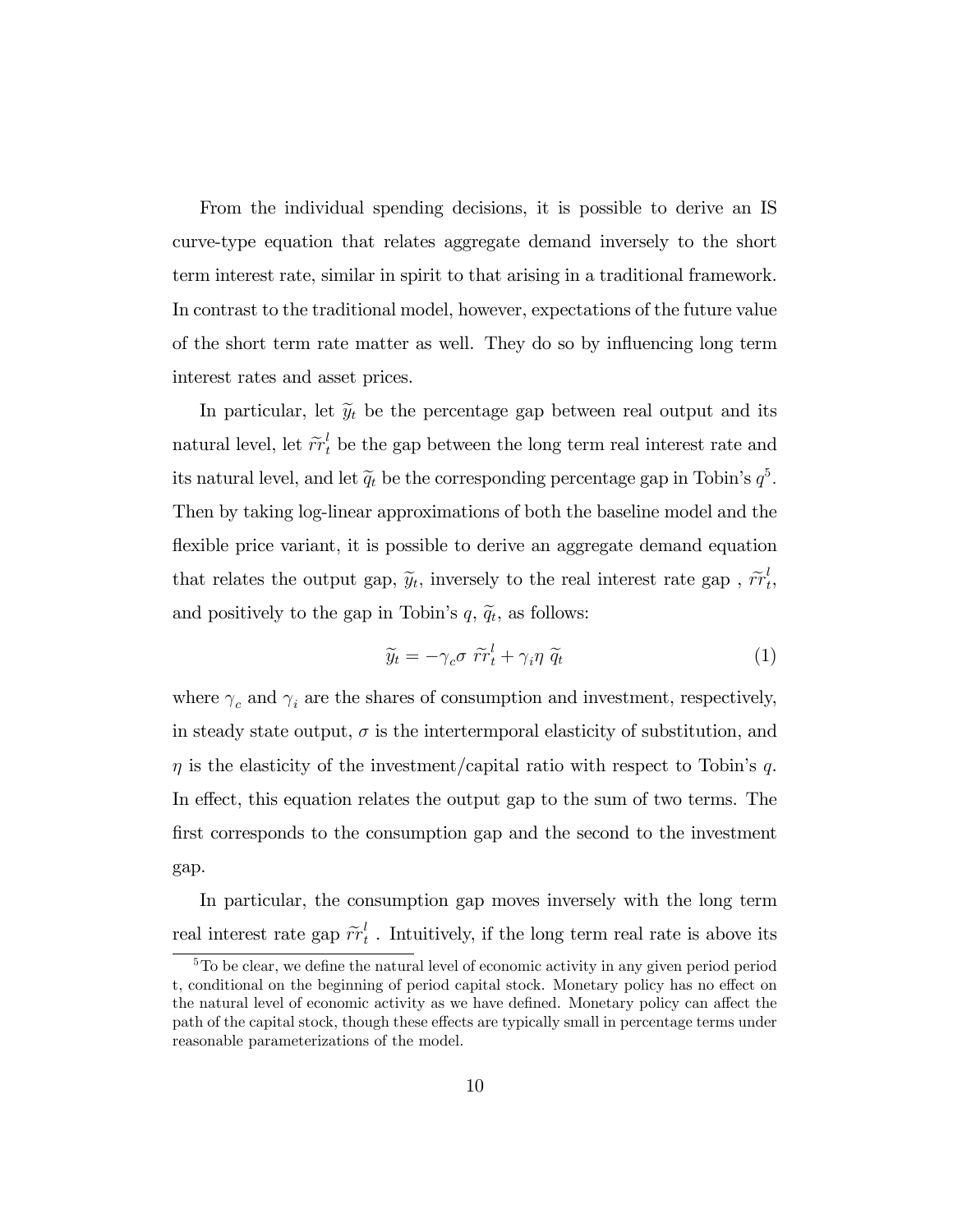natural value, households will be induced to save more than in the natural equilibrium and, hence, consumption will be lower. Similarly, if  $q$  is above its natural value, firms will be induced to invest more than they would under flexible prices.

In order to link aggregate demand to monetary policy, it is useful to define the short term real interest rate gap,  $\tilde{rr}_t$ , as the difference between the short term real rate and its natural equilibrium value,  $rr_t^n$ , that is

$$
\widetilde{rr}_t \equiv (r_t - E_t \pi_{t+1}) - rr_t^n
$$

where  $r_t$  is the short term nominal interest rate and  $\pi_{t+1}$  is the rate of inflation from  $t$  to  $t + 1$ . We note next:

- (i)  $\tilde{rr}_t^l$  depends positively on current and expected future values of  $\tilde{rr}_t$ .
- (ii)  $\tilde{q}_t$  depends inversely on current and expected future values of  $\tilde{rr}_t$ .

Proposition (i) emerges from the link between long term interest rates and current and expected short term interest rates implied by the expectation hypothesis of the term structure Proposition (ii) arises Tobin's  $q$  depends on the discounted returns to capital investment, where the discount rates depend on the expected path of short term real interest rates.

Thus the mechanism through which monetary policy influences aggregate demand works can be thought of as working as follows. Given the sluggish adjustment of prices, by varying the short term nominal rate the central bank is able to influence the short-term real interest rate and, hence, the corresponding real interest rate gap. Thus, through its current and expected future policy settings it is able to affect the corresponding path of  $\tilde{rr}_t$  and, in turn, influence the long term real rate gap,  $\tilde{rr}_t^l$  $t_t$ , and the gap in Tobin's  $q, \widetilde{q}_t.$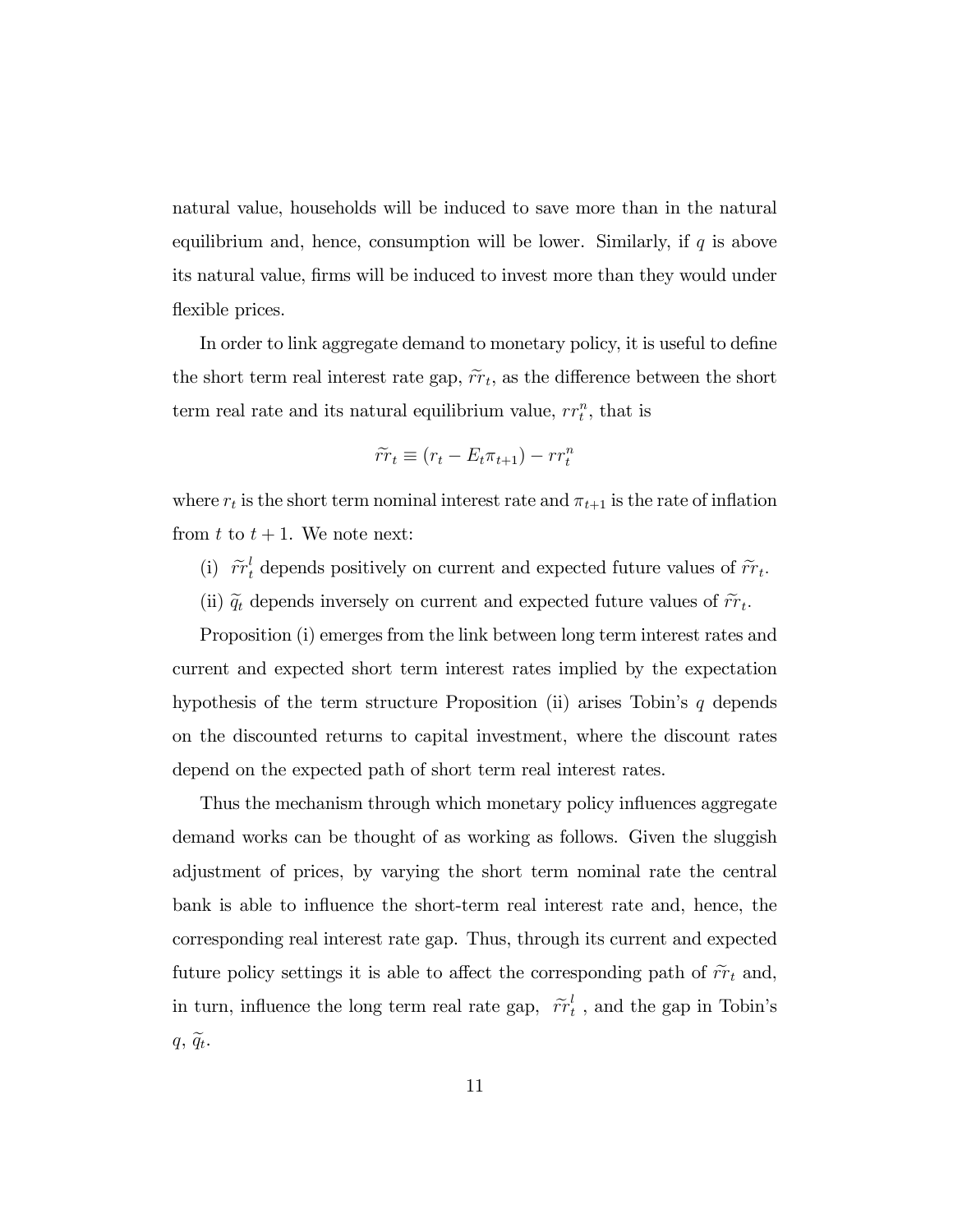As in the traditional models, the framework can incorporate exogenous fluctuations in government purchases or other aggregate demand components. These fluctuations influence both the natural level of output and the natural real interest rate. However, the form of the aggregate demand equation is not affected, since this relation is expressed in terms of gap variables.

Finally, we note that the compact form of the aggregate demand curve depends on the assumption of perfect capital markets, so that both the permanent income hypothesis for consumption and the  $q$  theory for investment are valid. As we discuss later, recent work relaxes the assumption of perfect capital markets.

Aggregate Supply: The aggregate supply relation evolves from the price setting decisions of individual Örms. To capture nominal price inertia, it is assumed that Örms set prices on a staggered basis: each period a subset of Örms set their respective prices for multiple periods. Under the most common formulation, due to Calvo (1983), each period a firm adjust its price with a fixed probability that is independent of history.<sup>6</sup> This assumption is not an unreasonable approximation of the evidence (Nakamura and Steinsson (2007) and Alvarez (2007)).

Under flexible prices, during each period firms set price equal to a constant markup over nominal marginal cost. With staggered price setting, firms that are able to adjust in a given period set price equal to a weighted average

<sup>&</sup>lt;sup>6</sup>The idea of using staggering to introduce nominal inertia is due to Fischer  $(1997)$ and Taylor (1980), who used it to describe nominal wage setting. A virtue of the Calvo formulation is that is facilitates aggregation. Because the adjustment probability is independent of how long a firm has kept its price fixed, it is not necessary to keep track of when different cohorts of firms adjusted their prices.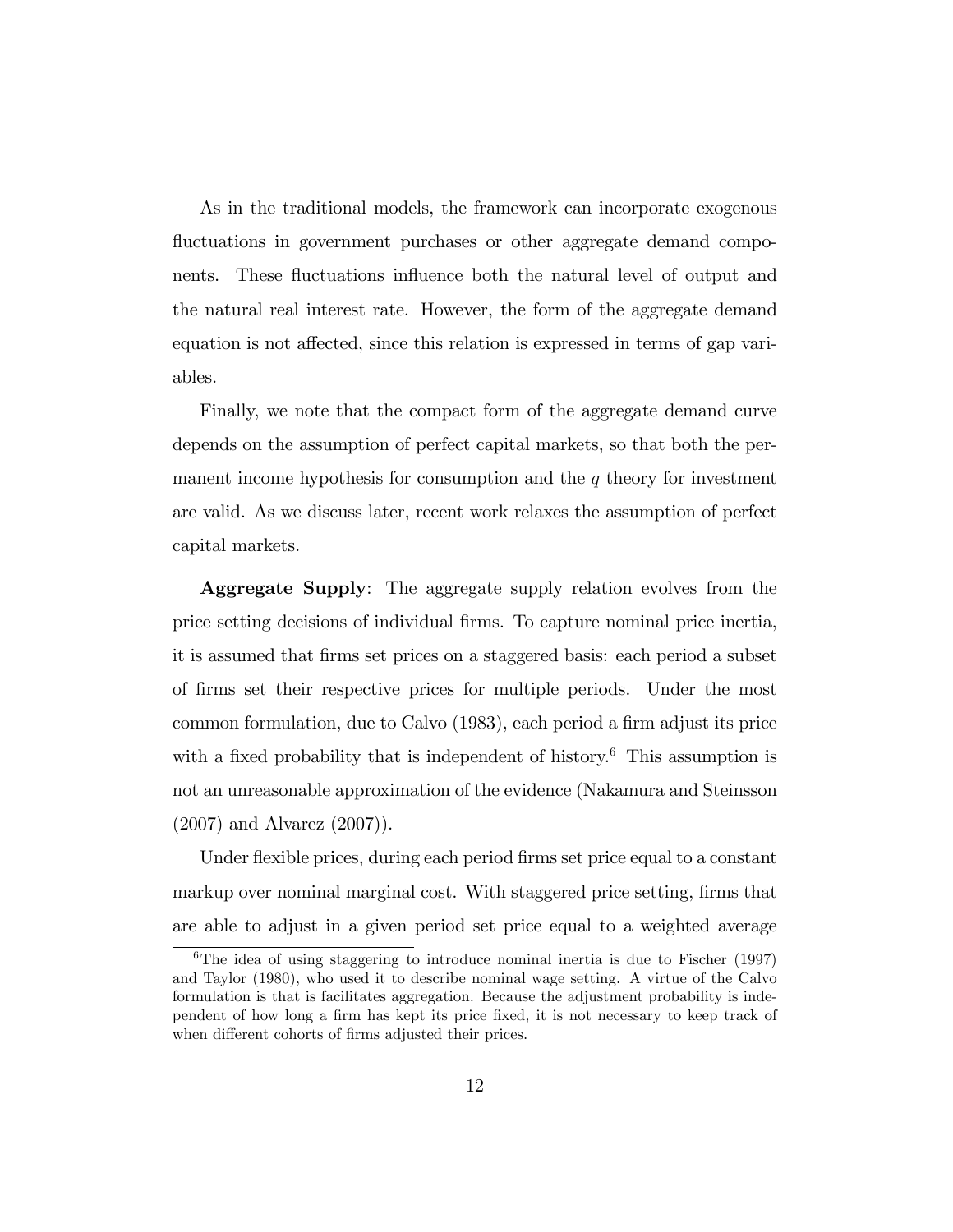of the current and expected future nominal marginal costs. The weight on a given future nominal marginal cost depends on the likelihood that the Örmís price will have remained Öxed until that particular period, as well as on the Örmís discount factor. The Örms that do not adjust prices in the current period simply adjust output to meet demand, given that the price is not below marginal cost. Thus, the nominal price rigidities permit output to fluctuate about its natural level. Given that firms' supply curves slope upwards, further, these demand induced áuctuations lead to countercyclical markup behavior.

By combining the log-linear versions of the optimal price setting decision, the price index and the labor market equilibrium, one can obtain the following structural aggregate supply relation:

$$
\pi_t = \beta \ E_t \pi_{t+1} + \kappa \ \widetilde{y}_t \ + u_t \tag{2}
$$

where, following Clarida, Gali, and Gertler  $(1999)$ ,  $u_t$  is interpretable as a "cost push shock." The equation has the flavor of a traditional Phillips curve in the sense that it relates inflation  $\pi_t$  to excess demand as measured by  $\widetilde{y}_t$ and also a term that reflects inflation expectations, in this case  $\beta E_t \pi_{t+1}$ .

In sharp contrast to the traditional Phillips curve, however, the optimization based-approach here places tight structure on the relation. The coefficient on expected inflation,  $\beta$ , is the household's subjective discount factor. The slope coefficient on excess demand  $\kappa$ , in turn, is a function of two sets of model primitives. The first set reflects the elasticity of marginal cost with respect to output. The less sensitive is marginal cost to output (i.e., the áatter are supply curves), the less sensitive will price adjustment be to movements in output (i.e., the smaller will be  $\kappa$ ). The second set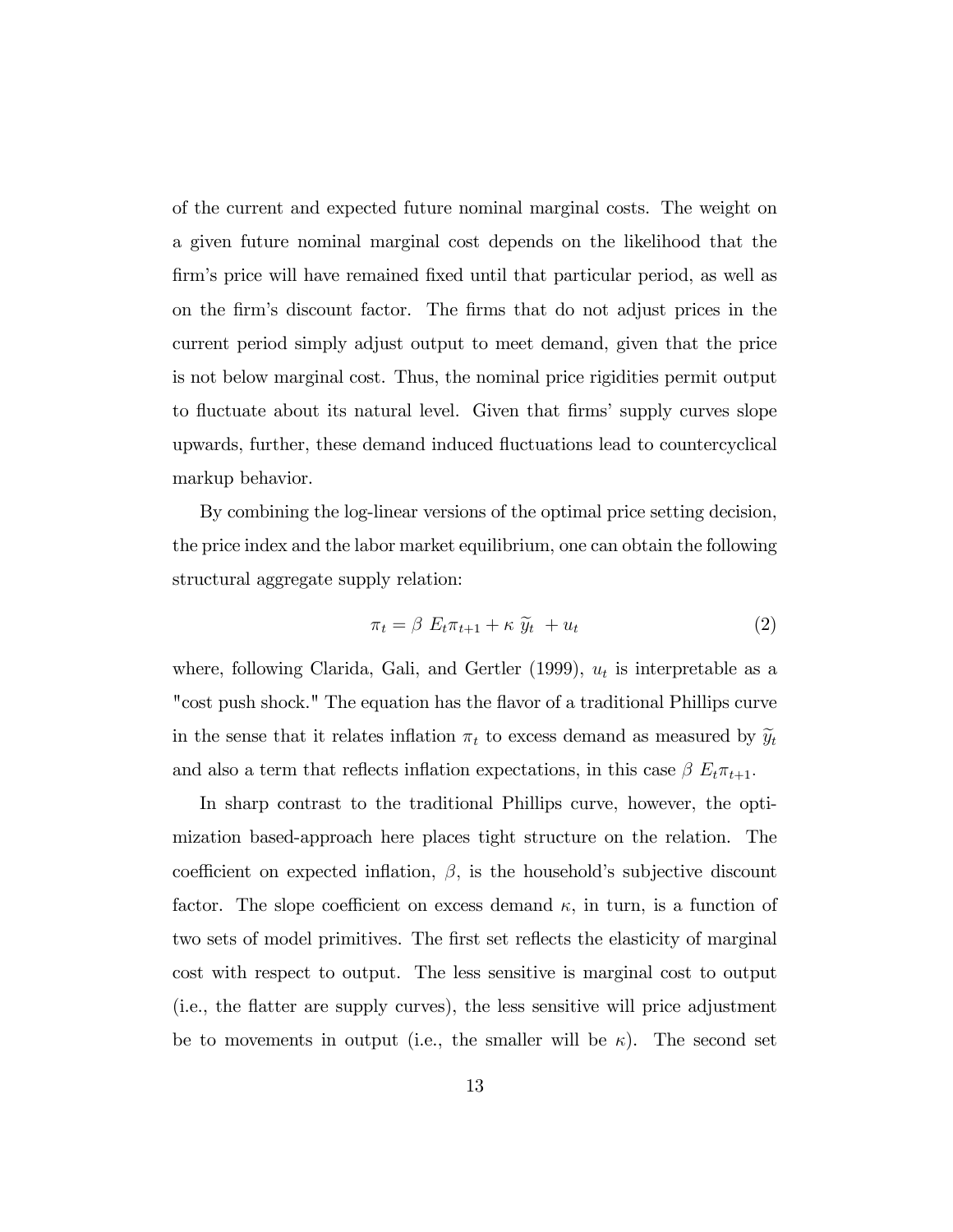reflects the sensitivity of price adjustment to movements in marginal costs. This includes the parameter that governs the frequency of price adjustment. The lower this frequency, the fewer the Örms adjusting in any period, and hence the less sensitive inflation will be to marginal cost and the smaller will be  $\kappa$ .. Also potentially relevant are pricing complementarities that may induce firms to minimize the variation in their relative prices. These pricing complementarities, know in the literature as "real rigidities," induce firms that are adjusting prices to want to keep their relative price close to the non-adjusters. The net effect of real rigidities is to reduce  $\kappa$  and thus reduce the overall sensitivity of ináation to output (Ball and Romer (1990) and Woodford (2003)).<sup>7</sup>

In addition, the cost push shock,  $u_t$ , has a strict theoretical interpretation. In the absence of market frictions other than nominal price rigidities  $u_t$  effectively disappears, making  $\widetilde{y}_t$  the exclusive driving force for inflation. Key to this result is that Örms are adjusting price in response to expected movements in marginal cost. In this benchmark case, deviations of real marginal cost from its natural value are approximately proportionate to  $\tilde{y}_t$ , effectively making the latter a sufficient statistic for the former. Roughly speaking, movements in output above the natural level raise labor demand, inducing an increase in wages and and a reduction in the marginal product of labor, both of which tend to raise firms' marginal costs. With other types of market frictions present, however, variation in firms' marginal costs need no longer be simply proportional to excess demand. Suppose, for example, due

<sup>&</sup>lt;sup>7</sup>Most of the empirical evidence points to low values for  $\kappa$  (Gali and Gertler (1999)). However, with real rigidities present it is possible to reconcile the low estimates with the microeconomic evidence on the frequency of price adjustment, as recently summarized in Steinsson and Nakumura (2007), among others.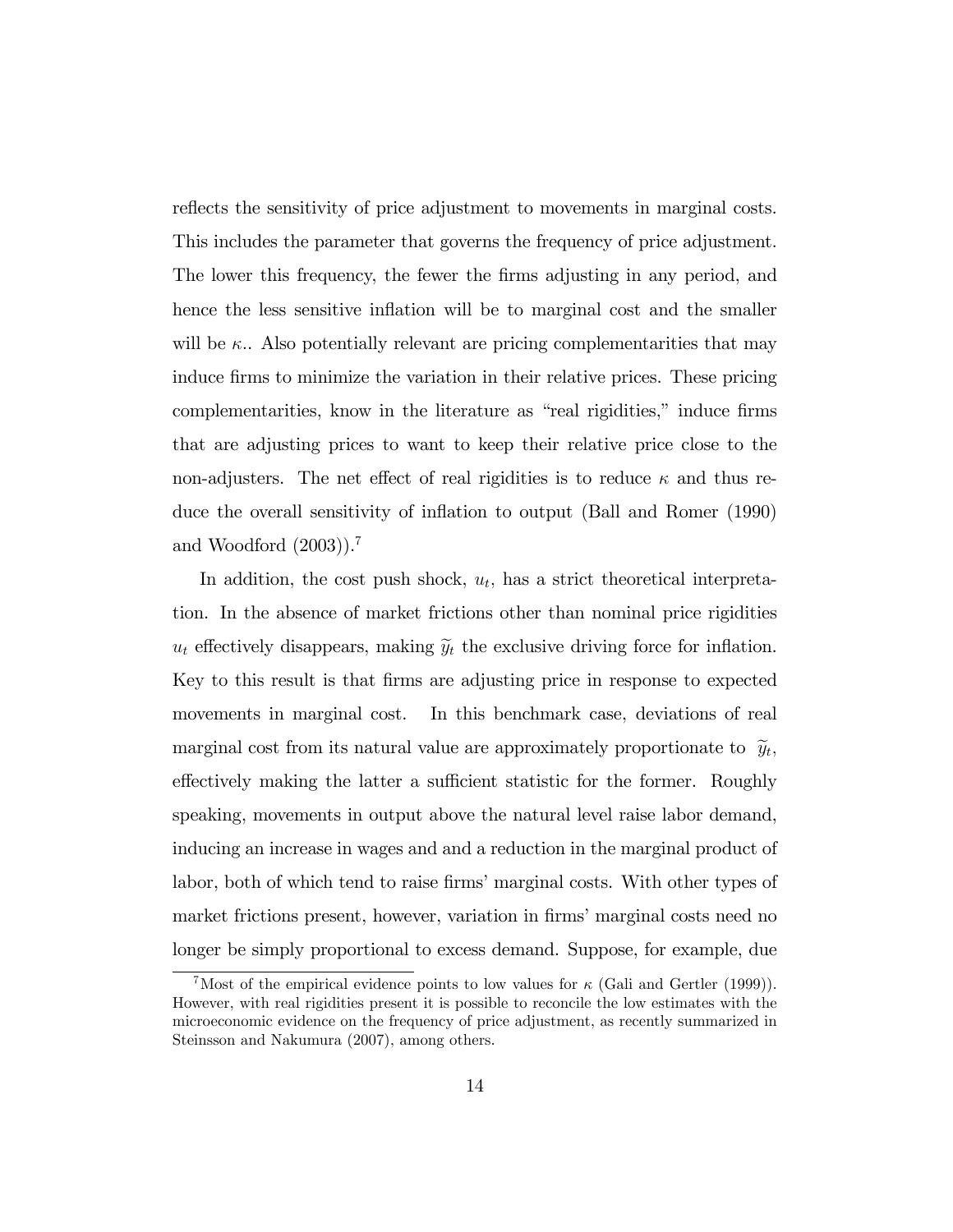to some form of labor market power, real wages rise above their competitive equilibrium values. Holding constant  $\widetilde{y}_t$  firms' marginal costs increase due to the wage increase, thus fueling ináation. In this instance, the cost push term captures the impact on inflation. More generally,  $u_t$  encapsulates variation in real marginal costs that is due to factors other than excess demand. In the formulation here we will simply treat  $u_t$  as exogenous. As we discuss in section 4 and the appendix, however, more general formulations of this model introduce endogenous variation in  $u_t$  typically by allowing for wage rigidity, introduced much in the same manner as price rigidity (via staggered nominal wage setting.) Indeed, with wage rigidity present,  $u_t$ , will depend on conventional real shocks such as oil shocks and productivity shocks.

Another important way that the new Phillips curve differs from the old is that it is fully forward looking. Inflation depends not only on the current values of  $\tilde{y}_t$  and  $u_t$ , but also on the expected discounted sequence of their respective future values. This forward-looking property of inflation implies that a central bankís success in containing ináation depends not only on its current policy stance, but also on what the private sector perceives that stance will be in the future. We elaborate on this in the next section.

In the meantime, we note that this forward looking process for inflation contrast sharply with the traditional Phillips curve, which typically relates inflation to lagged values as well as some measure of excess demand, without any explicit theoretical motivation. In the baseline version of the new Phillips curve, arbitrary lags of inflation do not appear. $8$ 

<sup>8</sup>Gali and Gertler (1999) and Gali, Gertler and Lopez-Salido (2005) estimate a hybrid version of the new Phillips curve where inflation depends on both lagged and expected future inflation. Lagged inflation enters because a fraction of firms set prices using a backward-looking rule of thumb. The estimates suggest a weight of roughly :65 on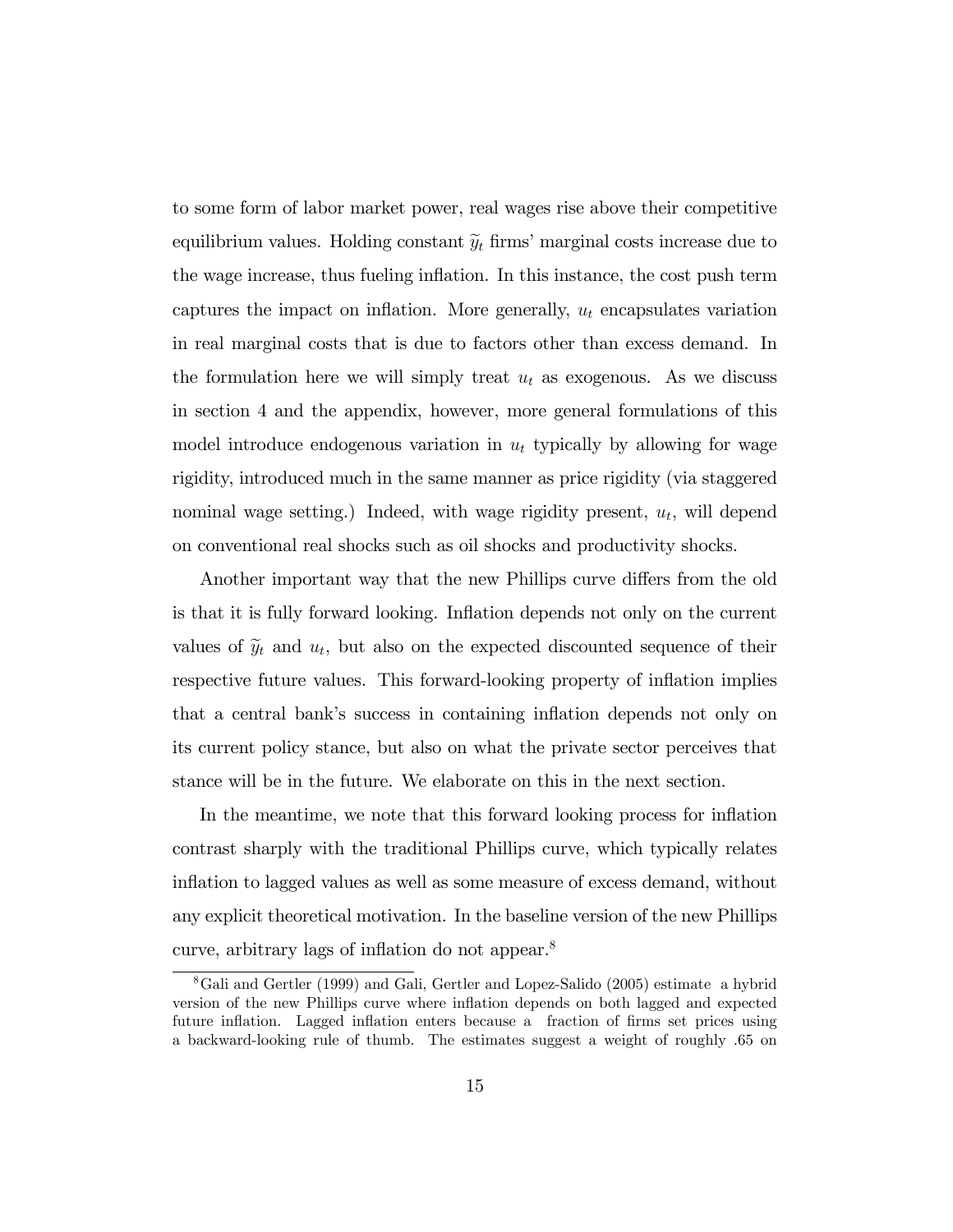The debate over the exact specification of the Phillips curve, of course, has important consequences for the kind of constraints that a central bank faces for its policy choices. The traditional Phillips curve implies that the central bank faces a short run trade-off between inflation and real activity: Since expectations play no role in ináation dynamics, the only way to reduce inflation in the short run is to contract economic activity. In contrast, with the new Phillips curve expectations play a critical role and, as a result, the short run trade-off emerges in a more subtle way. In particular, absent movements in the cost push term  $u_t$ , there is no short run trade-off, so long as the central bank can credibly commit to stabilizing both current and expected future inflation. To see this, note that when no cost push term exists inflation depends only on the current and expected future values of the output gap. Then in this instance, a central bank can maintain price stability by adjusting short term interest rates in order to stabilize the output gap. It can do so by setting the current nominal interest rate equal to the natural real rate and by committing to stick to this policy in the future. Of course, this presumes both that the central bank can perfectly identify the natural real rate of interest and also that it can credibly commit to a path for the future nominal rate. We return to this issue in the next section..

Even with perfect information and perfect credibility, a short run tradeo§ between the output gap and ináation can emerge if cost push pressures are present. In this instance, ináation depends on current and expected movements in  $u_t$  as well as  $\widetilde{y}_t$ . The only way to offset this cost push pressure on

expected future inflation and .35 on lagged inflation for the U.S.. Thus, while lagged inflation appears a factor in inflation dynamics, forward looking behavior is dominant. Cogley and Sbordone (2006), further, present evidence to suggest that once one allows for shifting trend inflation, lagged inflation disappears.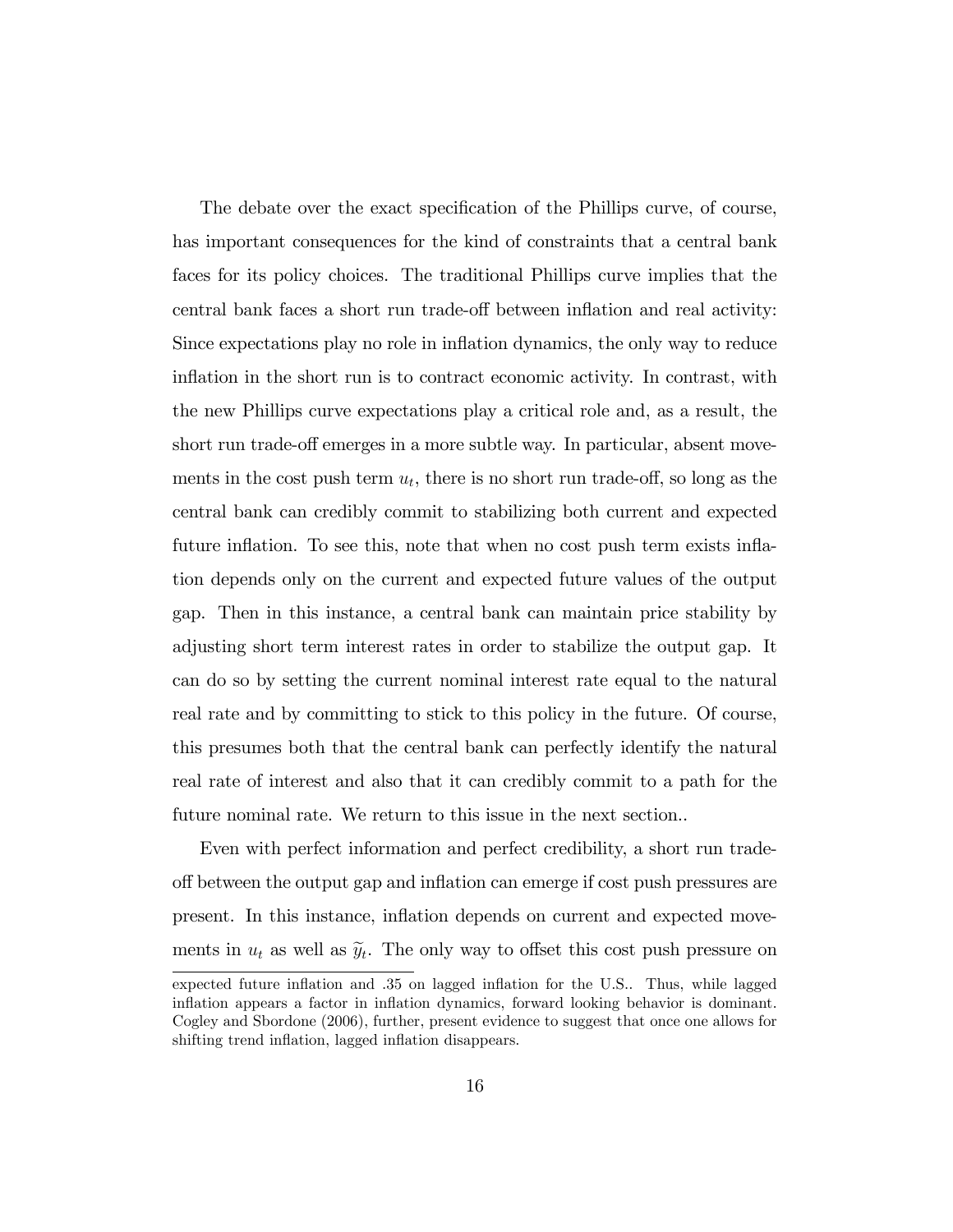inflation is for the central bank to contract economic activity. We emphasize that this basic insight on how cost pressures may introduce a short run trade-off carries over to a setting where these pressure are endogenous due to nominal wage rigidity.(Erceg, Henderson and Levin (2000)).

Finally, the forward looking Phillips curve can give rise to a potential credibility problem distinct from the one originally emphasized by Kydland and Prescott (1977) or Barro and Gordon (1981). This earlier literature stressed the temptation of central banks to unexpectedly push output above the natural level. For central banks unable to make a credible commitment to keeping inflation low, the resulting outcome would be an inefficiently high level of inflation. This potentially credibility problem, known as "inflation" bias", is also explicitly present in the new vintage models since within these frameworks the natural level of output is in general below the socially efficient level, due to the presence of imperfect competition. However, the forward looking nature of inflation within these new frameworks suggests another potential pitfall of discretion, know in the literature as "stabilization bias" (Clarida, Gali and Gertler (1999) and Woodford (2003)). In response to expected cost pressures, a central bank would like to claim it will be tough in the future, and will contract output as necessary, in order to fight current inflation without having to contract output below its natural level today. If the central bank could make this claim credible, it could reduce current inflation without reducing current output, due to the expectations effect. The problem is that in the absence of a well established reputation (or some other way of "tying its hands"), the central bankís claim is not likely to be credible: The private sector will recognize that once the next period arrives,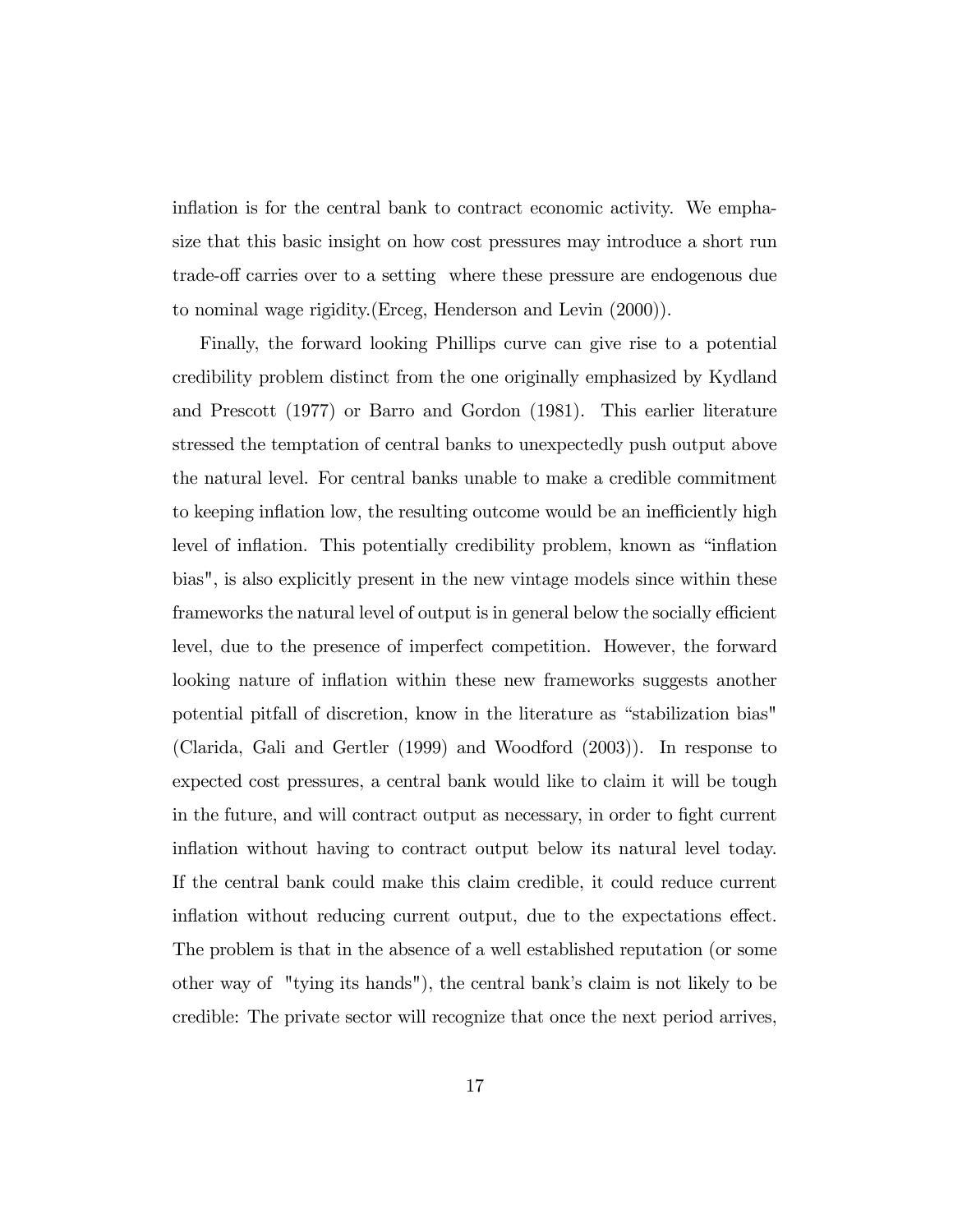the central bank will be tempted to delay again contracting the economy (that is,. the initial plans are time-inconsistent).

Thus, the extent to which the central bank is credible regarding its future policies will affect the short-run tradeoff between inflation and output gap stabilization. Given the twin problems of inflation and stabilization bias, the new frameworks explicitly suggest a need for central banks to establish credibility in monetary policy management,

The representation of this aggregate supply/aggregate demand framework can be reduced to a system of difference equations describing the evolution of the output gap and ináation as a function of two exogenous variables (the natural rate of interest and the cost push shock), as well as the path of the nominal short term rate  $r_t$ . The latter is determined, directly or indirectly, by the decisions of the central bank. Thus, to close the model, we need to provide a description of the way monetary is conducted.

## 1.2 Monetary Policy

Each period the central bank chooses a target for the short term interest rate, as a function of economic conditions. To attain that rate, the central bank adjusts the money supply to meet the quantity on money demanded at the target interest rate. Why not simply do the reverse: set the nominal money stock and let the interest rate adjust? One reason is the potential instability of money demand suggested by the evidence. Under monetary targeting, this instability would translate into interest rate volatility that could harm the real economy.<sup>9</sup>

<sup>&</sup>lt;sup>9</sup>It is important to recognize, however, that the quantity theory of money still holds in the steady state, even with the interest rate as the policy instrument and a purely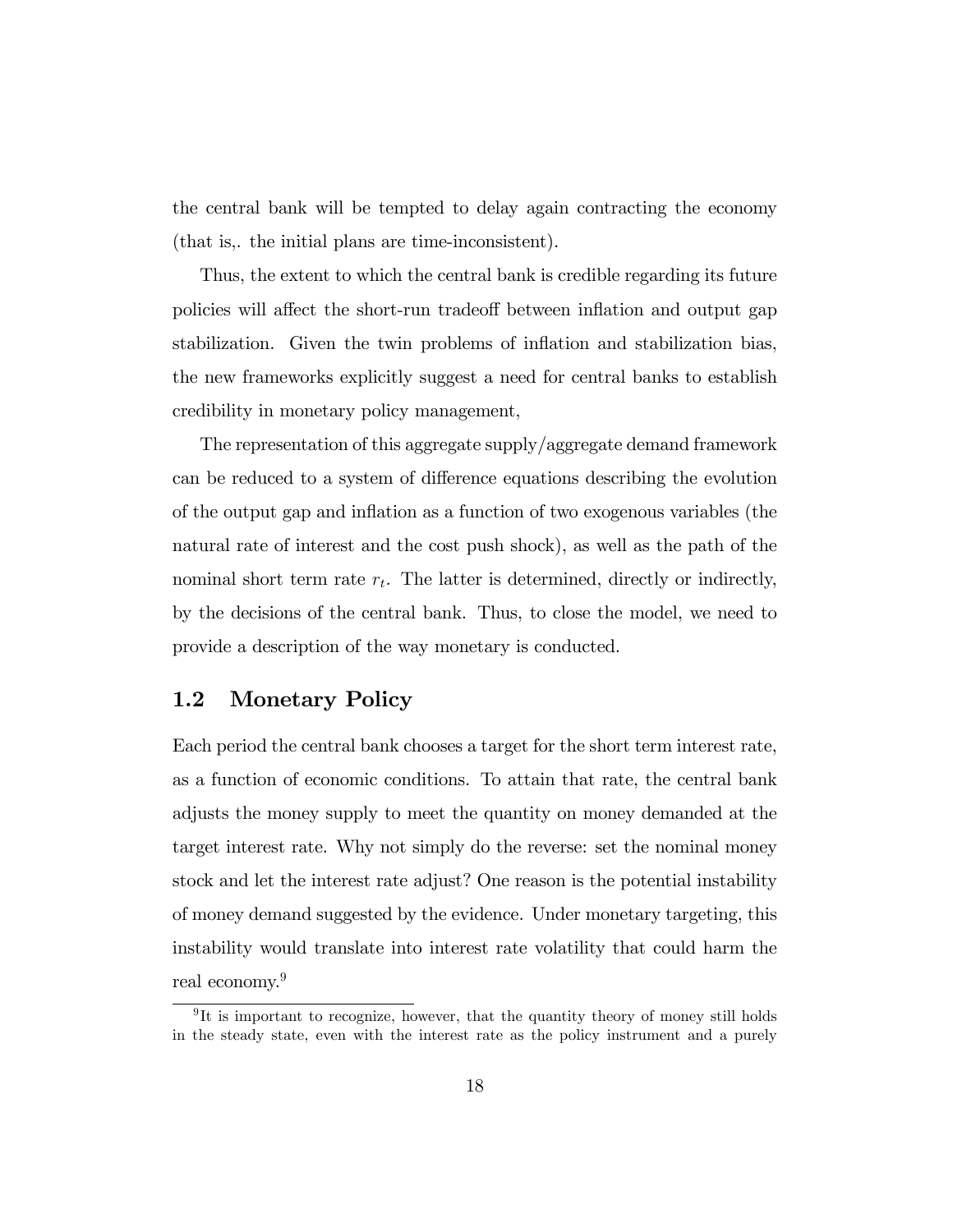A simple interest rate feedback rule that has desirable stabilizing properties and also some empirical appeal as a description of what central banks do in practice takes the following form:

$$
r_t^{\tau} = r r_t^n + \phi_{\pi} \pi_t + \phi_y \tilde{y}_t \tag{3}
$$

where  $\phi_{\pi} > 1$ ,  $\phi_{y} \ge 0$  and where  $r_{t}^{\tau}$  is the central bank's target for the shortterm nominal interest rate. With zero ináation and no excess demand, the rule has the central bank adjust the nominal rate to track movements in the natural real rate,  $rr_t^n$ .

Note that the rule implies that with inflation and the output gap at zero, the central bank keeps the current and expected future real interest rate gaps at zero. On the other hand, if the economy is "overheating" with a positive output gap and positive ináation, the rule has the central bank raise nominal rates. The feedback coefficient on inflation exceeds unity, implying that nominal rates go up more than one for one with ináation. This ensures that the central bank raises real rates sufficiently to contract demand (by inducing a positive sequence of real interest rate gaps.) Conversely, as the economy weakens and inflation declines, the rule has the central bank ease sufficiently to provide demand stimulus.

This interest rate rule is often referred to as a "Taylor" rule. The reason is that after a period of considerable focus on money growth rules in the

passive role for money demand (see, e.g., Woodford, 2006). Under standard specifications of money demand, the ratio of real money balances to output is constant in a steady state with constant inflation. Since this ratio is constant, within the steady state there is a proportionate relation between the growth rate of the money stock and ináation, as the quantity theory suggests, and independently of whether the central bank has a monetary target or not. Outside the steady state, however, the simple aggregate demand and supply described earlier characterizes output and ináation dynamics conditional on the expected path of interest rates.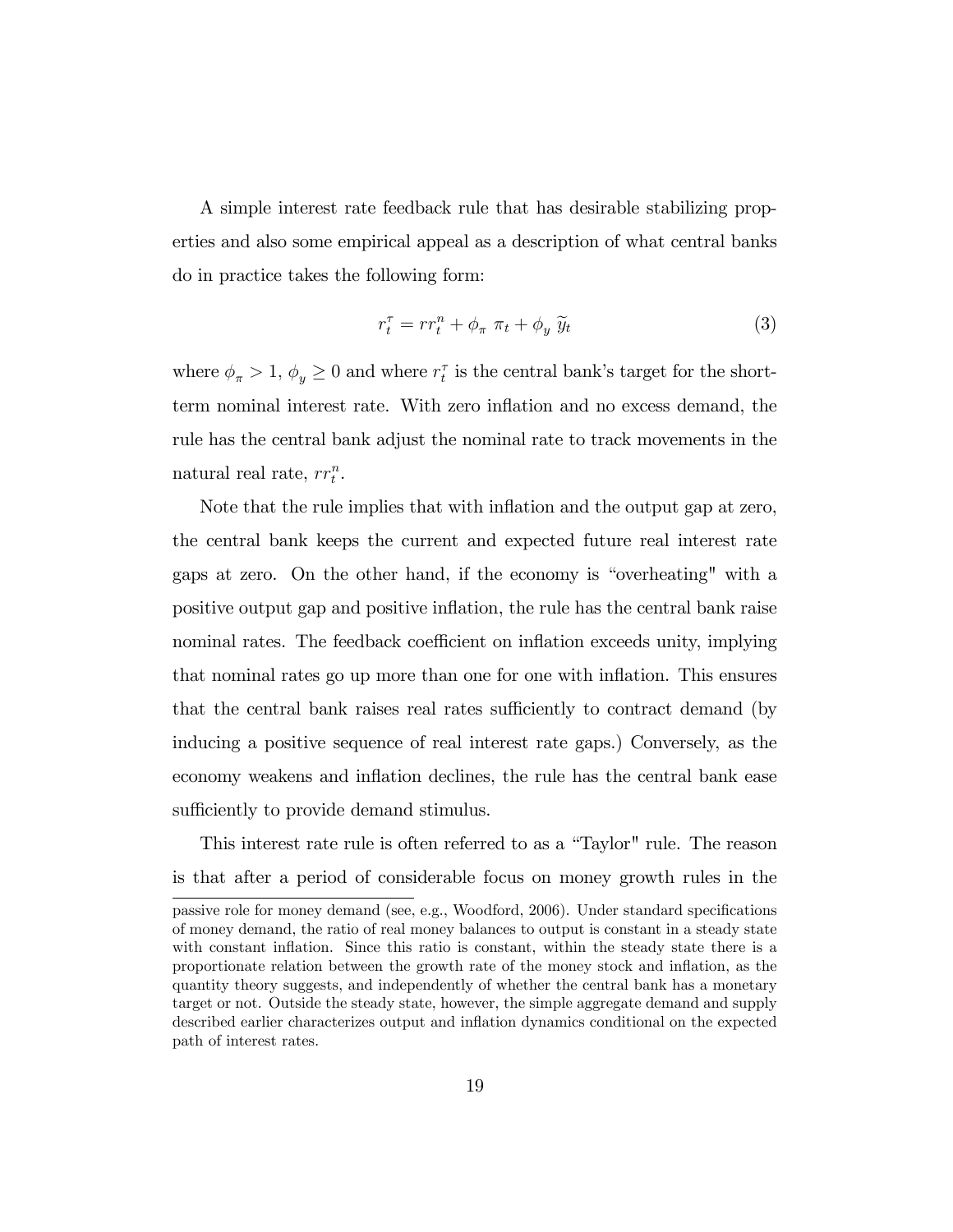academic literature, Taylor (1993, 1999) argued that an interest rate rule of this type has desirable stabilizing properties and avoids the pitfalls of moneybased rules that some central banks had adopted in the previous decades. Taylor also showed that a version of this rule with a constant natural real interest rate and detrended output as the measure of the output gap does a good job of describing actual monetary policy in the late 1980s. The values of the feedback coefficients in the rule plotted against the data were  $\phi_{\pi} = 1.5$  and  $\phi_{y} = 0.5$ . The key feature that Taylor emphasized was that  $\phi_{\pi}$  safely exceeded unity, thus ensuring that the policy induces real rates to move to offset inflationary pressures. This feature has been dubbed the ìTaylor principle",(by Woodford (2001)). A number of authors, including Clarida, Galí and Gertler (1998, 2000), have argued that during the late 1960s and 1970s, the major central banks may have failed to abide by the Taylor principle, thus contributing to both the high nominal and real instability over this period.

For the very short sample period Taylor examined in his original paper, it may be reasonable to treat the natural rate of interest as constant and presume the natural level of output is captured by a smooth trend. But over a longer sample it would be unwise for a central bank to do this. In addition, the simple rule that Taylor studied does not capture central banks' tendency to smooth interest rates. A rule that comes closer to capturing the data has the central banks move interest rates toward the target rate  $r_{t}^{\tau}$  , using the following partial adjustment rule:

$$
r_t = (1 - \rho) r_t^{\tau} + \rho r_{t-1}
$$
 (4)

where  $\rho$  is a smoothing parameter which is usually estimated to be between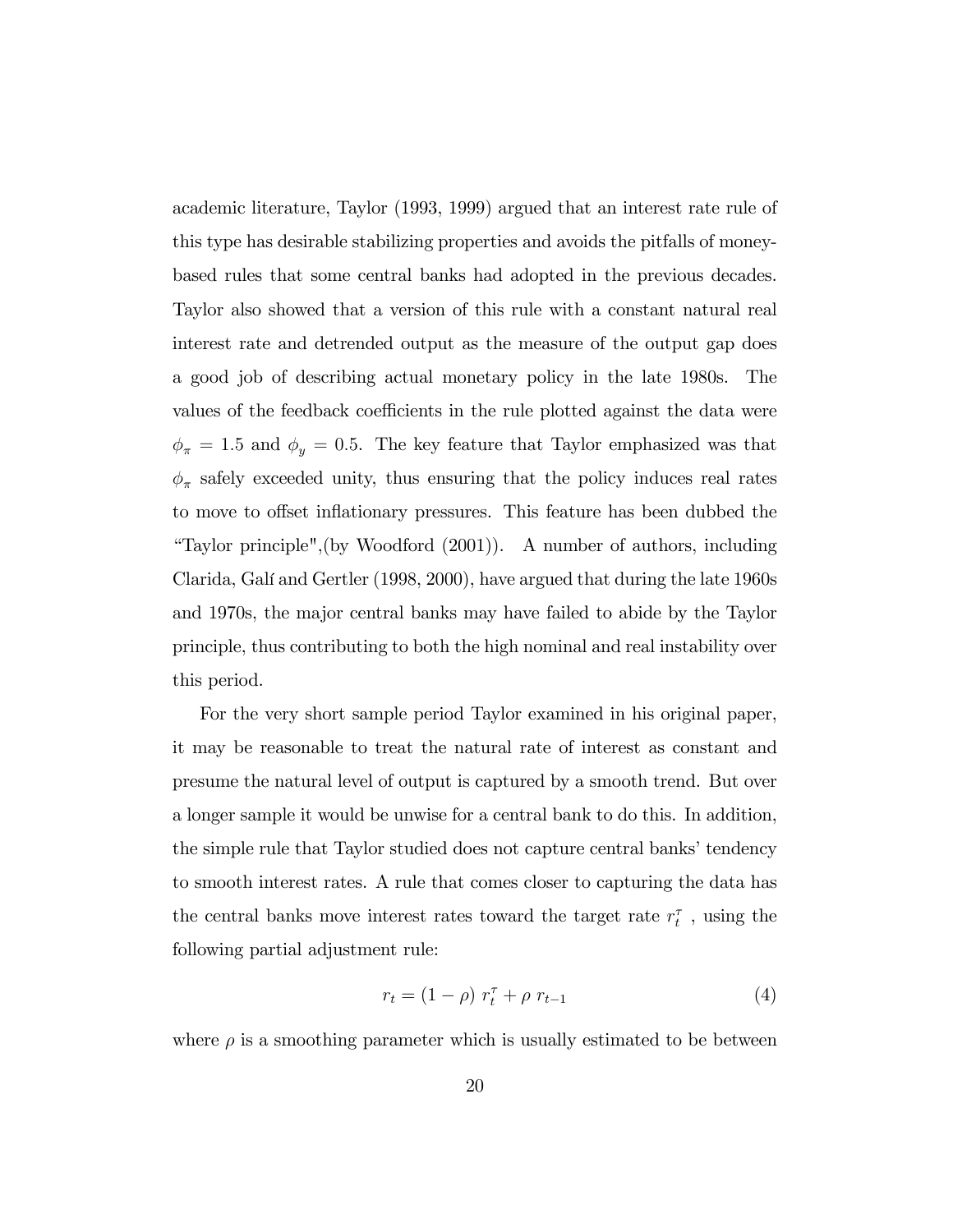0:6 and 0:9 using quarterly data.

# 2 Using the Model for Monetary Policy Evaluation

In this section we show how the model may be used to evaluate different scenarios for the course of monetary policy. In the process, we illustrate the two major implications that the new vintage models have for policy-making that we emphasized in the introduction: (i) the importance of managing expectations of future policy; and (ii) the need to track movements in the economy's natural equilibrium.

To evaluate different policy strategies, of course, one has to have in mind some kind of objective criterion. Here we note that a traditional objective for central banks is to maintain price stability and output at its natural level. In the case of the Federal Reserve, this is objective is known as the dual mandate. Because the new vintage of models evolve from individual optimization, it is possible in principle to derive a welfare criteria for the central bank explicitly by taking a quadratic approximation of the utility function of the representative household. For example, in a slightly simpler version of our model, one can derive something akin to a dual mandate endogenously. That is, it is possible in this instance to derive a loss function for the central bank that is quadratic in deviations of inflation from zero and deviations of output from the socially efficient (competitive equilibrium)  $level.<sup>10</sup>$ 

Here we simply presume, as in practice, that the central bank has in mind  $10$ See, e.g. Rotemberg and Woodford (1999).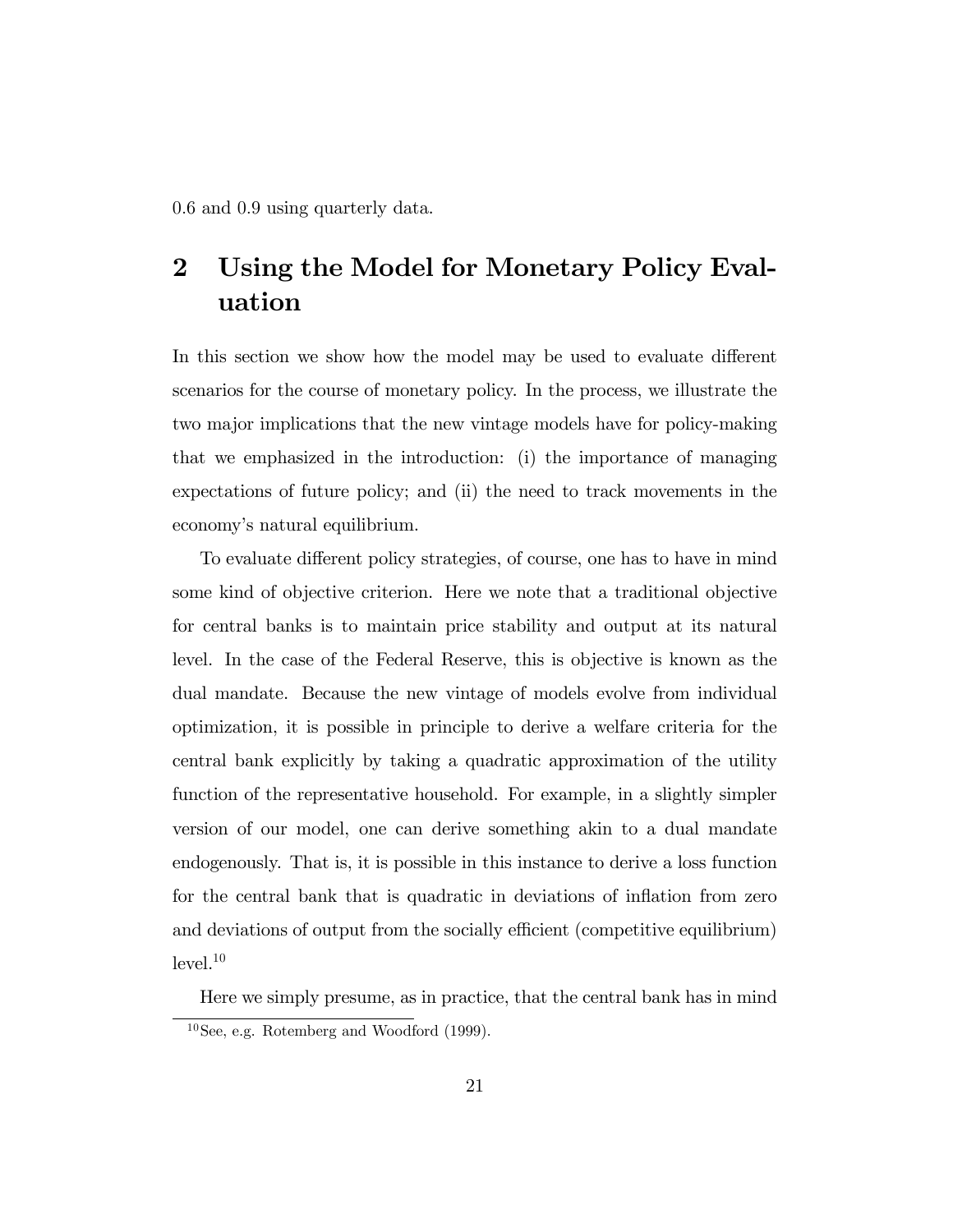a dual objective in terms of stabilizing ináation and the output gap, without being overly precise about the exact form. We presume further that the natural level of output is sufficiently close to the socially efficient value, so that the welfare-relevant gap is simply the deviation of output from its natural level. With this rough criteria in mind, we subject the model economy to several kinds of disturbances and then evaluate the performance of alternative monetary policy strategies. These experiments are representative of the policy evaluation exercises that central banks can do in practice.

We present two numerical simulations of the model. The first illustrates how there may be gains to a central bank from managing expectations of the future course of monetary policy. These gains take the form of improving the short run tradeoff between inflation and output. The second experiment demonstrates the importance to the central bank of accounting for movements in the economy's natural (i.e., flexible price) equilibrium in making its policy decisions.

In order to perform the simulations, we need to choose numerical values for the various model parameters. The appendix for the on-line version of this paper lists all the model parameters along with the values used for the simulations. By and large, the values we use are conventional in the literature. We now turn to the model experiments.

Experiment 1: Managing expectations. Here we illustrate how a central bank's ability to credibly signal its future policy intentions influences its ability to maintain price and output gap stability. We suppose that a central bank intends to pursue an interest policy that aggressively fights inflation. We then consider two different scenarios: In the first, the central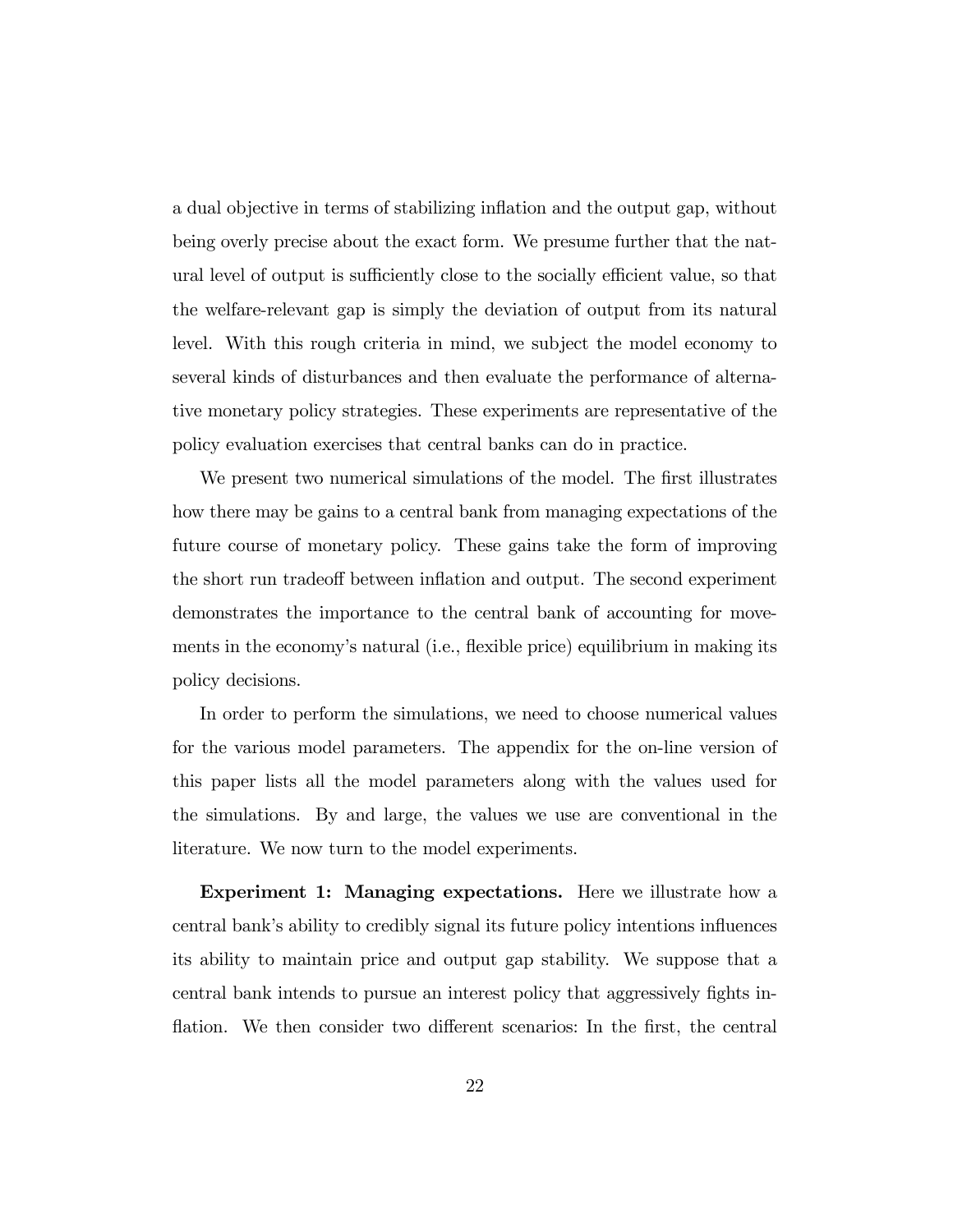bank is able to successfully signal its intentions to the private sector. In the second, the private sector believes that the central bank is likely to accommodate inflation.

We assume that the economy is hit by "cost push" pressures in the form of a persistent increase in  $u_t$  (see equation 2). An example of this kind of scenario might be a situation where workers resist moderating real wage growth for a period of time in the wake of a decline in trend productivity growth In this situation, unit labor costs and hence firms' marginal costs rise, which in turn creates inflationary pressures, as implied by equation  $(2)$ . We assume that the cost push shock obeys a first order autoregressive process, with an autocorrelation of 0:95. This choice permits our model to capture the high degree of autocorrelation of inflation in the data.

The aggressive policy that the central bank plans to pursue is an interest rate rule that responds only to inflation and not the output gap. The coefficient on inflation  $\phi_{\pi}$  is 1.5, implying that the central bank raises nominal rates a hundred and fifty basis points, for every hundred basis point rise in inflation. In the first case the private sector accepts that the central bank will follow this rule indefinitely into the future. In the second case the private sector believes instead the central bank will instead pursue a passive rule that does not try to curb ináationary pressures. The accommodative rule that the private sector perceives the central bank will follow in the future has a feedback coefficient on inflation of 1.0, implying only a one-for-one response of nominal rates to inflation.  $11$  In this spirit, the private sector views any departures of the current short term interest from this rule as purely

<sup>&</sup>lt;sup>11</sup>Strictly speaking we assume  $\phi_{\pi} = 1.001$ , in order to guarantee the existence of a unique stationary equilibrium.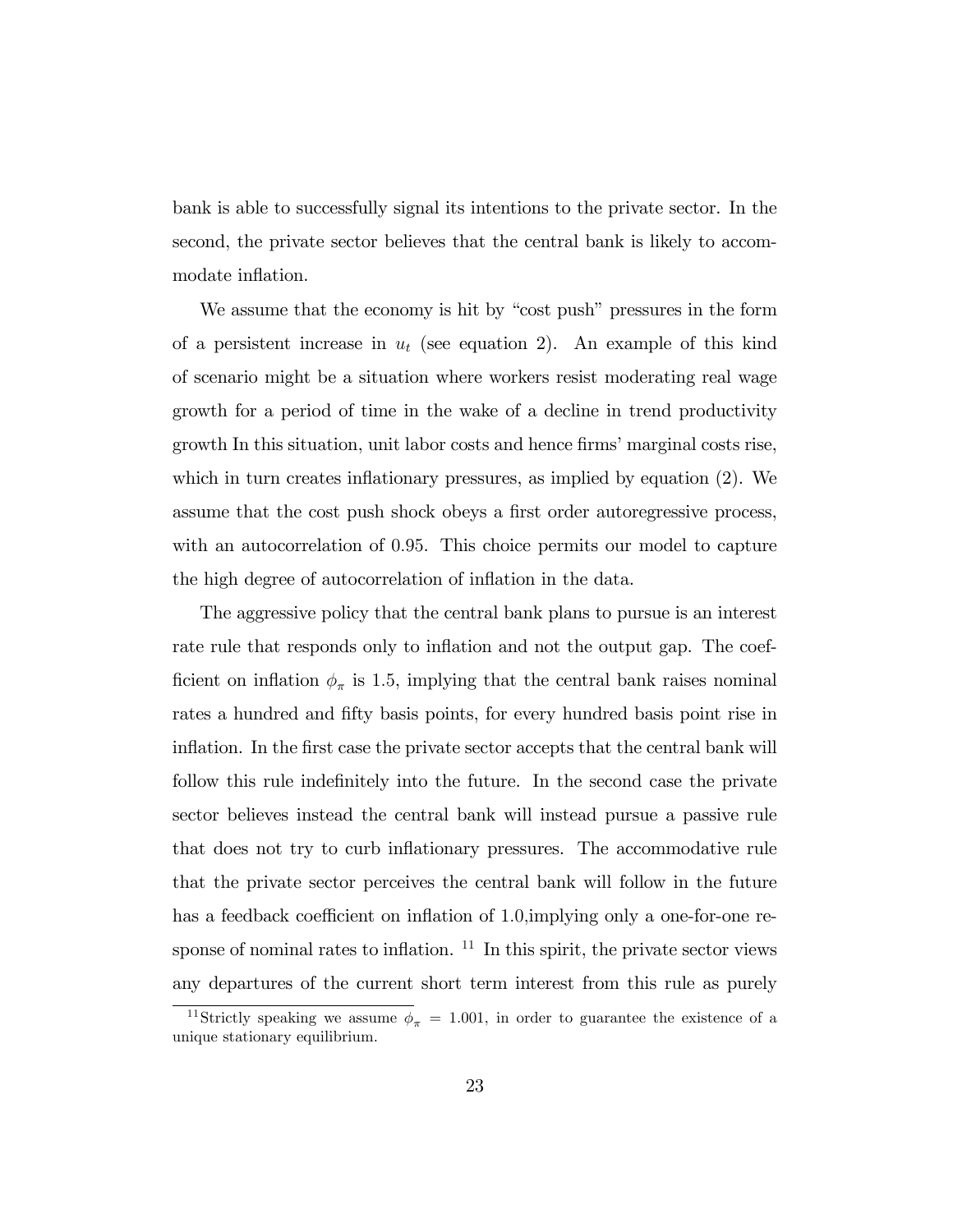transitory.

We assume further that in the case where it is not credible, the central bank nonetheless tries to curtail inflation by raising the nominal interest rate sufficiently to contract aggregate demand by the same amount each period as if it was pursuing a perfectly credible aggressive policy with  $\phi_{\pi} = 1.5$ . In particular, each period the central bank raises the nominal rate as needed in order to contract output by the same amount that would occur under a credible aggressive policy. The problem it faces, however, is that the market is expecting the accommodative policy. As a result, to engineer the same output contraction that would arise under a credible aggressive policy, the central bank needs to increase sharply the current nominal interest rate: Because the private sector expects reversion to the accommodating policy in the future, to contract demand sufficiently the central bank must compensate with an extra large increase in the current short term rate. Put differently, under the credible aggressive policy, the central bank exploits its ability to influence expectations over the entire yield curve. It contracts demand today not only by raising short term rate today but also by creating expectations that future short rates will be sufficiently high as well (inducing expectations of a lower output gap in the future). Without the leverage over market expectations, the central bank is left with the current short rate as the only way to influence current demand.

Table 1 shows the responses of inflation and the output gap that the model economy generates for the first two years after the costs push shock. It does so for both the case where the central bank is credible and for the case it is not. Period 0 is the time of the shock. In each case we report the change in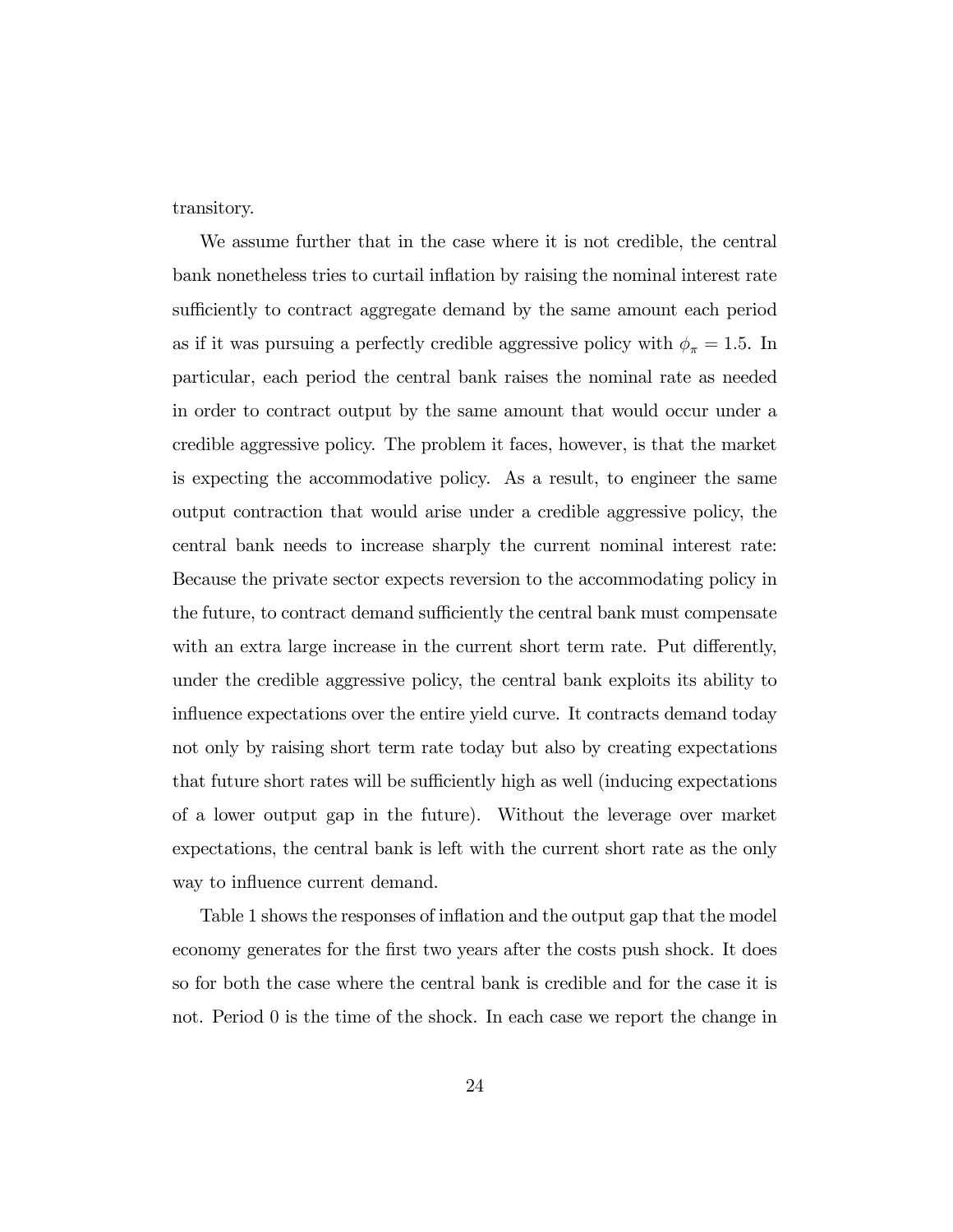inflation and output one and two years after the shock. Under each scenario the central bank raises interest rates to counteract the inflationary pressures. Given how we designed the experiment, the decline in output is the same in each case.<sup>12</sup> However, the rise in inflation is much larger in the case where the central bank is perceived to be accommodative as opposed to credibly aggressive. This occurs because ináation depends on expectations of future demand conditions, in addition to current conditions. What this experiment illustrates is that being able to effectively manage expectations improves the short run tradeoff between output and inflation stabilization that the central bank faces. Market perceptions of accommodation yield higher inflation for a given current contraction of economic activity. It follows that to generate a given slowdown of inflation, these perceptions of accommodation force the central bank to engineer a larger contraction in output than it would otherwise be necessary.

This experiment may also provide insight to how monetary policy differs today from the period of the Great Ináation in the 1970s. Whenever the Federal Reserve attempted to reign in inflation during this earlier period, the effort either had little success or proved costly in terms of output loss. In recent times the reverse seems true. In our view, the explanation for the difference is that in the current era the Federal Reserve has established a credible long term commitment to maintain price stability, which was not the case in the earlier period. This also helps explain why the current Federal Reserve places so much emphasis on communicating its future intentions.

### Experiment 2: Tracking the natural equilibrium. We next suppose

 $12$ Since the cost push shock does not affect the natural level of output, the response of the output gap is the same as the response of output in this case.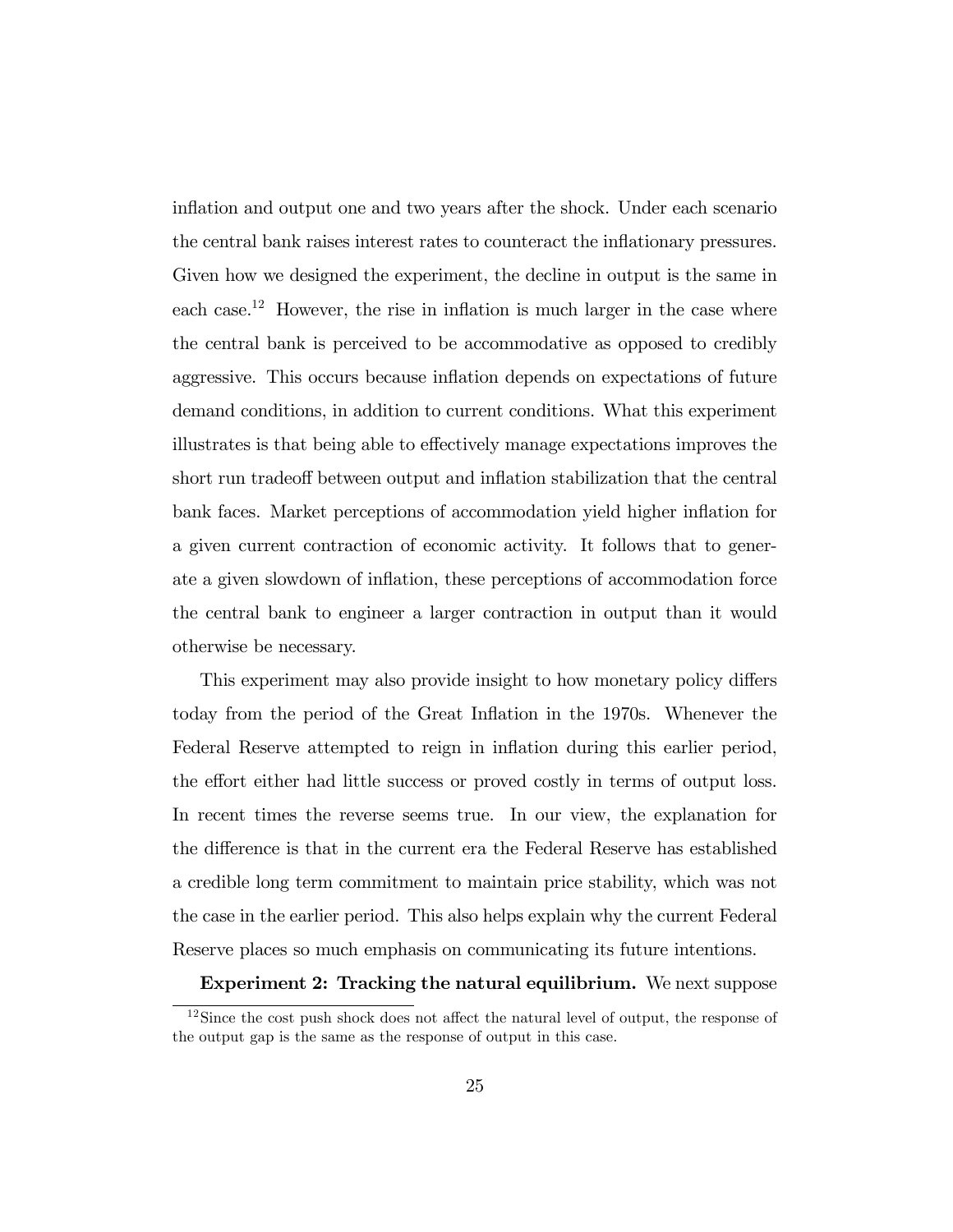that the economy is hit with a shock to productivity. In contrast to the previous experiment, the disturbance ináuences the natural values of output and the real interest rate. Thus we now distinguish between movements in the output gap versus movements in output. Our goal here is to illustrate why it is important for the central bank in setting interest rates to account for the movement in the economy's natural equilibrium.

In particular, we assume that technology growth obeys an  $AR(1)$  with autoregressive coefficient equal to 0.5. We then determine the response of the model economy to an unanticipated increase in technology growth under two different policy scenarios. Under the first, the central bank adjust the nominal interest rate in response to movements in both the natural rate of interest and inflation, exactly as the policy rule  $(3)$  suggests. In the second case the central bank pays no attention to movements in the natural rate of interest, and responds simply to inflation. In each case we set the feedback coefficient on inflation  $\phi_{\pi} = 1.5$ , which corresponds to the aggressive case studied above.

Table 2 reports the responses of inflation and output. The rise in productivity growth induces an increase the natural rate of interest.<sup>13</sup> Observe that under the policy rule that adjust for movements in the natural rate, inflation remains stabilized. In this instance the response of output mirrors the response of the natural level of output. Put differently, even though the

 $13$ Specifically, up to a first order, the natural rate of interest is equal to the expected growth of consumption under the flexible price equilibrium times the coefficient of relative risk aversion. This relation comes from the consumption euler equation that applies in the flexible price equilibrium and assumes perfect capital markets, etc. The rise in the natural rate of interest thus reflects the facts that the shock to productivity growth produces an expected increase in consumption growth in the flexible price equilibrium.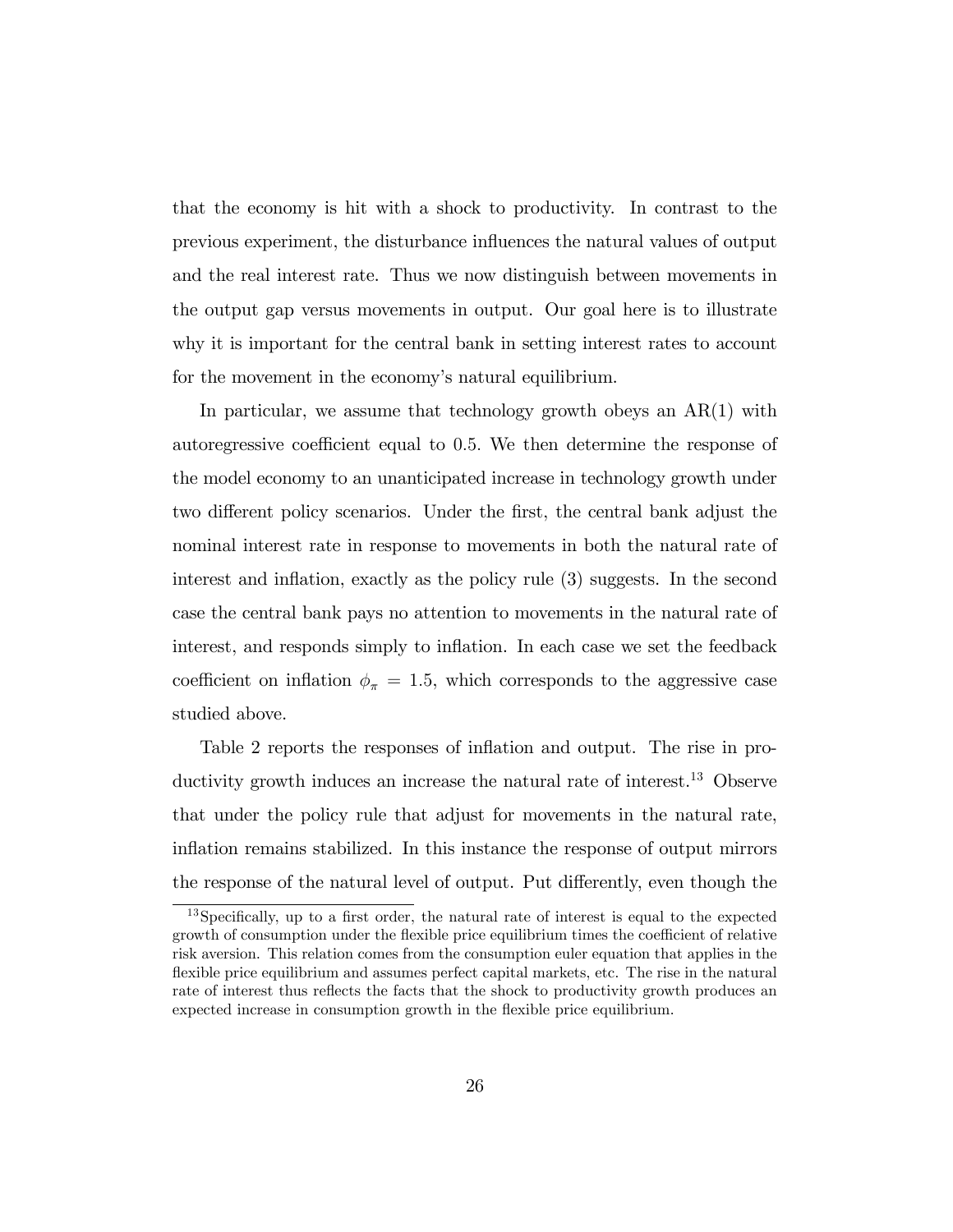productivity shock generates a rise in output, the gap between output and its natural value remains at zero. Because the output gap doesn't move, neither inflationary or deflationary pressures emerge.

By contrast, if the central bank fails to account for movements in the natural rate, it does not increase the nominal rates sufficiently to curtail inflation. Because the real rate is below the natural rate for at least a year under this scenario, excess demand emerges. Output increases relative to the natural level of output. For a period, the output gap is positive and, accordingly, inflation rises above trend. This is reversed after a year. Inflation falls slightly below trend. The reason is that the natural rate eventually falls below trend for a persistent period due to extra capital accumulation from above trend investment. By failing to compensate, the central bank keeps the real rate a bit too high relative to the natural rate.

In reality, of course, the central bank cannot directly observe the natural rate of interest. However, as economic conditions change, the central bank has to draw inferences about the likely consequences for the natural rate. Indeed, a number of central banks including the Federal Reserve, are using models of the type we have been discussing to try to identify the natural rate. Of course, indirect methods are also used. In particular, the behavior of ináation tells the central bank something about the underlying natural rate. Inflation above what it might expect may in principle be a sign that the natural rate is higher than it was perceived, and vice-versa.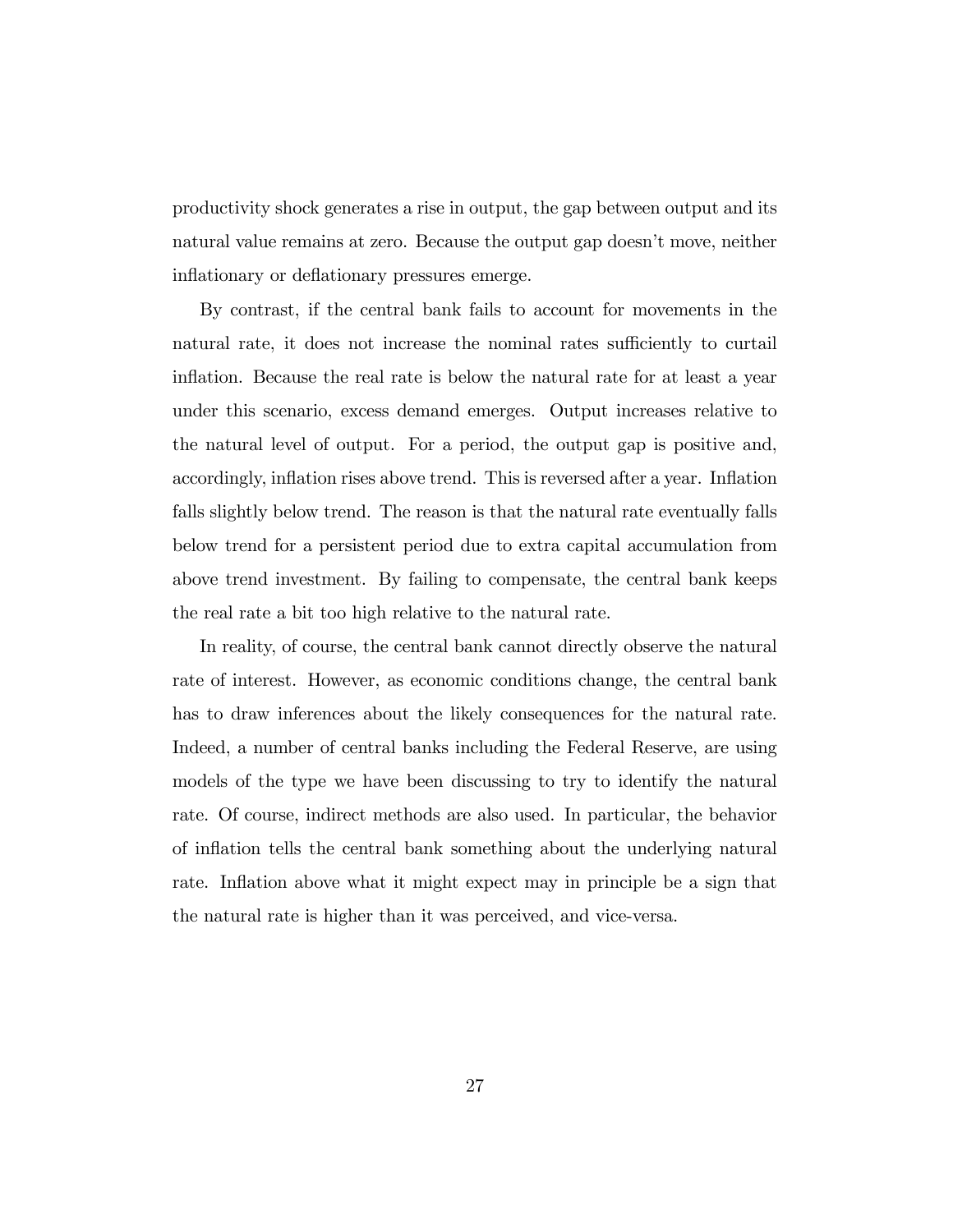# 3 Extensions and New Directions

Our baseline model, while useful for pedagogical purposes, is too parsimonious to be taken to the data or to be used in actual policy simulations. It is thus not surprising that much recent work, largely conducted by research teams based in central banks or international institutions, has aimed at making the model more realistic, by adding a variety of features that are likely to enhance its fit of the data.<sup>14</sup> We now describe some of those features and then briefly discuss some extensions that are in progress.

Taking the Model to Data: The macroeconomic variables within the baseline model appear to display greater persistence in practice than this simple framework can capture. For example, the evidence suggests that a transitory exogenous shift in monetary policy produces a delayed hump-shaped response of the key quantity variables, output, consumption and investment. The baseline model instead predicts an instantaneous jump in these variables, followed by a monotonic response to trend. The reason for this is the absence of frictions that may slow down the adjustment in either consumption or investment to either current shocks, news about the future, or both.

A common way to address this issue is to introduce adjustment costs. In the case of consumption, a typical approach is to assume the presence of habits in agents' preferences, by making current utility a function of the deviation of current consumption from a benchmark usually set to be a (large)

<sup>&</sup>lt;sup>14</sup>Early examples of models embedding some of the features discussed here were Smets and Wouters (2003) and Christiano, Eichenbaum and Evans (2005). Some of the recent medium-scale models developed by policy institutions, built on those early examples, include the New Area Wide Model developed at the ECB (see, e.g., Coenen, McAdam and Straub (2006)) , the SIGMA model of the Board of Governors (Erceg, Guerrerri and Gust (2006)), and the GM model developed by the IMF (Bayoumi (2004)).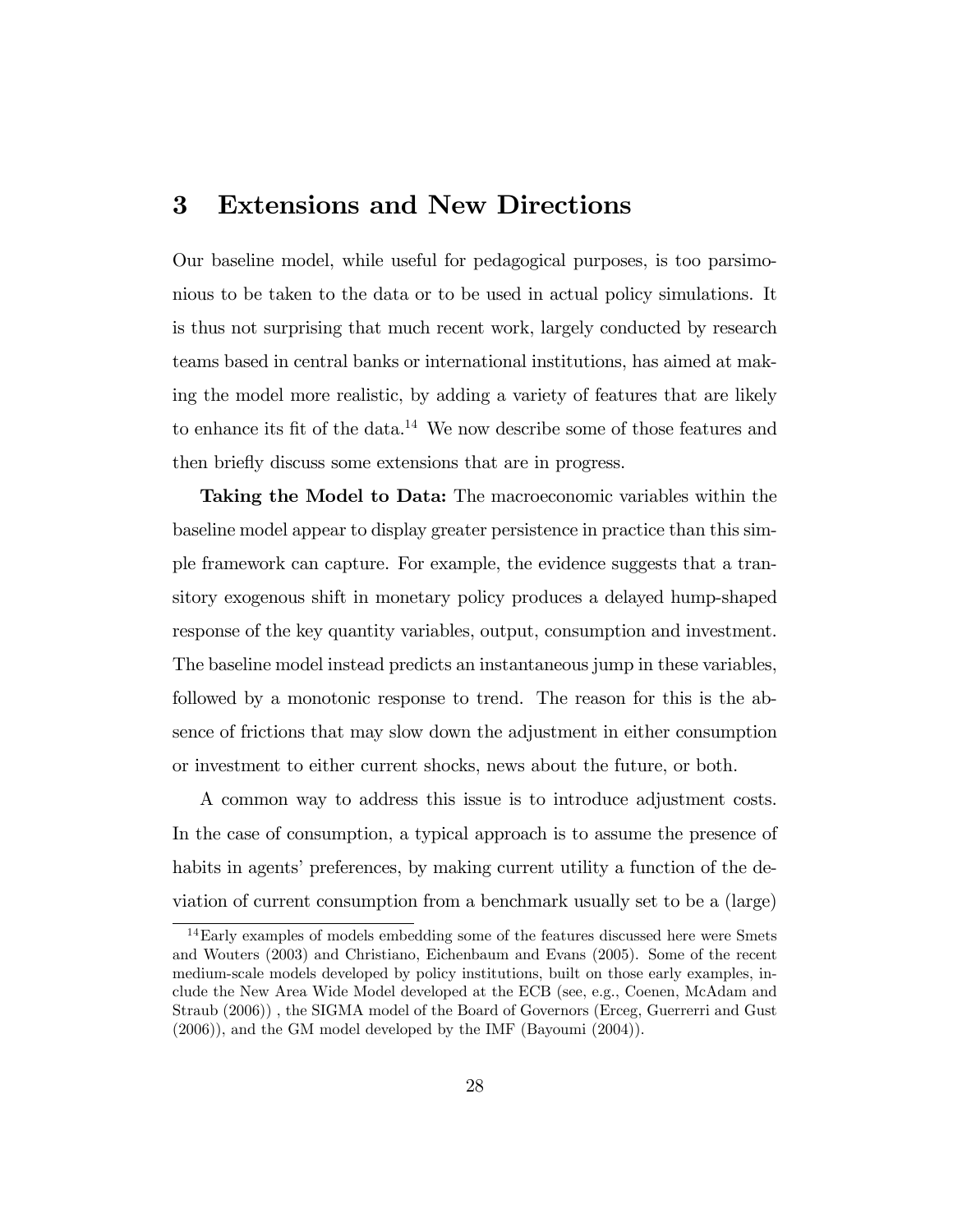fraction of lagged consumption. Similarly, in order to make the model consistent with the sluggish response of investment to shocks, it is sometimes assumed that adjustment costs arise as a result of changes in the level of investment, as opposed to the level of investment itself (relative to the capital stock) as found in the standard Tobin's q model.<sup>15</sup> The slow adjustment of both consumption and investment behavior, in turn, gives rise to humpshaped dynamics of output, as is consistent with the evidence.

A further modification considered important for the empirical performance of the model is the introduction of wage rigidity. In our baseline model we treated as exogenous the cost push shock and emphasized how variation in this shock creates variation in inflationary pressures. The quantitative models endogenize movements in the cost push shock by introducing sticky nominal wages. A popular approach, due to Erceg, Henderson, and Levin  $(2000)$ , is to introduce staggered nominal wage contracting using the same kind of Calvo/Poisson adjustment process that is used to model staggered price setting. In this environment, the cost push shock in the Phillips curve is no longer exogenous, but instead respond endogenously to any shock that affects the gap between wages and their natural equilibrium values.

New Directions: We now briefly mention several new areas of active research that we find particularly interesting:

1. State-dependent pricing: While the models discussed above are optimizationbased, there is one key aspect in which they are still a black box, namely the timing of price-adjustment. As we have discussed, for reasons of tractability, the models restrict attention to time-dependent pricing rules where the

<sup>&</sup>lt;sup>15</sup>It can be shown that planning lags in investment expenditure can motivate this kind of formulation.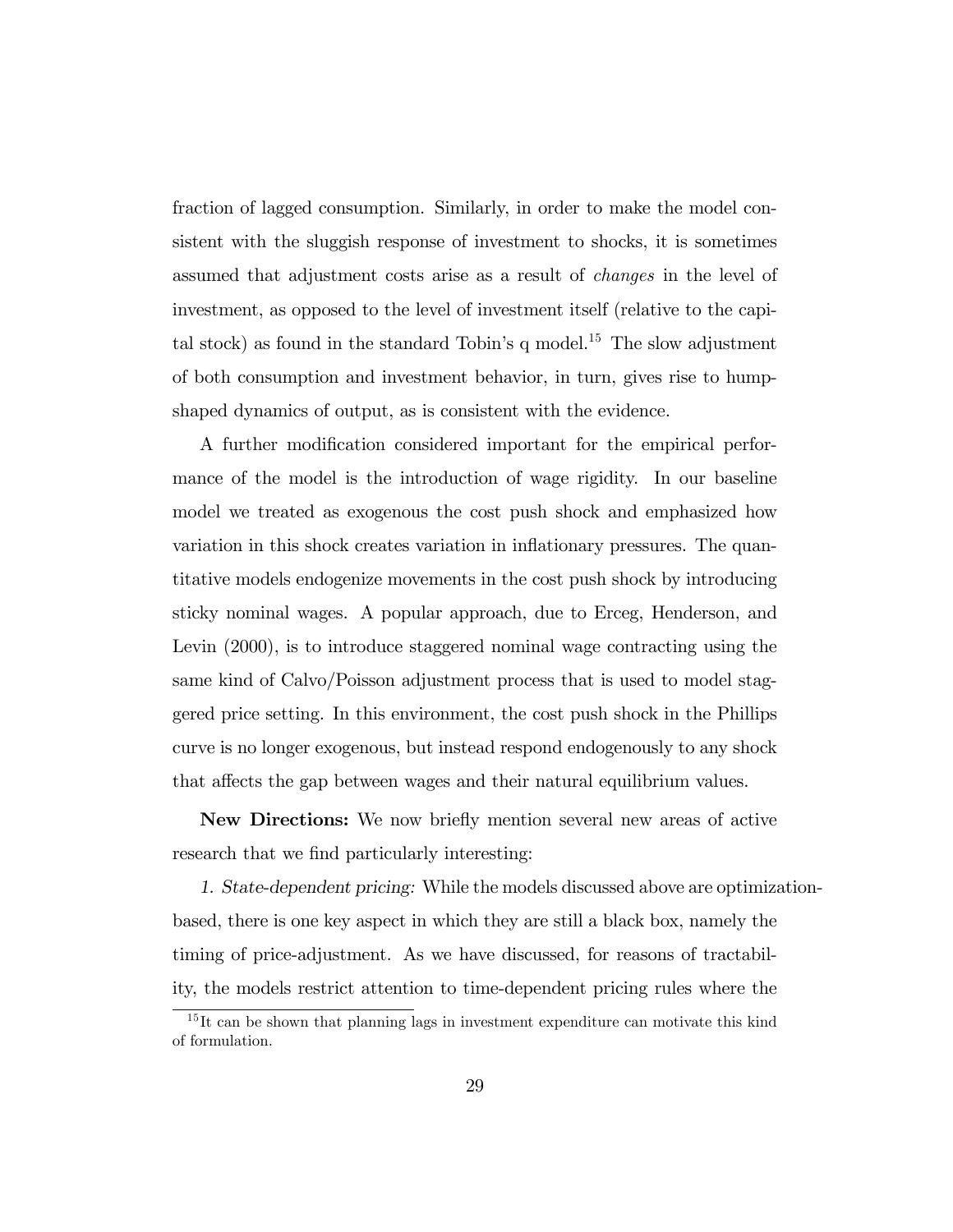frequency of price adjustment is fixed. Recently, there has been an effort to develop models based on state-dependent pricing. where firms face fixed costs of price adjustment and the adjustment frequency is determined endogenously. Examples include Dotsey, King and Wolman (1999), Golosov and Lucas, (2006), Midrigan (2006) and Gertler and Leahy (2006).

2. Labor market frictions. In existing models all fluctuations in employment are along the intensive margin, i.e., all the variation is in hours per worker. There is no unemployment, per se. The models thus cannot account for the observed fluctuations in unemployment and job flows,. A recent and rapidly growing literature seeks to overcome this shortcoming by developing versions of the new Keynesian model that incorporates the kind of labor market frictions found in the search and matching literature. Examples include Walsh (2003), Trigari (2006), Blanchard and Gali (2006), and Gertler, Sala and Trigari (2007).

3. Financial market imperfections. As we have noted earlier, the baseline model assumes that capital markets are perfect. In many instances, this approximation may be reasonable. However, there are certainly many situations where Önancial market frictions are highly relevant considerations. In this regard, there is an on-going effort to incorporate financial factors within the kind of quantitative macroeconomic framework we have been discussing, with the aim of better understanding the appropriate role of monetary policy in mitigating the effects of financial crises. Examples include Bernanke, Gertler and Gilchrist (1999), Christiano, Motto, and Rostagno (2006), Monacelli (2006), and Iacoviello (2005).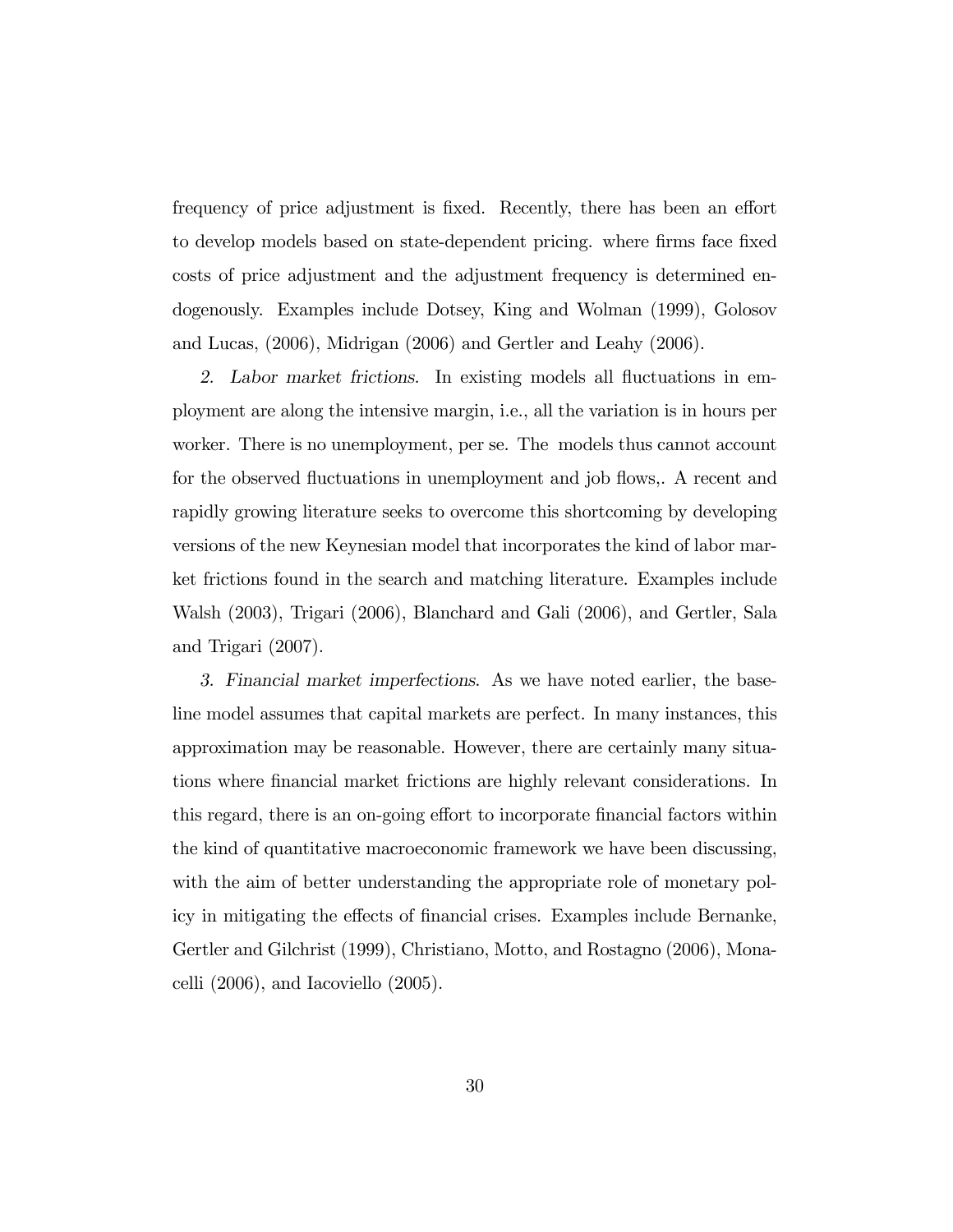# 4 Final Thoughts

We emphasize that the models we have described are still works in progress. Despite the recent successes, we cannot be certain without further experience how resilient these frameworks will prove as new kinds of disturbances hit the economy. Indeed, we fully expect these models to continue to evolve as we accumulate more data and experience more economic shocks. It may be very well the case that important new features are introduced and that ones that are central for performance today are less so in the future. At the same time, while we expect the models to change we think the general approach will not: Quantitative macroeconomic modeling along with its role in the policy-making process is here to stay.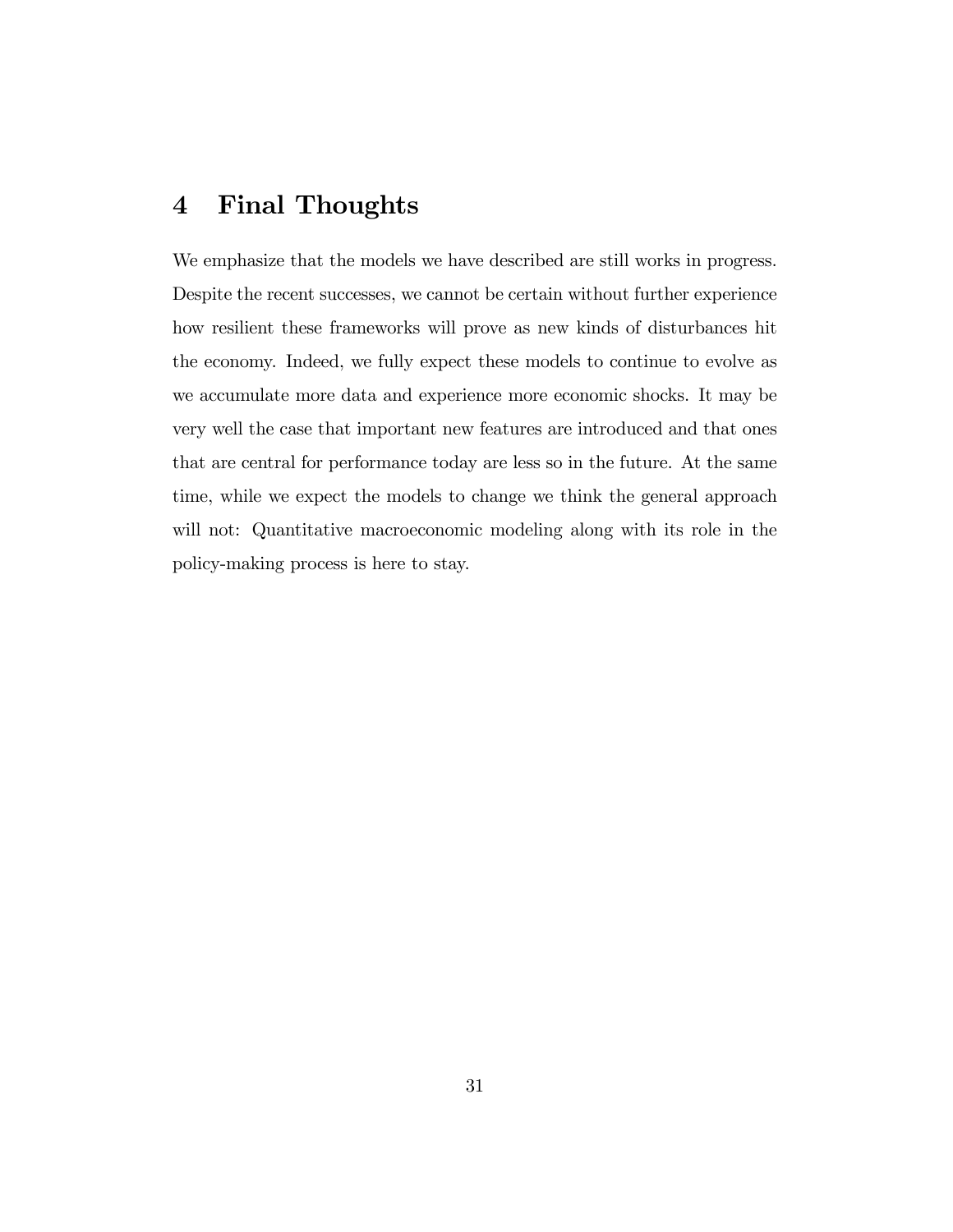#### APPENDIX: A Description of the Monetary Model

The operational model consists of a set of linear stochastic difference equations. These equations are obtained by taking a log-linear approximation of the equilibrium conditions of the original non-linear model, around the deterministic steady state. That model is in turn a real business cycle model, augmented with monopolistic competition and nominal price rigidities.

At a very general level, there are two key differences from a traditional Keynesian framework. First, all the coefficients of the dynamical system describing the equilibrium are explicit functions of the primitive parameters of the model, i.e. they are explicitly derived from the underlying theory. Second, expected future values of some variables enter the equilibrium conditions, not only current and lagged ones. In other words, expectations matter.

As with the traditional framework, it is convenient to organize the system into three blocks: aggregate demand, aggregate supply, and policy. In this appendix we describe each block, and its mathematical representation.

#### Aggregate Demand

The aggregate demand block consists of four equations. A central equation of that block is given by an aggregate goods market clearing condition, i.e. a condition equating output to the sum of the components of aggregate demand. In log-linear form we can write it as:

$$
y_t = \gamma_c \ c_t + \gamma_i \ i_t + d_t \tag{AD1}
$$

where y is output, c is consumption, i is investment, and  $d_t$  captures the combined effect of other demand components (including government purchases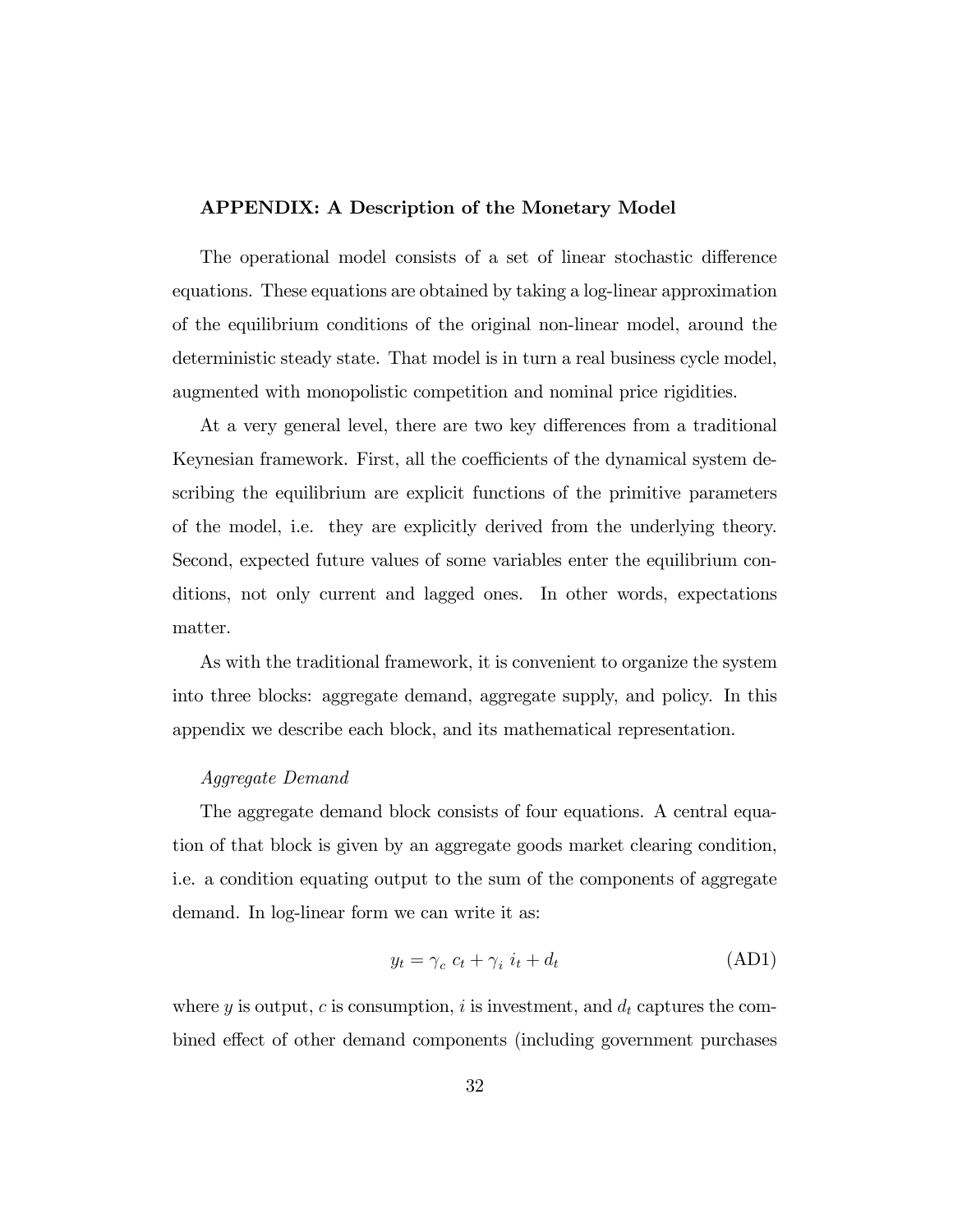and external demand). For simplicity we take those components as exogenous. The four variables are expressed in log deviations from a steady state.  $\gamma_c$  and  $\gamma_i$  represent the steady state shares of consumption and investment in output, respectively.

The other relations characterize the behavior of each endogenous component of spending, i.e. consumption and investment. We describe the relation for consumption first, and then turn to investment.

In the baseline model, both capital and insurance markets are perfect. A representative household makes consumption, saving and labor supply decisions in this environment. Within this frictionless setting, the permanent income hypothesis holds perfectly. An implication is that the household strictly obeys a conventional Euler equation that relates the marginal cost of saving (the foregone marginal utility of consumption) to the expected marginal benefit (the expected product of the ex-post real interest rate and the discounted marginal utility of consumption next period). Log-linearizing this equation yields a familiar positive relation between expected consumption growth and the ex-ante real interest rate: Everything else equal, an expected rise in real rates makes the return to saving more attractive, inducing households to reduce current consumption relative to expected future consumption. By rearranging this relation, we obtain the following difference equation for current consumption demand

$$
c_t = \sigma \left( r_t - E_t \pi_{t+1} \right) + E_t c_{t+1} + \varepsilon_{c,t} \tag{AD2}
$$

where  $r_t$  is the nominal interest rate,  $\pi_{t+1}$  denotes the rate of price inflation between t and  $t + 1$  and  $\varepsilon_{c,t}$  is an exogenous preference shock.  $E_t$  is the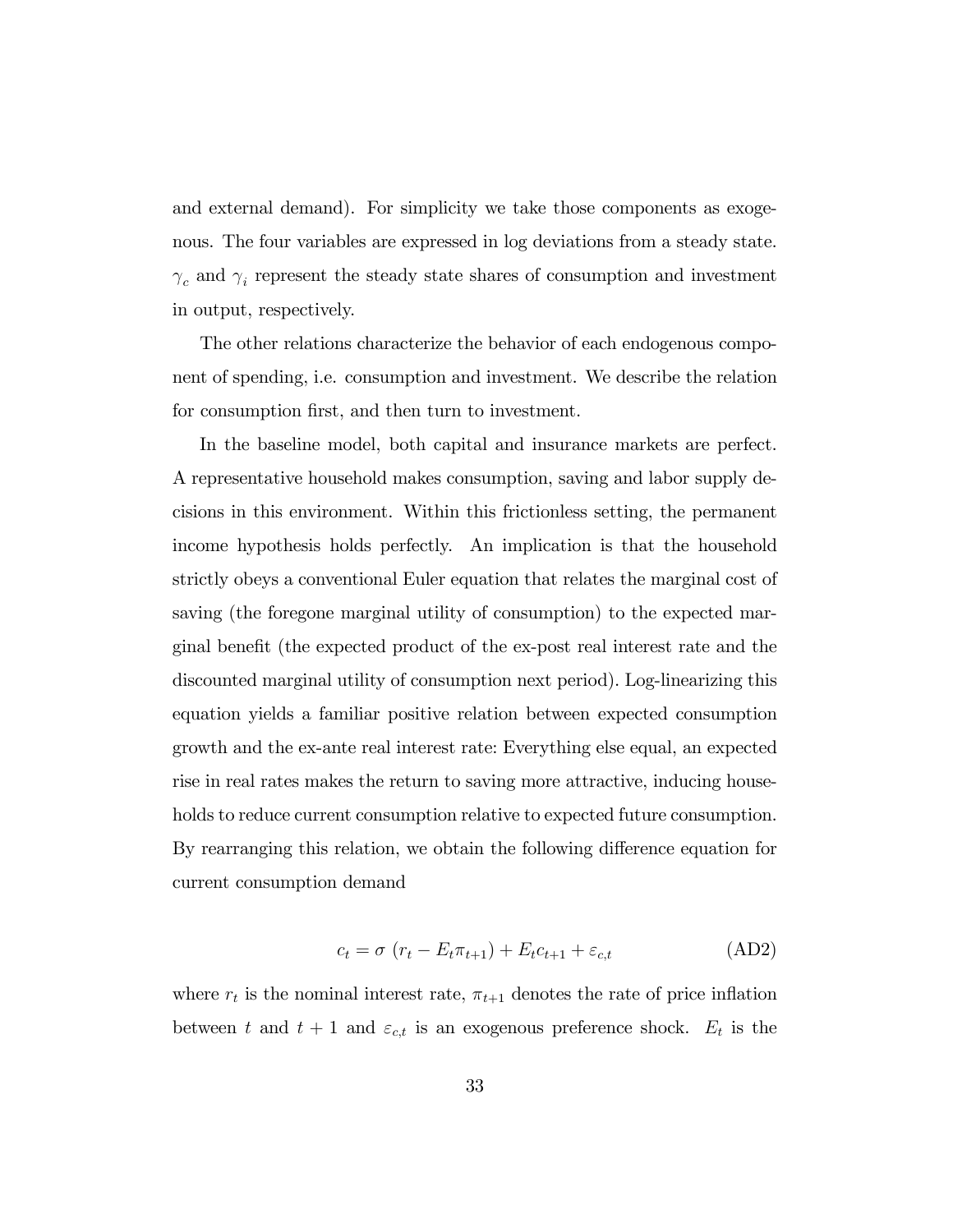expectational operator conditional on information at time t. Note, in particular, that the previous equation implies that current consumption demand depends negatively on the real interest rate and positively on expected future consumption.

Investment is based on Tobin's  $q$  theory. As in the conventional formulation, due to convex costs of adjustment, investment varies exactly with Q, the ratio of the shadow value of the marginal unit of installed capital to the replacement value. Sufficient homogeneity is built in both the production and adjustment cost technology to ensure that average and marginal  $q$  are the same. Accordingly, by log-linearizing the first order conditions for investment, we obtain a simple linear relation between the investment-capital ratio and average q. Formally, aggregate investment, expressed as a ratio to the capital stock  $k_t$ , is a function of (log) Tobin's q and an exogenous disturbance  $\varepsilon_{i,t}.$ 

$$
i_t - k_t = \eta \, q_t + \varepsilon_{i,t} \tag{AD3}
$$

We close the aggregate demand sector with an equation describing the evolution of  $q$ . Typically, the replacement price of capital is either fixed at unity or given exogenously. Accordingly, the endogenous variation in  $q$  comes from movement in its shadow value, which is in turn given by the discounted stream of expected returns to capital. By log-linearizing this relation, one obtains an expression that relates  $q$  to the expected path of earnings net the expected path of short term real interest rates. Formally,

$$
q_{t} = (1 - \beta(1 - \delta)) E_{t}(y_{t+1} - k_{t+1} - \mu_{p,t+1}) - (r_{t} - E_{t}\pi_{t+1}) + \beta E_{t}q_{t+1} \text{ (AD4)}
$$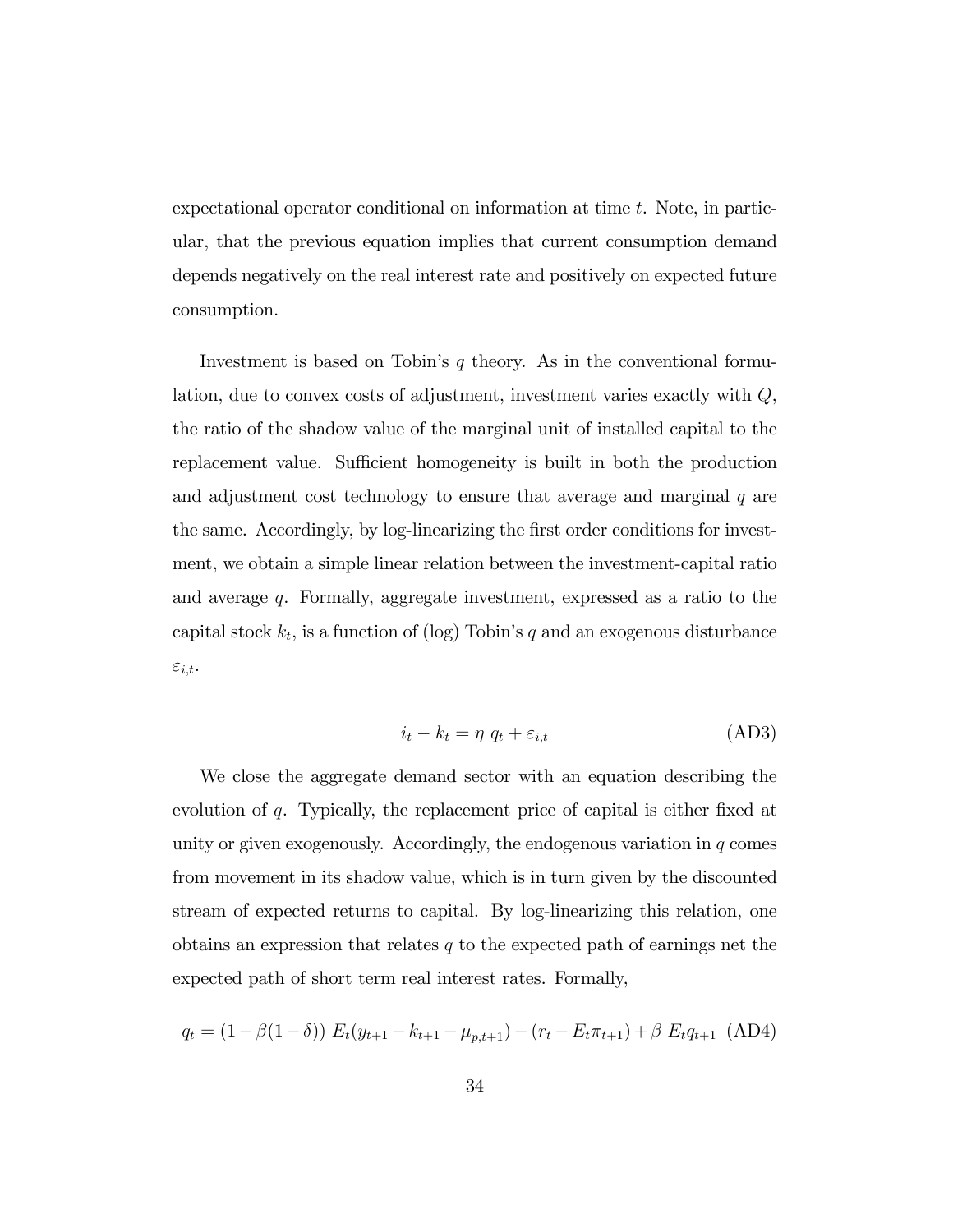where  $\mu_p$  denotes the (log) price markup. Thus, we see that q depends positively on the expected returns to investment, which in equilibrium is given by the expected marginal product of capital adjusted by the markup (or, equivalently, the equilibrium rental cost)  $E_t(y_{t+1} - k_{t+1} - \mu_{p,t+1}),$  and negatively on its opportunity cost, given by the expected real interest rate,  $r_t - E_t \pi_{t+1}.$ 

### Aggregate Supply

There are six equations in the aggregate supply block. We begin with production. There is a single Önal good, which is produced under perfect competition using a simple CES aggregator of intermediate goods. The only significant role of the final goods sector (other than transforming all intermediate goods into a single final good) is to generate a downward sloping demand for each intermediate good.

Each firm in the intermediate goods sector is a monopolistic competitor producing a differentiated good, which it sells to the final goods sector. Production of each intermediate good is carried out with a Cobb-Douglas technology that uses capital and labor. Formally, we have

$$
y_t = a_t + \alpha \ k_t + (1 - \alpha) \ n_t \tag{AS1}
$$

where  $k_t$  and  $n_t$  respectively denote (log) capital and (log) hours, and  $a_t$ represents the (log) of total factor productivity. As in real business cycle models, total factor productivity is assumed to fluctuate over time according to an exogenous process.

Each intermediate goods firm sets the price for its good given the demand curve for its product and taking as given the wage, the rental cost of capital,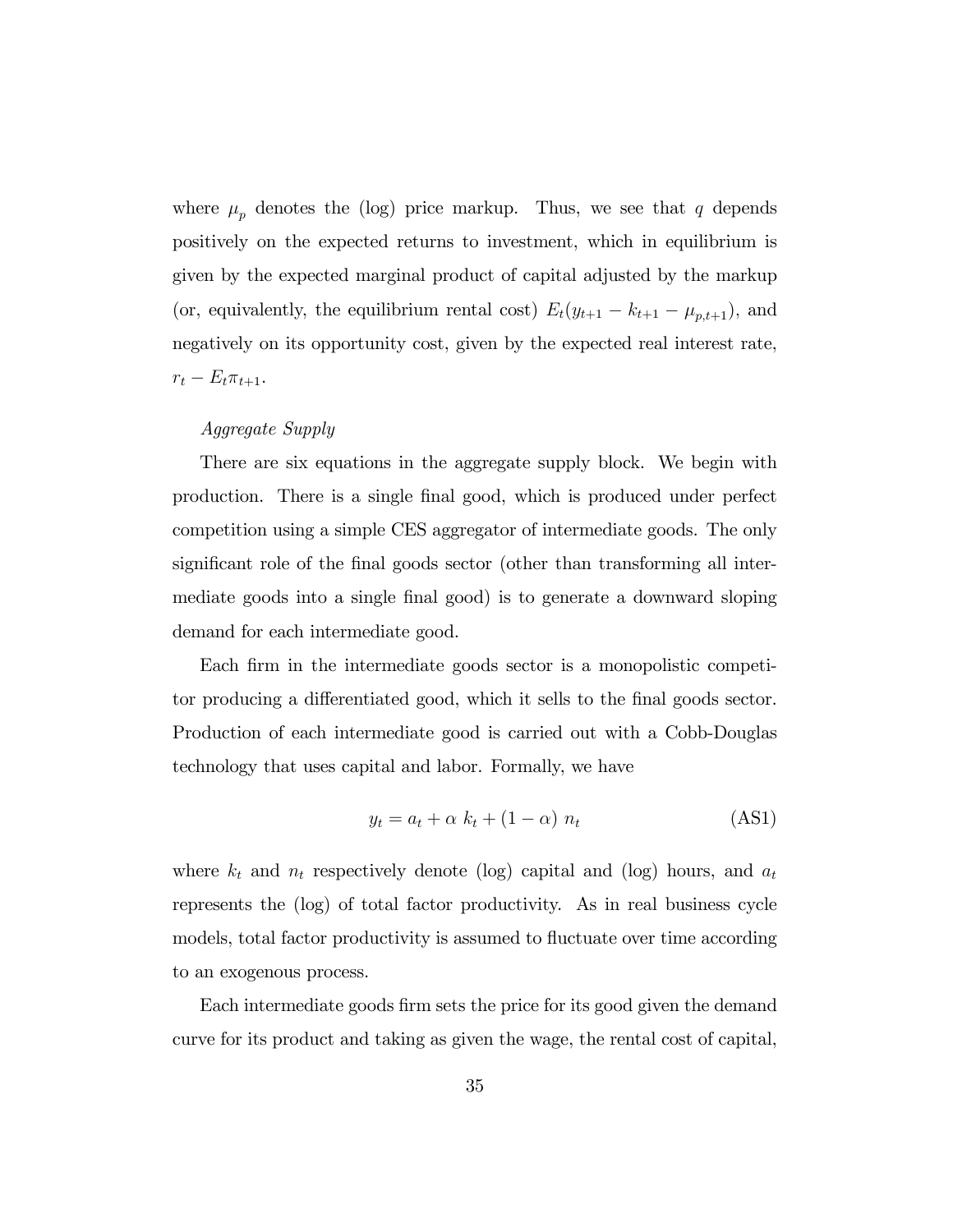and all other aggregate variables. Critically, firms do not get to readjust the price every period. Instead, they set prices on a staggered basis. For simplicity, it is often assumed that Örms use "time-dependent" pricing strategies, where they set prices optimally over an exogenously given horizon. Beyond the significant gain in tractability, the main justification for treating the adjustment frequency as exogenous is that the evidence suggests that the price adjustment frequencies are reasonably stable in low inflation economies.<sup>16</sup> Of course, this means that the models are mainly relevant for these kinds of environments and are certainly not appropriate for analyzing high inflation economies. At the same time, work is under way to relax the assumption of time-dependent pricing policies and instead introduce state-dependent policies where the frequency of adjustment is determined endogenously.

At any point in time, accordingly, a fraction of firms adjust price and the remaining fraction keep their prices fixed. At any time  $t$ , firms that are not setting a new price simply adjust output to meet demand, so long as the markup of price over marginal cost remains positive. Given that marginal cost varies positively with shifts in aggregate demand, booms that move output above the natural level cause price markups to decline for Örms that do not adjust price, and vice-versa for contractions that move output below the natural level. Thus, what ultimately makes cyclical departures of output from its natural level possible are countercyclical movements in markups stemming from price stickiness.<sup>17</sup>

 $16$ See, e.g. Klenow and Krystov  $(2005)$ 

 $17$ Because intermediate goods firms are monopolistic competitors, they have a positive desired markup; i.e. if they were free to set price each period, they would always choose a positive markup. Thus, in the áexible price equilibrium, output is below the socially efficient level. With sticky prices, booms push output toward the efficient level and vice-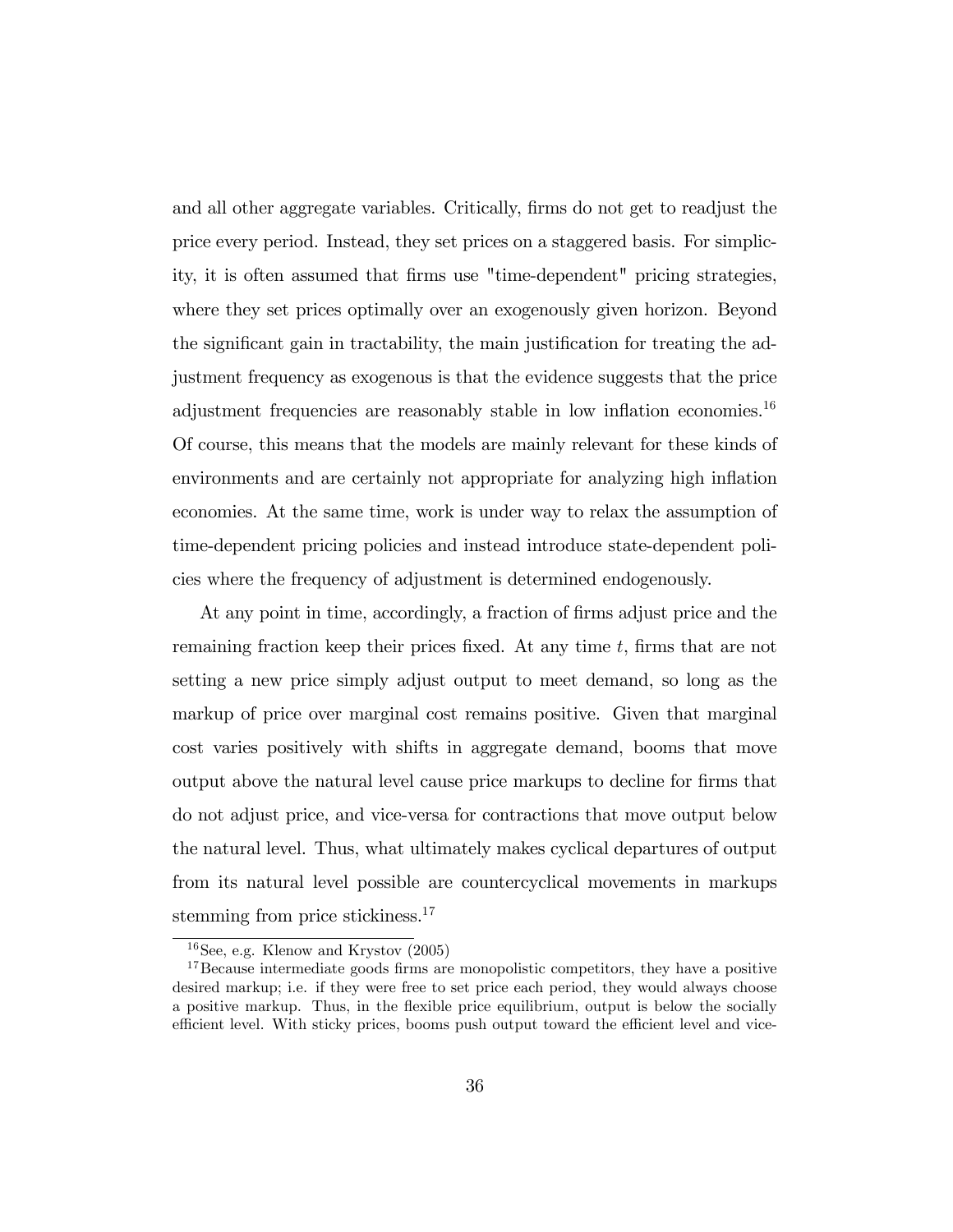Firms that are adjusting choose their respective prices optimally, given the constraint on the frequency of price adjustment. It is typically assumed that the adjustment frequencies obey a simple model originally proposed by Calvo  $(1983)$ . Each period, a firm is able to adjust its price with probability  $1-\theta$ . The realization of this draw is independent across firms and over time. This setup captures staggered price setting in the simplest possible way: Each period only the fraction  $1 - \theta$  of firms are adjusting their price. The average amount of time a firm keeps its price fixed is given by  $1/(1 - \theta)$ , where the parameter  $\theta$  is thus a measure of the degree of price rigidity. Note that  $\theta$ may be fixed to match the micro-evidence on price adjustment frequencies.

An important virtue of this approach is that because the adjustment probability is independent of the Örmís history it is not necessary to keep track of different vintages of firms, which greatly simplifies aggregation. In this instance, to a first approximation the log price level evolves as a weighted average of the log price set by those firms that adjust and the log of the average price for the Örms that do not adjust. The weight on the former being simply the fraction that adjusts,  $1 - \theta$ , while the weight on the latter is  $\theta$ . Formally, we have

$$
p_t = \theta \ p_{t-1} + (1 - \theta) \ p_t^* \tag{AS2}
$$

where  $p_t^*$  is the price set by firms adjusting their price in the current period.<sup>18</sup>

It is straightforward to show that, to a first approximation, adjusting firms choose a price equal to a constant markup over a weighted average of

versa for contractions. It is assummed that the boom is never large enough to push output beyond the socially efficient level (i.e. the economy always operates in a region where price exceeds marginal cost).

<sup>&</sup>lt;sup>18</sup>Note that because the fraction that does not adjust is a random draw, the average price of this population is simply last period's economy-wide average price.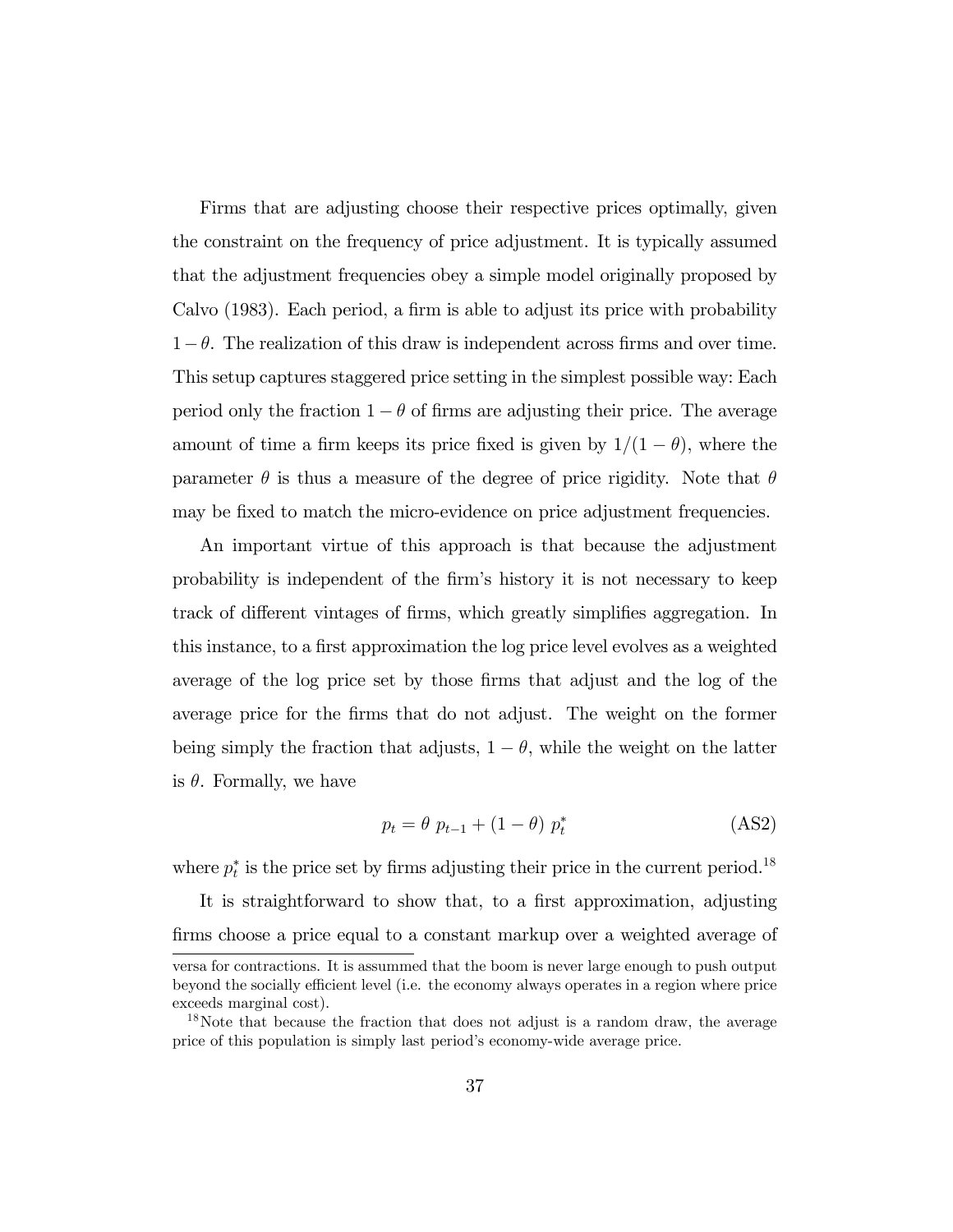current and future expected nominal marginal costs. Formally, this can be represented by the difference equations

$$
p_t^* = (1 - \beta \theta) \left[ w_t - (y_t - n_t) \right] + \beta \theta \ E_t p_{t+1}^* \tag{AS3}
$$

where  $w_t$  denotes the (log) nominal wage, and  $w_t - (y_t - n_t)$  is the (log) nominal marginal cost.<sup>19</sup> Notice that, when solved forward, equation  $(AS3)$ implies that Örms choose a price to be equal to a discounted sum of current and expected future nominal marginal costs. In that discounted sum, the weight on nominal marginal cost corresponding to any future period depends on the discounted probability that the Örm will still have its price Öxed at that time. In the limiting case of complete price flexibility (i.e. period by period adjustment), the Örm simply sets price as a constant markup over current nominal marginal cost.

The average price markup is given, in logs, by

$$
\mu_{p,t} = p_t - (w_t - (y_t - n_t))
$$
\n(AS4)

As we noted earlier, the countercyclical markup behavior (along with procyclical real marginal cost) emerges because nominal prices are sticky. Many quantitative versions of these models also introduce nominal wage stickiness. This feature is not only consistent with the evidence: Including it tends to improve the overall empirical performance of the model. A common way to add wage rigidity is to assume that there exist monopolistically competitive workers who set nominal wages on a staggered multi-period basis, in close

<sup>&</sup>lt;sup>19</sup>Observe that since the production technology is Cobb-Douglas, nominal marginal costs correspond to nominal unit labor costs, i.e., nominal wages normalized by labor productivity.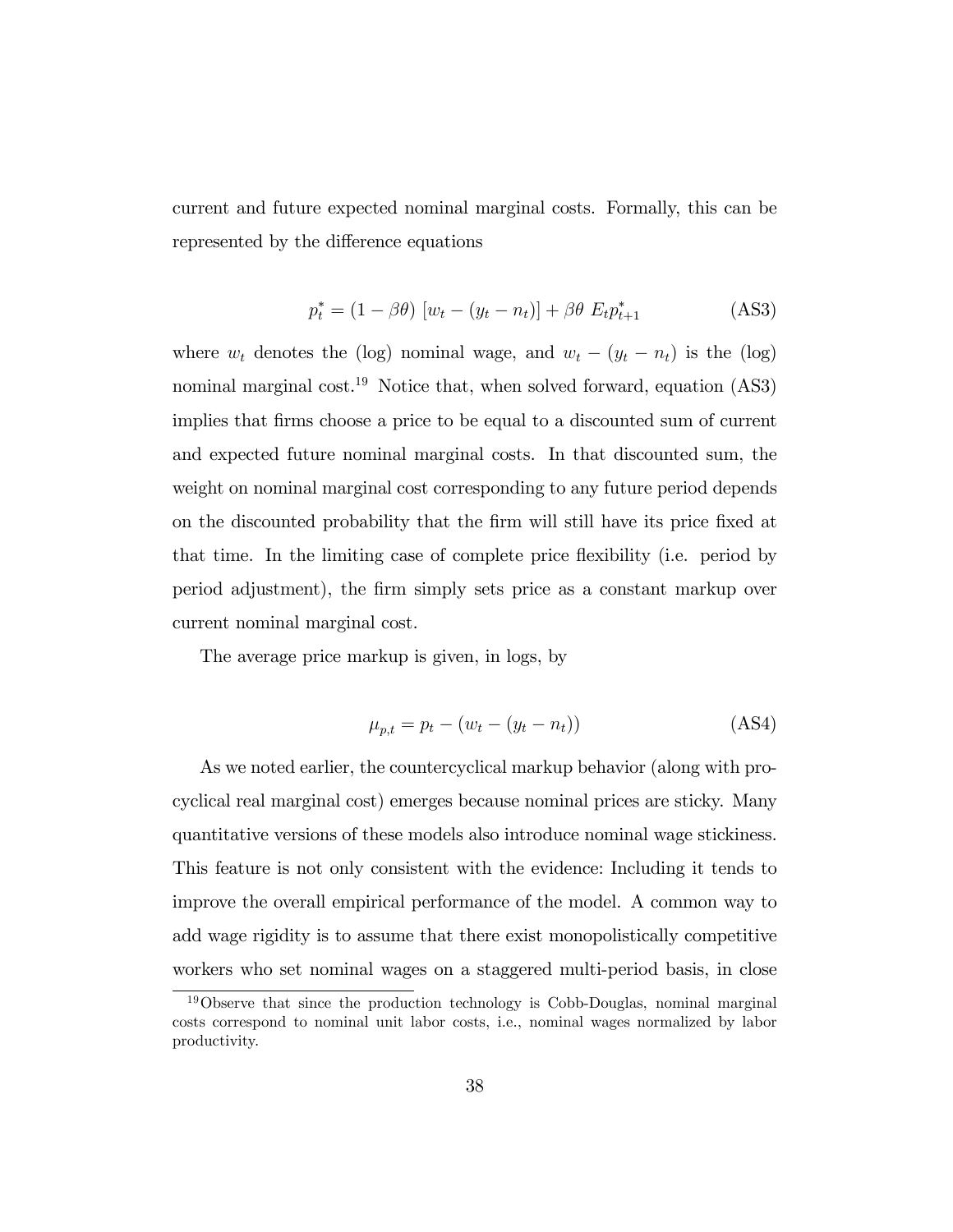analogy to the way firms set prices. In this context one can define a "wage" markup" as the wedge between the real wage and the household's marginal rate of substitution between consumption and leisure. This relation can be expressed in log-linear form as follows:

$$
\mu_{w,t} = (w_t - p_t) - mrs_t
$$
\n
$$
= (w_t - p_t) - (\varphi n_t + \sigma c_t)
$$
\n(AS5)

In the frictionless competitive equilibrium this ratio is unity (making the log of this ratio zero in this case). If worker's have some markup power, then it exceeds unity. With nominal wage rigidity, the wage markup will move countercyclically, similar to the way nominal price rigidities help generate countercyclical price markups. For expositional convenience here, we simply take the wage markup as exogenous, but keeping in mind that this is a stand in for a more explicit formulation.

Finally, there is a relation for the evolution of the capital goods. Next periodís capital depends on the creation of new capital goods and whatís left of the current capital after depreciation. This is formalized by means of the capital accumulation equation

$$
k_{t+1} = (1 - \delta) k_t + \delta i_t \tag{AS6}
$$

As we noted earlier, the creation of new capital involves convex adjustment cost, given rise to a variable shadow value of installed capital.

#### Equilibrium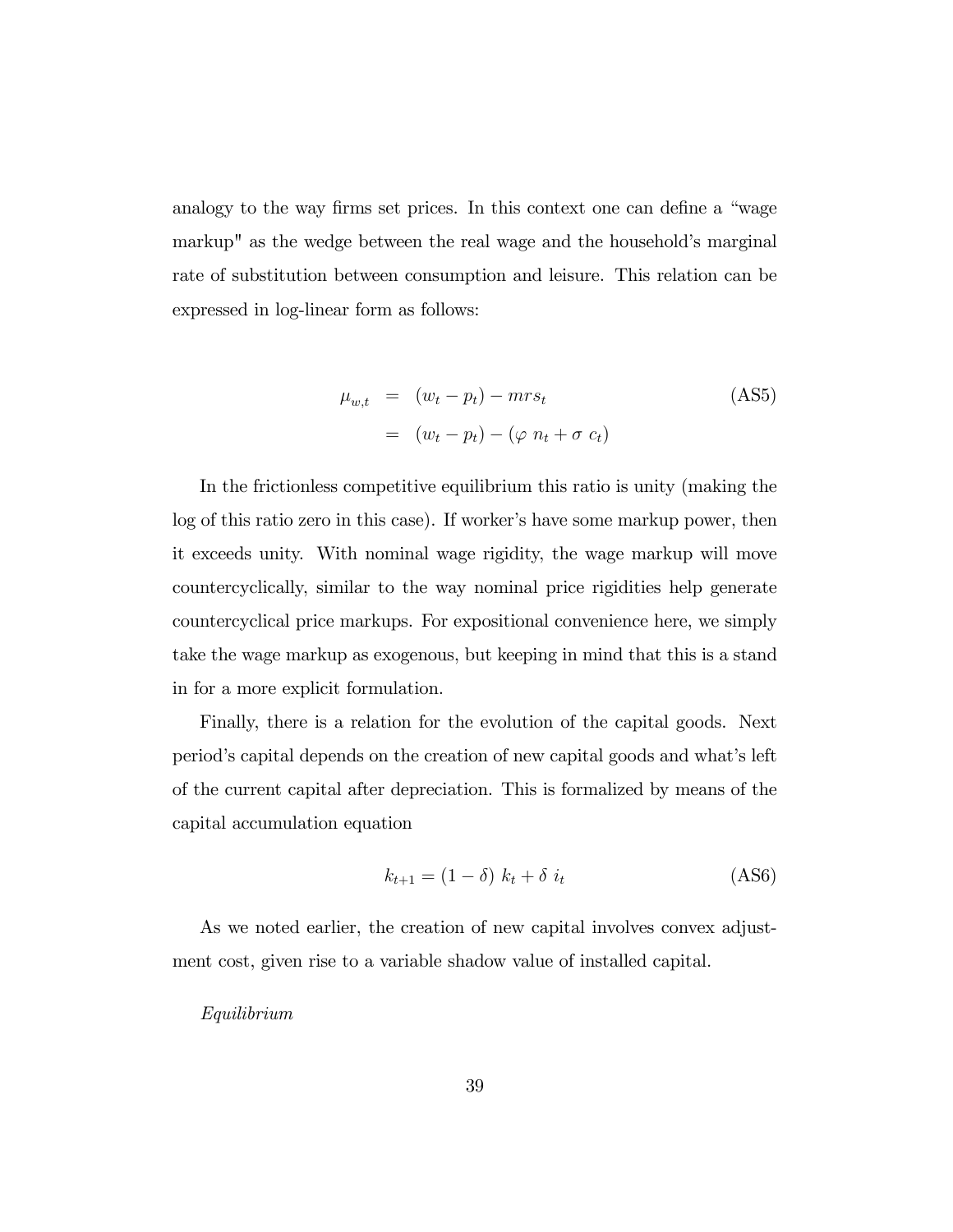We let variables with a  $\mathsf{I}^{\mathsf{m}}$  denote deviations from their natural values, where the latter are defined as their equilibrium values in the absence of nominal rigidities. We denote natural variables with an "n" superscript. Thus,  $\tilde{x}_t \equiv x_t - x_t^n$ . Furthermore, we assume for simplicity that percent variations in the capital stock are small, which we approximate by setting  $k_t = 0$  for all t.

We can thus rewrite (AD2), (AD4), and in terms of gaps as:

$$
\widetilde{c}_t = -\sigma \left( r_t - E_t \pi_{t+1} - r r_t^n \right) + E_t \widetilde{c}_{t+1}
$$

$$
\widetilde{i}_t = \eta \ \widetilde{q}_t
$$

Combined with (AD1) they imply:

$$
\widetilde{y}_t = -\gamma_c \; \widetilde{rr}_t^l + \gamma_i \eta \; \widetilde{q}_t \tag{5}
$$

where

$$
\widetilde{rr}_{t}^{l} = E_{t} \sum_{i=0}^{\infty} (r_{t+i} - \pi_{t+1+i} - rr_{t+i}^{n})
$$

Note that (AD3) can be rewritten as

$$
\widetilde{q}_t = (1 - \beta(1 - \delta)) E_t(\widetilde{y}_{t+1} - \mu_{p,t+1}) - (r_t - E_t \pi_{t+1} - r r_t^n) + \beta E_t \widetilde{q}_{t+1}
$$

Iterating forward,  $\tilde{q}_t$  may be expressed as

$$
\widetilde{q}_t = E_t \sum_{i=0}^{\infty} \beta^i \left[ E_t \widetilde{z}_{t+1+i} - (r_{t+1} - E_t \pi_{t+1+1} - r r_{t+i}^n) \right]
$$

where  $\tilde{z}_t \equiv (1 - \beta(1 - \delta)) (\tilde{y}_t - \mu_{p,t})$ . Thus holding constant current and expected future interest rates, the rent to capital and hence Tobin's  $q$  are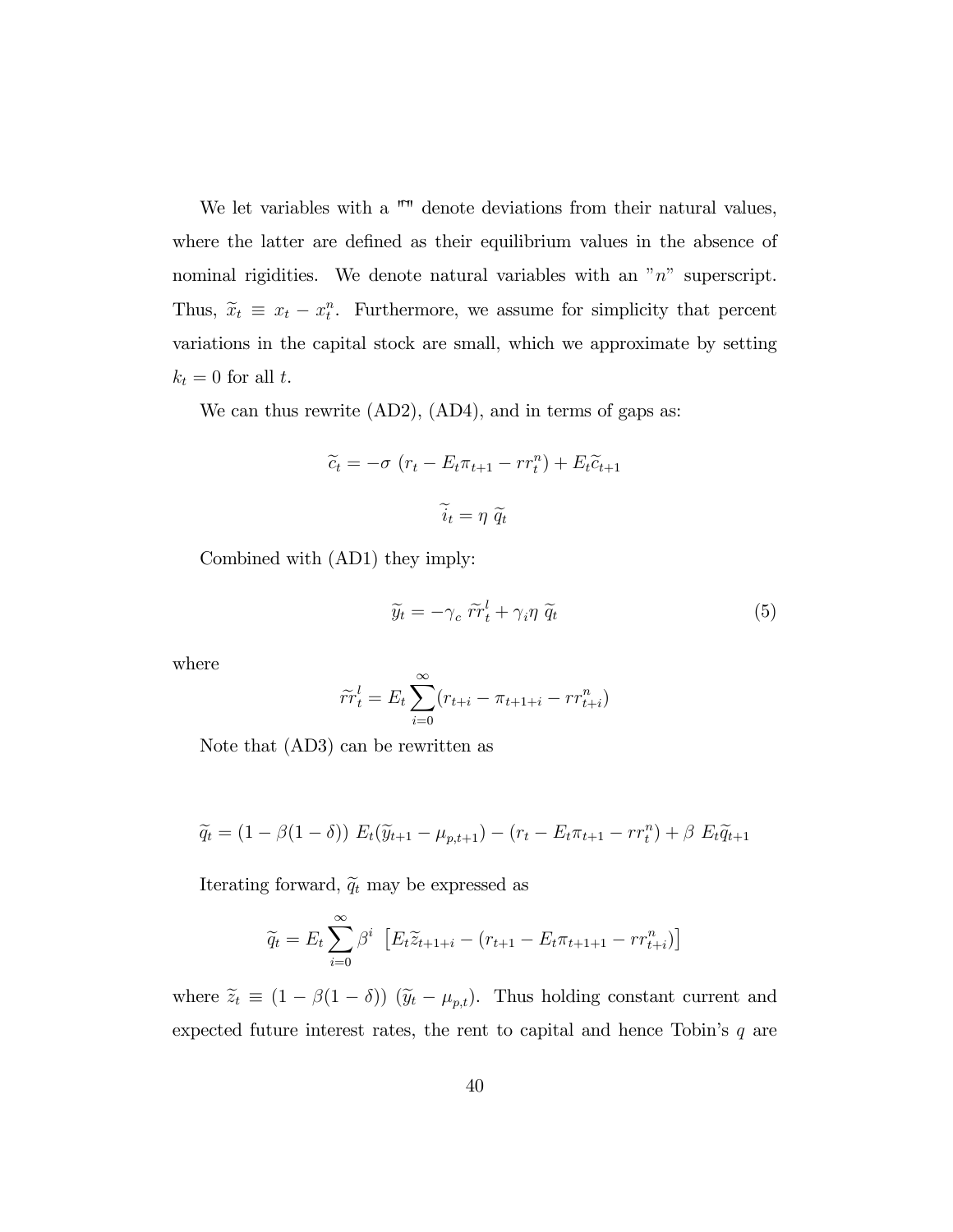procyclical. Conversely, holding constant the current and expected future rents to capital,  $\tilde{q}_t$  moves inversely with current and expected future movements in the interest rate.

We note that equation  $(?)$  also makes clear why most central banks are reluctant to adjust interest rates to target asset prices (see, e.g., Bernanke and Gertler (2001)) First, there is no reason to believe that the central bank is better able than the private sector to assess the fundamental determinants of asset prices, given by the right hand side of this equation. Second, there is a circularity problem:  $\tilde{q}_t$  is highly sensitive to the current and future path of interest rates. Thus a central bank that mechanically adjusts interest rates to stabilize asset prices may wind up introducing undesired volatility to either interest rates or asset prices, or both.

Furthermore, combining (AS2), (AS3), and (AS4) we obtain the aggregate supply equation:

$$
\pi_t = \beta \ E_t \pi_{t+1} - \lambda \ \mu_{p,t}
$$

where

$$
\mu_{p,t} = -\left(\frac{\alpha + \varphi}{1 - \alpha} + \sigma\right) \widetilde{y}_t - \sigma(\widetilde{c}_t - \widetilde{y}_t) - \mu_{w,t}
$$

$$
= -\left(\frac{\alpha + \varphi}{1 - \alpha} + \frac{\sigma}{\gamma_c}\right) \widetilde{y}_t + \frac{\gamma_i}{\gamma_c} \sigma \eta \widetilde{q}_t - \mu_{w,t}
$$

We can thus rewrite the inflation equation in terms of the output gap as

$$
\pi_t = \beta \ E_t \pi_{t+1} + \kappa \ \widetilde{y}_t + u_t \tag{6}
$$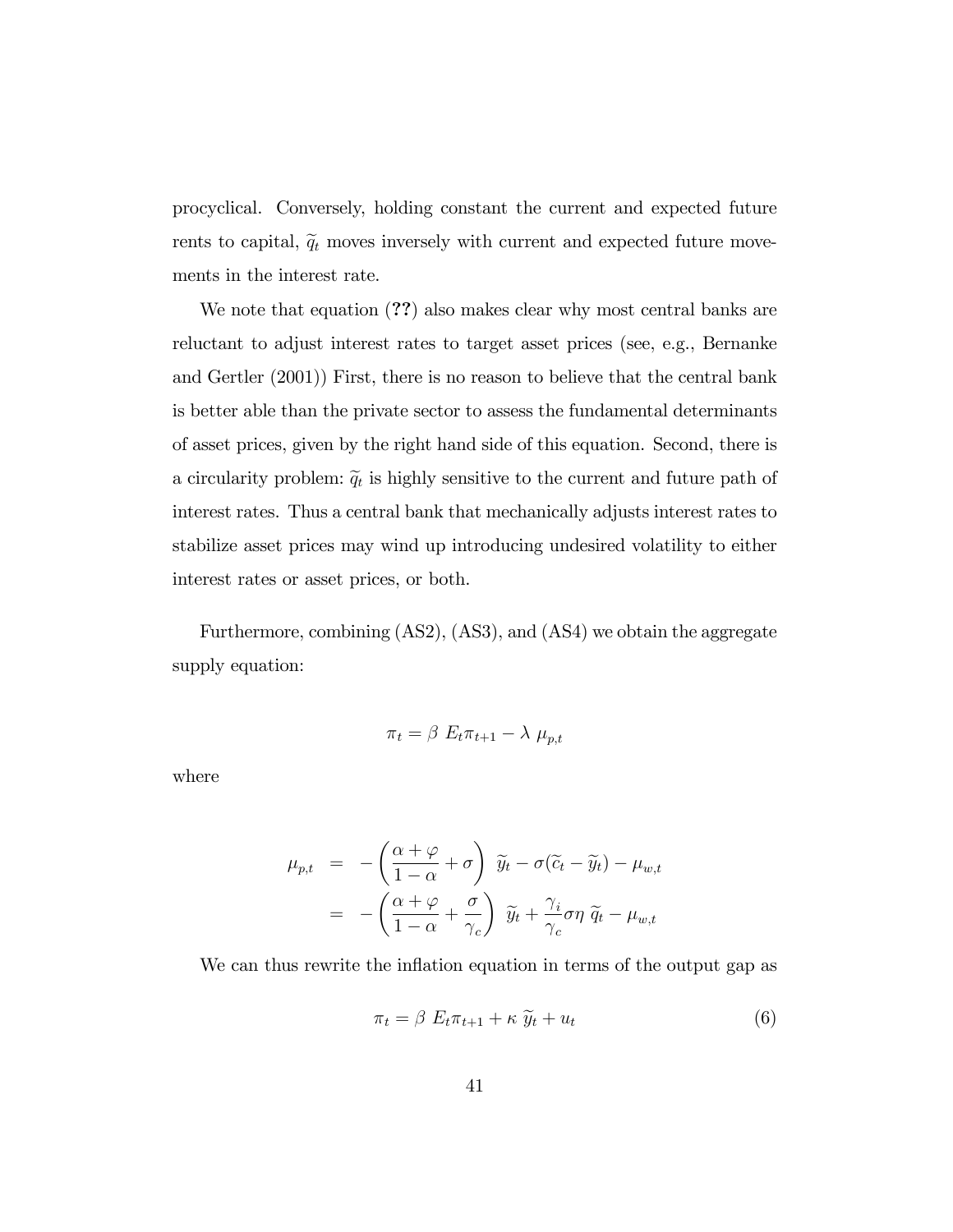where  $u_t \equiv \lambda (\mu_{w,t} - \frac{\gamma_i}{\gamma_c})$  $\frac{\gamma_i}{\gamma_c} \sigma \eta \ \widetilde{q}_t$  and  $\kappa \equiv \lambda \left( \frac{\alpha + \varphi}{1 - \alpha} + \frac{\sigma}{\gamma_c} \right)$  $\gamma_c$ .

Finally, we can represent monetary policy by means of a rule of the form:

$$
r_t = (1 - \rho)(rr_t^n + \phi_\pi \pi_t + \phi_y \widetilde{y}_t) + \rho r_{t-1}
$$
\n<sup>(7)</sup>

Equations (5), (6), and (7) provide the canonical representation of the equilibrium dynamics of the monetary model used in a variety of applications in the literature.

For the simulations presented in the text, we used the following parameter values:  $\alpha = 0.33; \beta = 0.99; \delta = 0.99; \sigma = 2.0; \varphi = 1.0; \theta = 0.75; \gamma_c = 0.63;$  $\gamma_i \, = \, 0.15; \eta \, = \, 0.5; \phi_\pi \, = \, 1.5; \rho \, = \, 0.80.$  In addition, we assumed that the autocorrelation of the cost push shock was 0:95: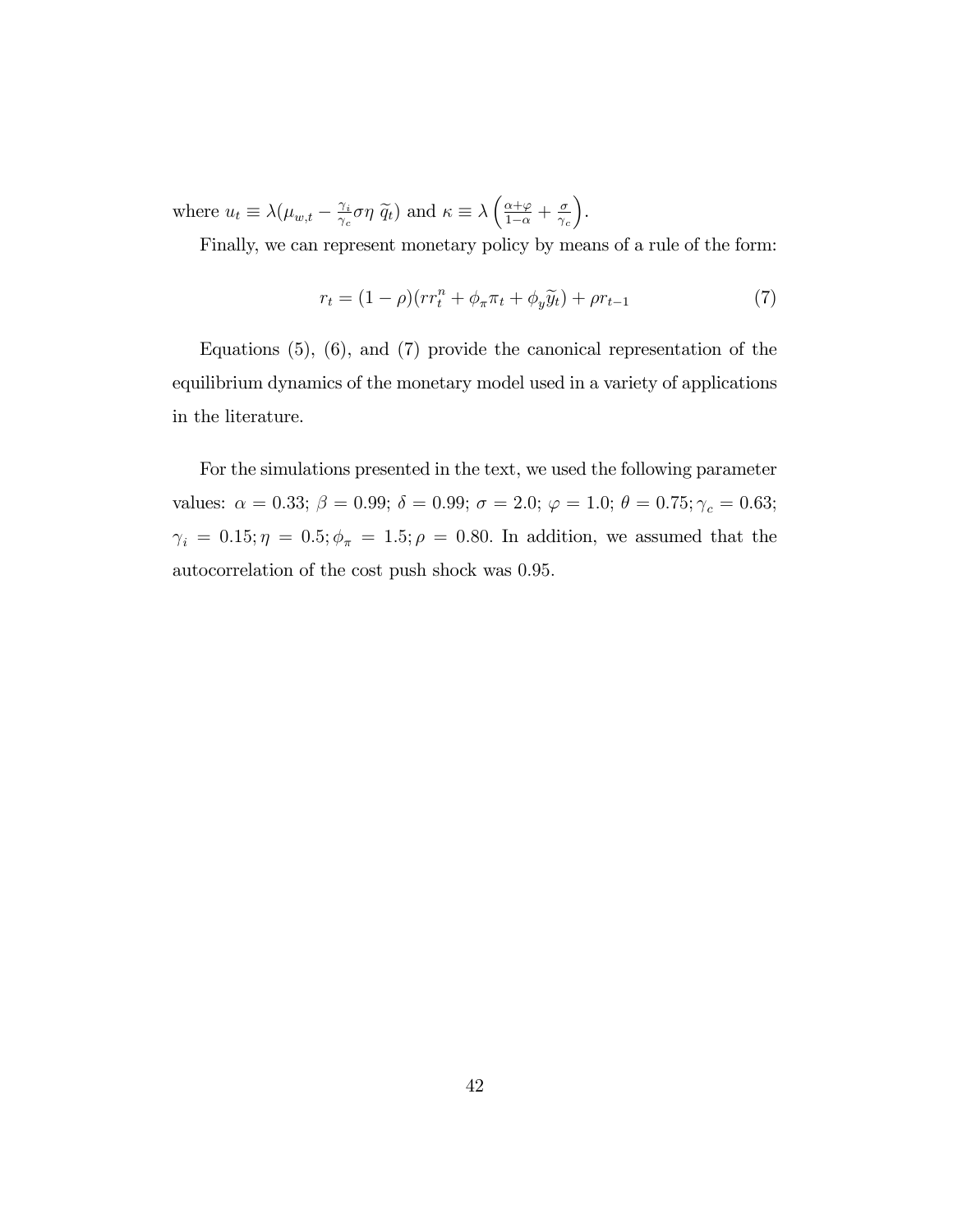#### References

Alvarez, Luis J. (2007): "What do micro price data tell us on the validity of the New Keynesian Phillips Curve?," Bank of Spain, unpublished manuscript.

Ball, Laurence and David H. Romer (1990): "Real Rigidities and the Nonneutrality of Money," Review of Economic Studies 57, 183-203.

Bayoumi, Tam (2004): "GEM: A New International Macroeconomic Model," IMF Occasional Paper no. 239.

Bernanke, Ben, Mark Gertler and Simon Gilchrist (1999), "The Financial Accelerator in a Quantitative Business Cycle Framework," Handbook of Macroeconomics, John Taylor and Michael Woodford, editors.

Blanchard, Olivier J. and Jordi Galí (2006): "A New Keynesian Model with Unemployment," mimeo.

Christiano, Lawrence J., Martin Eichenbaum, and Charles L. Evans (2005): ìNominal Rigidities and the Dynamic E§ects of a Shock to Monetary Policy," Journal of Political Economy, vol. 113, no. 1, 1-45.

Christiano, Lawrence J., Roberto Motto and Massimo Rostagno (2006): "Monetary Policy and Stock Market Boom-Bust Cycles," mimeo.

Clarida, Richard, Jordi Galí, and Mark Gertler (1998): "Monetary Policy Rules in Practice: Some International Evidence" European Economic Review, vol. 42, 1033-1067.

Clarida, Richard, Jordi Galí, and Mark Gertler (1999): "The Science of Monetary Policy: A New Keynesian Perspective," Journal of Economic Literature, vol. 37, 1661-1707.

Clarida, Richard, Jordi Galí, and Mark Gertler (2000): "Monetary Policy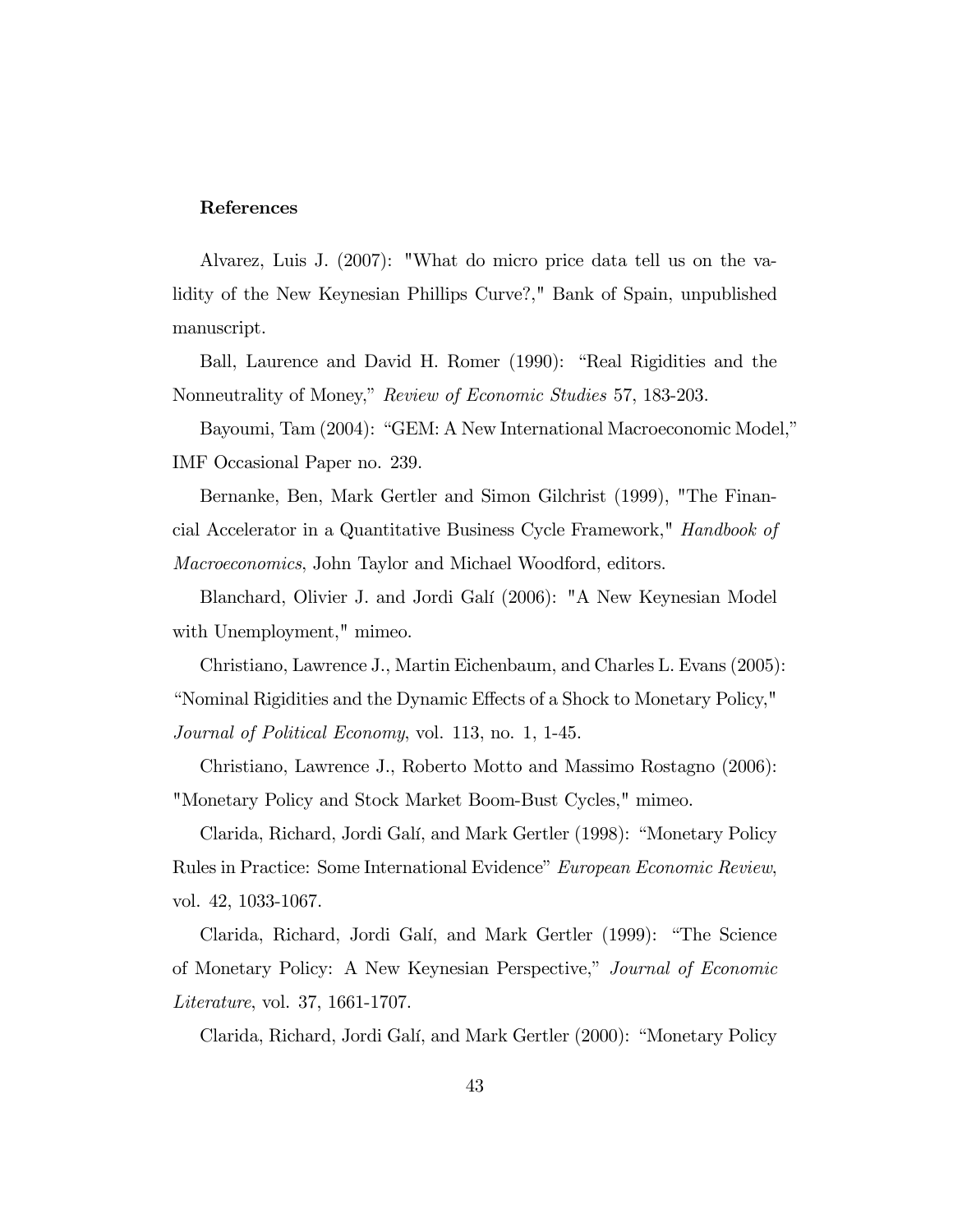Rules and Macroeconomic Stability: Evidence and Some Theory," Quarterly Journal of Economics, vol. 105, issue 1, 147-180.

Coenen, Günter, Peter McAdam, Roland Straub (2006): "Tax Reform and Labour Market Performance in the Euro Area: A Simulation-Based Analysis unsing the New Area-Wide Model," Journal of Economic Dynamics and Control, forthcoming.

Cogley, Timothy, and Argia M. Sbordone (2005): "A Search for a Structural Phillips Curve," Federal Reserve Bank of New York, mimeo.

Dixit, Avinash, and Joseph Stiglitz (1977): "Monopolistic Competition and Optimum Product Diversity," American Economic Review, 67, 297-308.

Dotsey, Michael, Robert G. King, and Alexander L. Wolman (1999): ìState Dependent Pricing and the General Equilibrium Dynamics of Money and Output," Quarterly Journal of Economics, vol. CXIV, issue 2, 655-690.

Erceg, Christopher J., Luca Guerrieri, Christopher Gust (2006): "SIGMA: A New Open Economy Model for Policy Analysis," International Journal of *Central Banking*, vol.  $2(1)$ , 1-50.

Fischer, Stanley (1977): "Long Term Contracts, Rational Expectations, and the Optimal Money Supply Rule," Journal of Political Economy, 85 (1), 191-205.

Fuhrer, Jeffrey C., and George R. Moore (1995): "Inflation Persistence", Quarterly Journal of Economics, No. 440, February, pp 127-159.

Galí, Jordi (2007): Monetary Policy, Inflation, and the Business Cycle, unpublished monograph.

Galí, Jordi and Mark Gertler (1999): "Inflation Dynamics: A Structural Econometric Analysis," Journal of Monetary Economics, vol. 44, no. 2,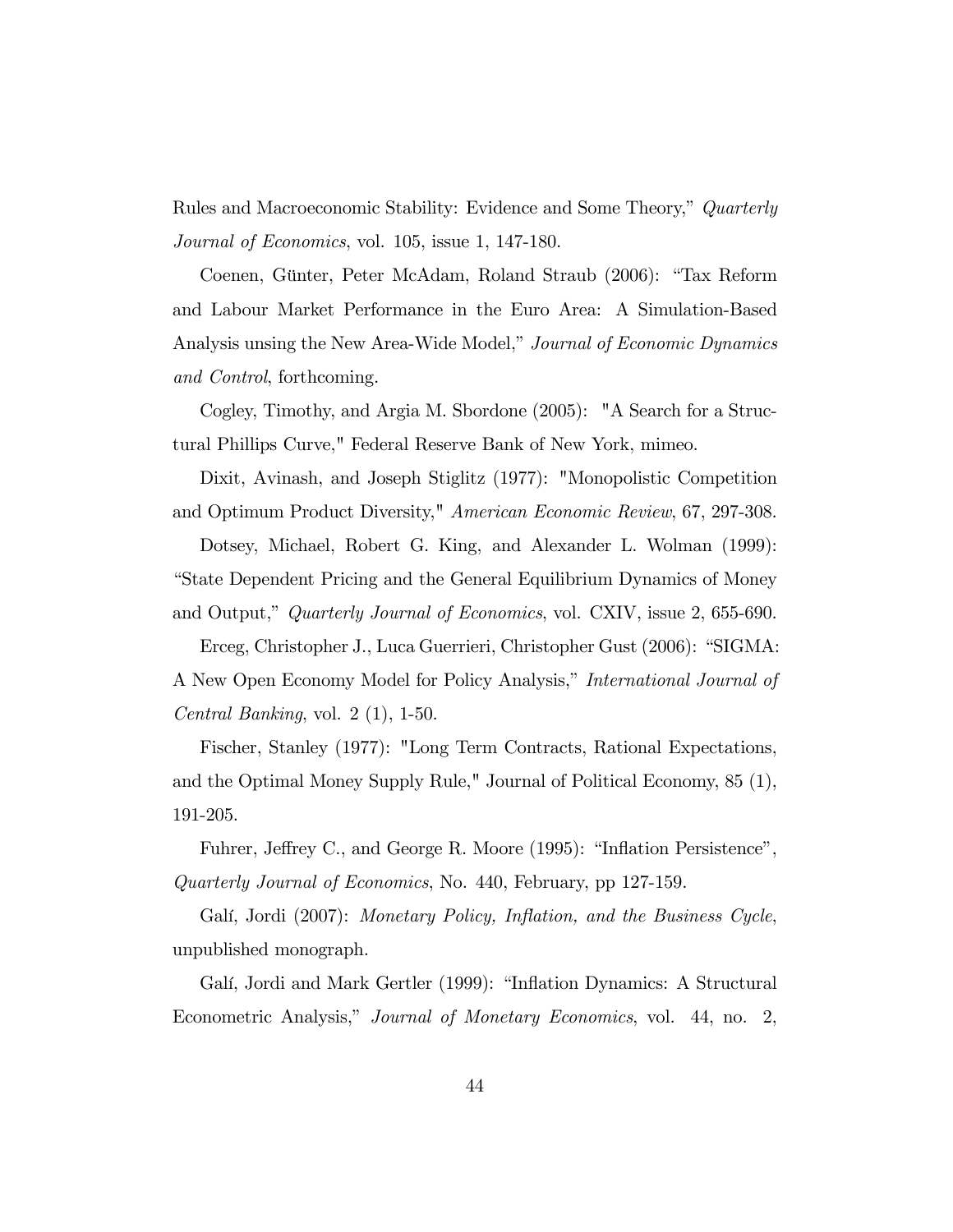195-222.

Galí, Jordi, Mark Gertler, David López-Salido (2005): "Robustness of the Estimates of the Hybrid New Keynesian Phillips Curve," Journal of Monetary Economics, vol. 52, issue 6, 1107-1118.

Galí, Jordi and Pau Rabanal (2004): "Technology Shocks and Aggregate Fluctuations: How Well Does the RBC Model Fit Postwar U.S. Data?," NBER Macroeconomics Annual 2004, 225-288.

Gertler, Mark and John Leahy (2006): "A Phillips Curve with an S-s Foundation," mimeo.

Gertler, Mark, Luca Sala and Antonella Trigari; (2007) "An Estimated Monetary DSGE Model with Unemployment and Staggered Nash Wage Bargaining.

Golosov, Mikhail, and Robert E. Lucas Jr. (2007): "Menu Costs and Phillips Curves," Journal of Political Economy, vol. 115 (2), 171-199.

Goodfriend, Marvin and Robert G. King (1997): "The New Neoclassical Synthesis and the Role of Monetary Policy," NBER Macroeconomics Annual, 231-282.

Hall, Robert (2005): "Employment Fluctuations with Equilibrium Wage Stickiness," American Economic Review vol. 95, no. 1, 50-64.

Iacoviello, Matteo (2006): "House Prices, Borrowing Constraints and Monetary Policy in the Business Cycle," *American Economic Review*, 95, 3 739-764.

Klenow, Peter J., Oleksiy Kryvtsov (2005): "State-Dependent or Time-Dependent Pricing: Does it Matter for Recent U.S. Inflation?" NBER WP# 11043.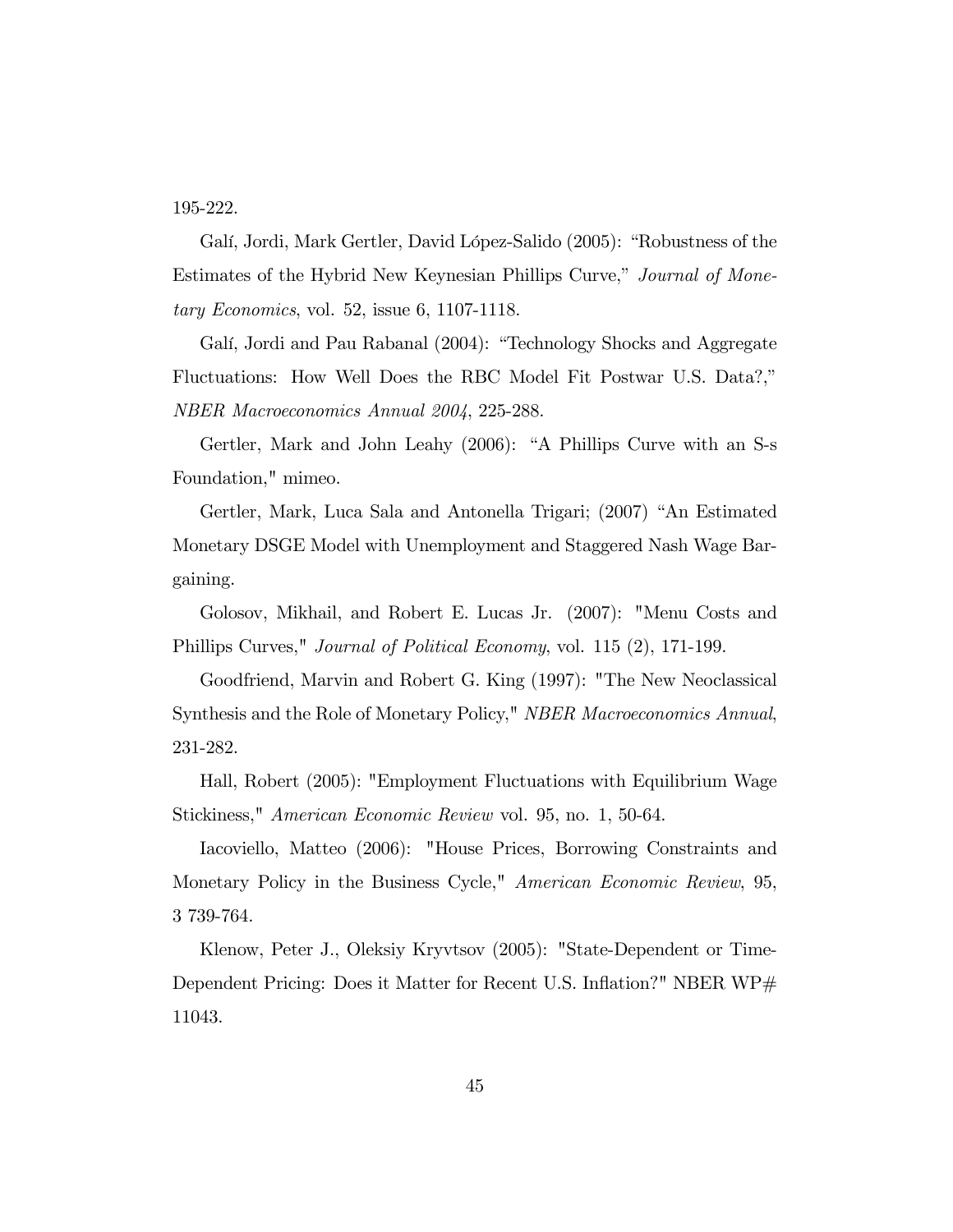Lucas, Robert E. (1976): "Econometric Policy Evaluation: A Critique," Carnegie-Rochester conference Series on Public Policy, vol. 1, 19-46.

Mankiw, N. Gregory and David Romer (1991): New Keynesian Economics, MIT Press (Cambridge, MA).

Midrigan, Virgiliu (2006): "Menu costs, Multi-Product Firms, and Aggregate Fluctuations," mimeo.

Monacelli, Tommaso (2006): "Optimal Monetary Policy with Collateralized Household Debt and Borrowing Constraints," mimeo.

Nakamura, Emi and Jon Steinsson (2006): "Five Facts about Prices: A Reevaluation of Menu Costs Models," Harvard University, mimeo.

Primiceri, Giorgio, Ernst Schaumberg and Andrea Tambalotti (2006): "Intertemporal Disturbances," mimeo.

Rotemberg, Julio and Michael Woodford (1999): "Interest Rate Rules in an Estimated Sticky Price Model," in J.B. Taylor ed., *Monetary Policy* Rules, University of Chicago Press.

Sargent, Thomas (1981): "Interpreting Economic Time Series," Journal of Political Economy, 99 (2), 213-248.

Sims, Christopher (1980): "Macroeconomics and Reality," Econometrica, vol. 48, no. 1, 1-48.

Smets, Frank, and Raf Wouters (2003): "An Estimated Dynamic Stochastic General Equilibrium Model of the Euro Area," Journal of the European Economic Association, vol 1, no. 5, 1123-1175.

Smets, Frank, and Raf Wouters (2006): "Shocks and Frictions in US Business Cycles: A Bayesian DSGE Approach," mimeo.

Taylor, John B. (1979): "Estimation and Control of a Macroeconomic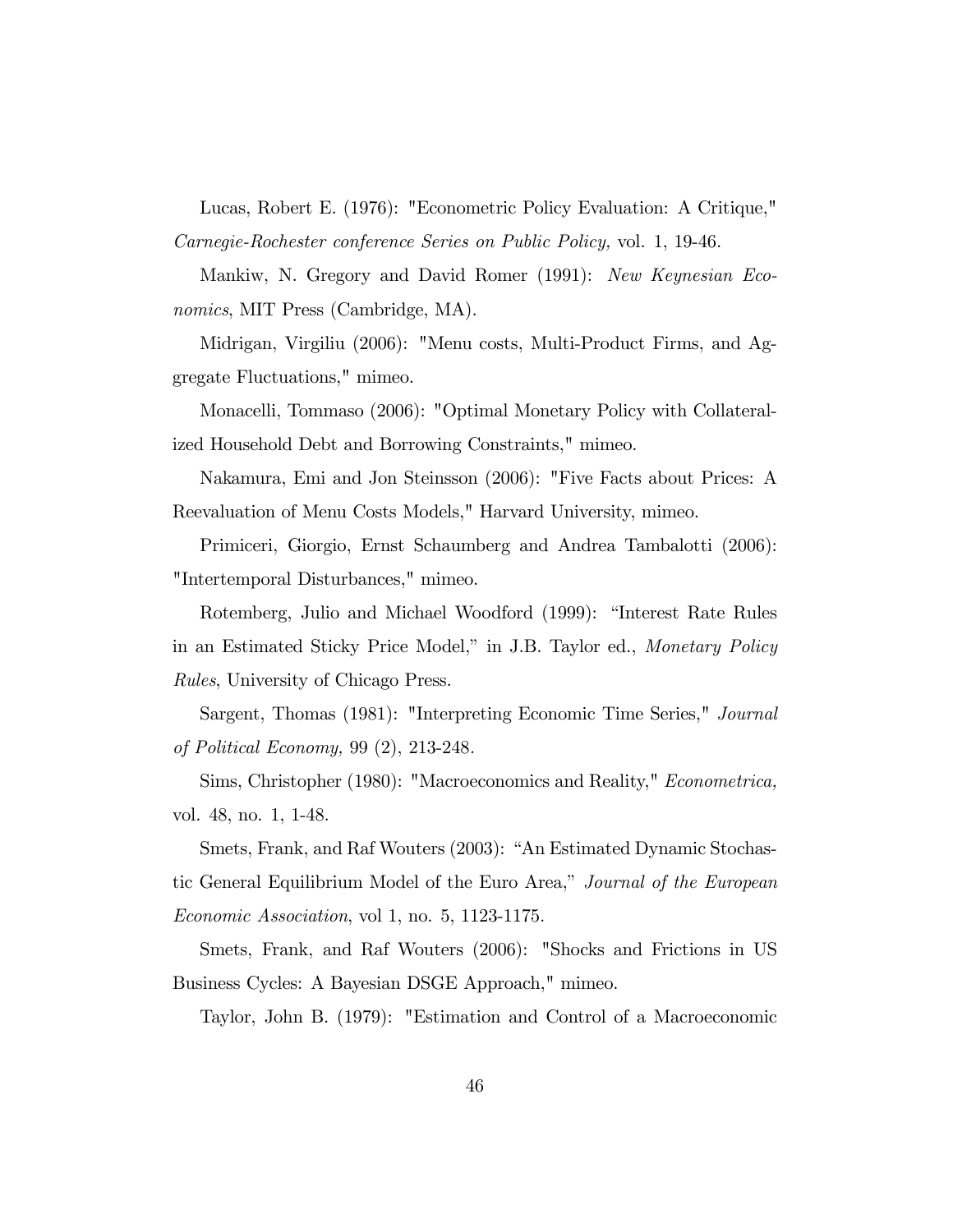Model with Rational Expectations," Econometrica, 47 (5), 1267-1286.

Taylor, John B. (1980): "Aggregate Dynamics and Staggered Contracts," Journal of Political Economy, 88, 1-23.

Taylor, John B. (1993): "Discretion versus Policy Rules in Practice," Carnegie-Rochester Series on Public Policy 39, 195-214.

Taylor, John B. (1999): "An Historical Analysis of Monetary Policy Rules," in J.B. Taylor ed., *Monetary Policy Rules*, University of Chicago Press.

Trigari, Antonella (2005): "Equilibrium Unemployment, Job Flows, and Inflation Dynamics," ECB WP#304.

Walsh, Carl (2005): "Labor Market Search, Sticky Prices, and Interest Rate Rules", Review of Economic Dynamics, 8, 829-849

Woodford, Michael (2001): "The Taylor Rule and Optimal Monetary Policy," American Economic Review vol. 91, no. 2, 232-237.

Woodford, Michael (2003): Interest and Prices: Foundations of a Theory

of Monetary Policy, Princeton University Press.(Princeton, New Jersey).

Woodford, Michael (2006): "How Important is Money in the Conduct of Monetary Policy?," unpublished manuscript.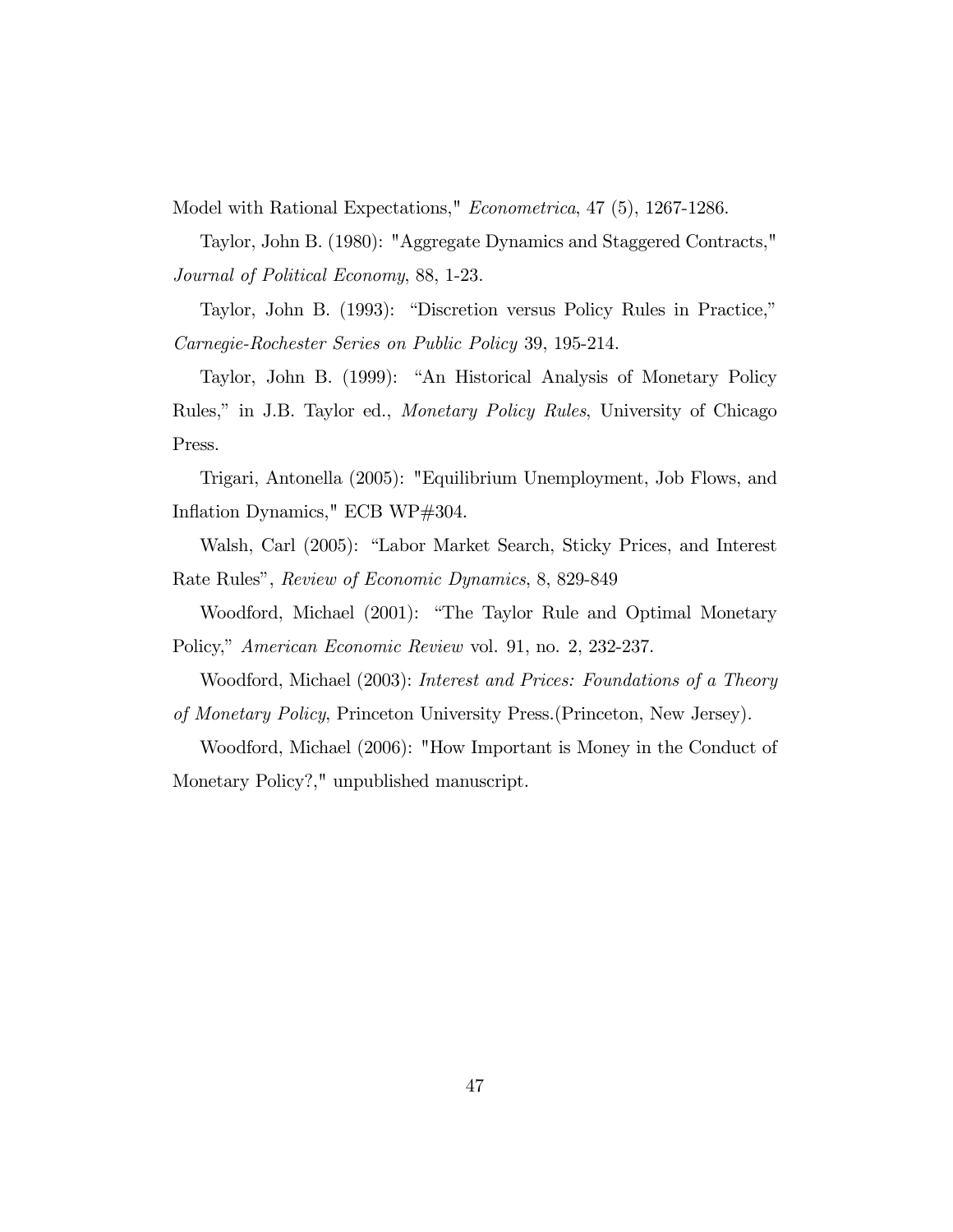## Table 1

# Responses of Inflation and Output to a Cost Push Shock: Credible vs. Not Credible Central Bank

|                                                 | Credible |                    | Not Credible |            |
|-------------------------------------------------|----------|--------------------|--------------|------------|
| Time after shock $\parallel Inflation$   Output |          |                    | Inflation    | $\sqrt{0}$ |
| Zero                                            | $0.20\%$ | $-0.60\%$   5.20\% |              | $-0.60\%$  |
| One Year                                        | 0.15%    | $-0.50\%$          | 4.40\%       | $-0.50\%$  |
| Two Years                                       | $0.10\%$ | $-0.40\%$   3.50\% |              | $-0.40\%$  |